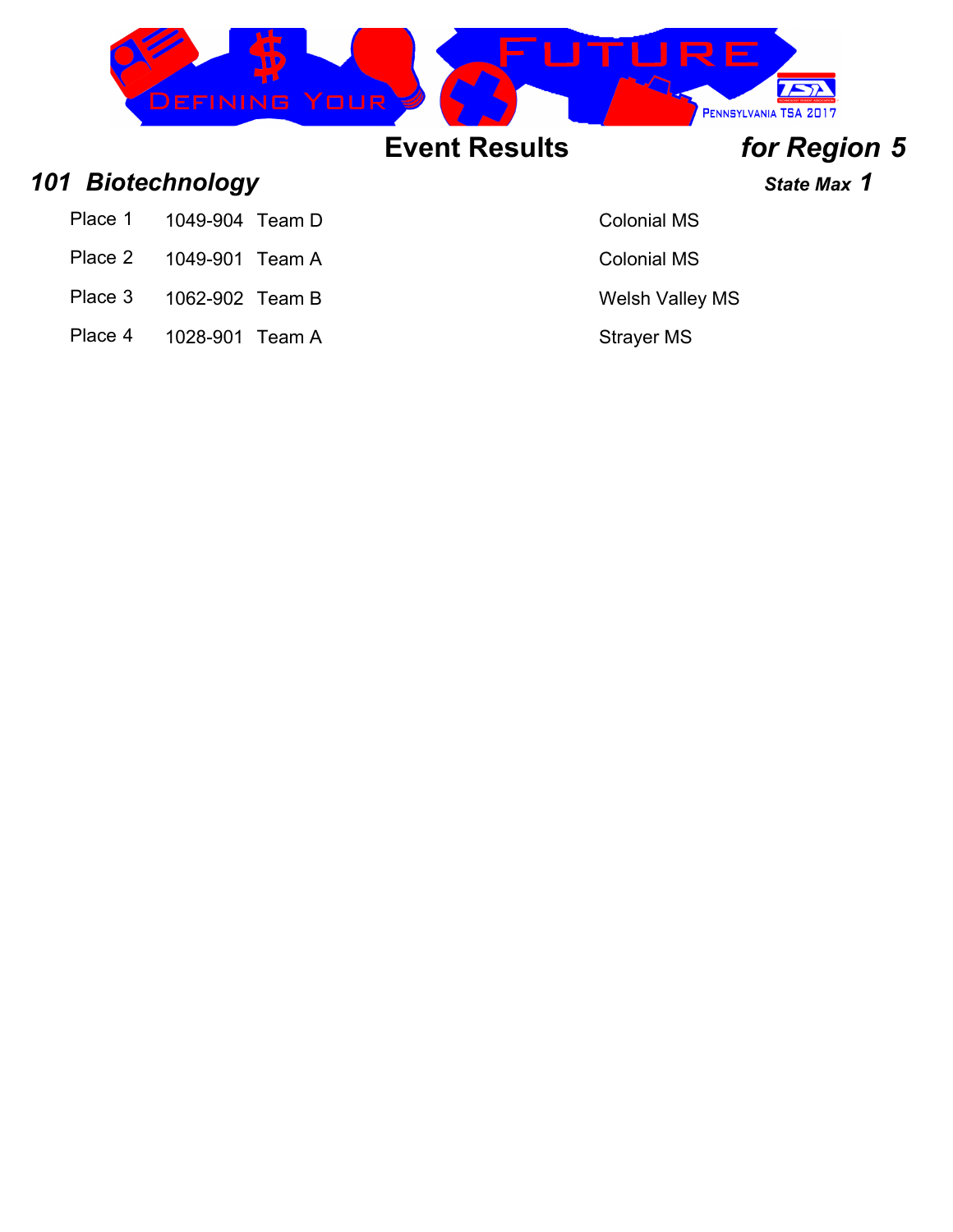

### *102 CAD Foundations State Max 2*

| Place 1 |                   | 1062-015 Boulware  | Sophie       | <b>Welsh Valley</b> |
|---------|-------------------|--------------------|--------------|---------------------|
| Place 2 | 1062-024 Han      |                    | Andrew       | <b>Welsh Valley</b> |
| Place 3 |                   | 1062-016 Braunfeld | Noah         | <b>Welsh Valley</b> |
| Place 4 |                   | 1028-052 Schwartz  | Lucas        | Strayer MS          |
| Place 5 | 1062-007 Basner   |                    | <b>Bruno</b> | <b>Welsh Valley</b> |
| Place 6 | 1028-051 Santiago |                    | <b>Drew</b>  | Strayer MS          |
| Place 7 | 1047-033 Richards |                    | Seth         | <b>Bala Cynwyd</b>  |
| Place 8 | 1049-043 Phair    |                    | Michael      | <b>Colonial MS</b>  |

Sophie Welsh Valley MS Andrew Welsh Valley MS

Noah Welsh Valley MS

Bruno Welsh Valley MS

Seth Bala Cynwyd MS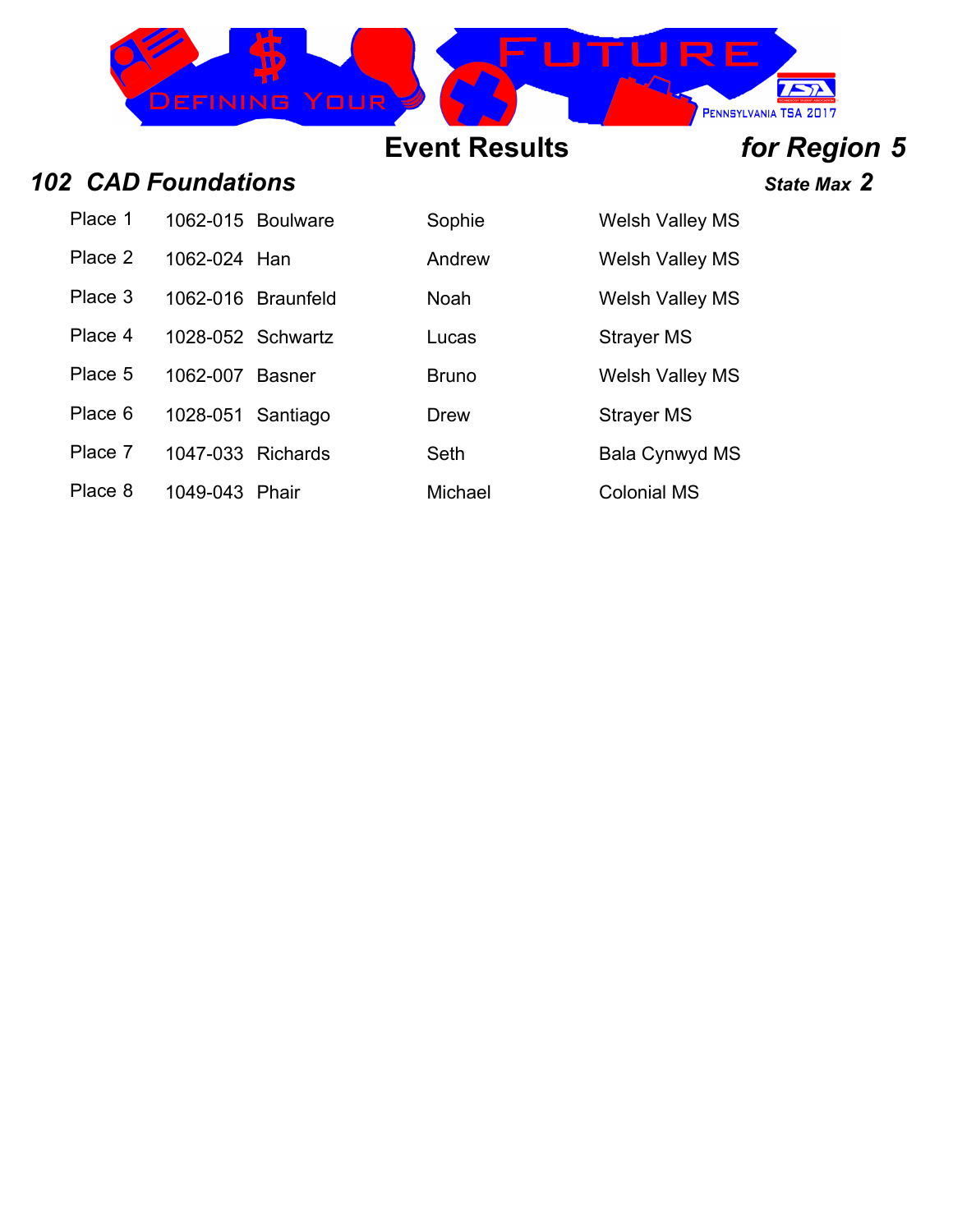

### *103 Career Prep State Max 2*

| Place 1 |                   | 1028-038 Lucabaugh | Ella        | Strayer MS            |
|---------|-------------------|--------------------|-------------|-----------------------|
| Place 2 | 1049-023 Freed    |                    | Jocelyn     | <b>Colonial MS</b>    |
| Place 3 | 1028-049 Roth     |                    | Caleb       | <b>Strayer MS</b>     |
| Place 4 | 1047-005 Aargaard |                    | <b>Nina</b> | <b>Bala Cynwyd MS</b> |
| Place 5 | 1047-016 Frank    |                    | Isaac       | Bala Cynwyd MS        |

- Place 6 1028-058 Tran Kathy Kathy Strayer MS
- 
- Place 8 1062-040 Nourizadeh Nina Nina Welsh Valley MS

Place 7 1062-011 Biglin Nicholas Welsh Valley MS

# **Event Results** *for Region 5*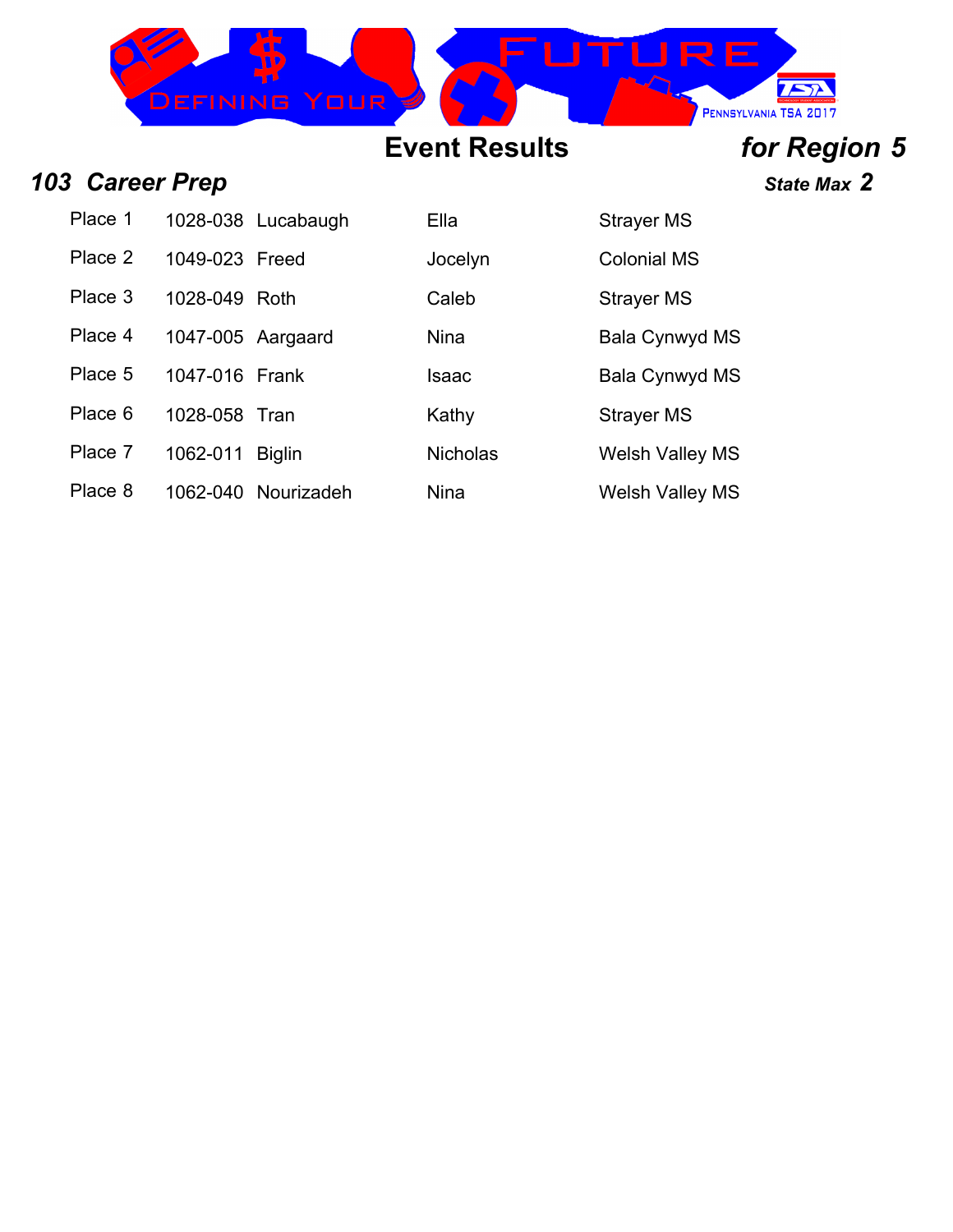

### *104 Catapult Design State Max 1*

Place 1 1049-903 Team C Colonial MS

- Place 2 1028-901 Team A Strayer MS
- Place 3 1028-902 Team B Strayer MS
- 
- Place 4 1020-902 Team B Milford MS
- Place 5 1095-904 Team D Place 5 1095-904 Team D
- Place 6 1095-901 Team A Place 6 1095-901 Team A
- Place 7 1049-901 Team A Colonial MS
- Place 8 1020-901 Team A Milford MS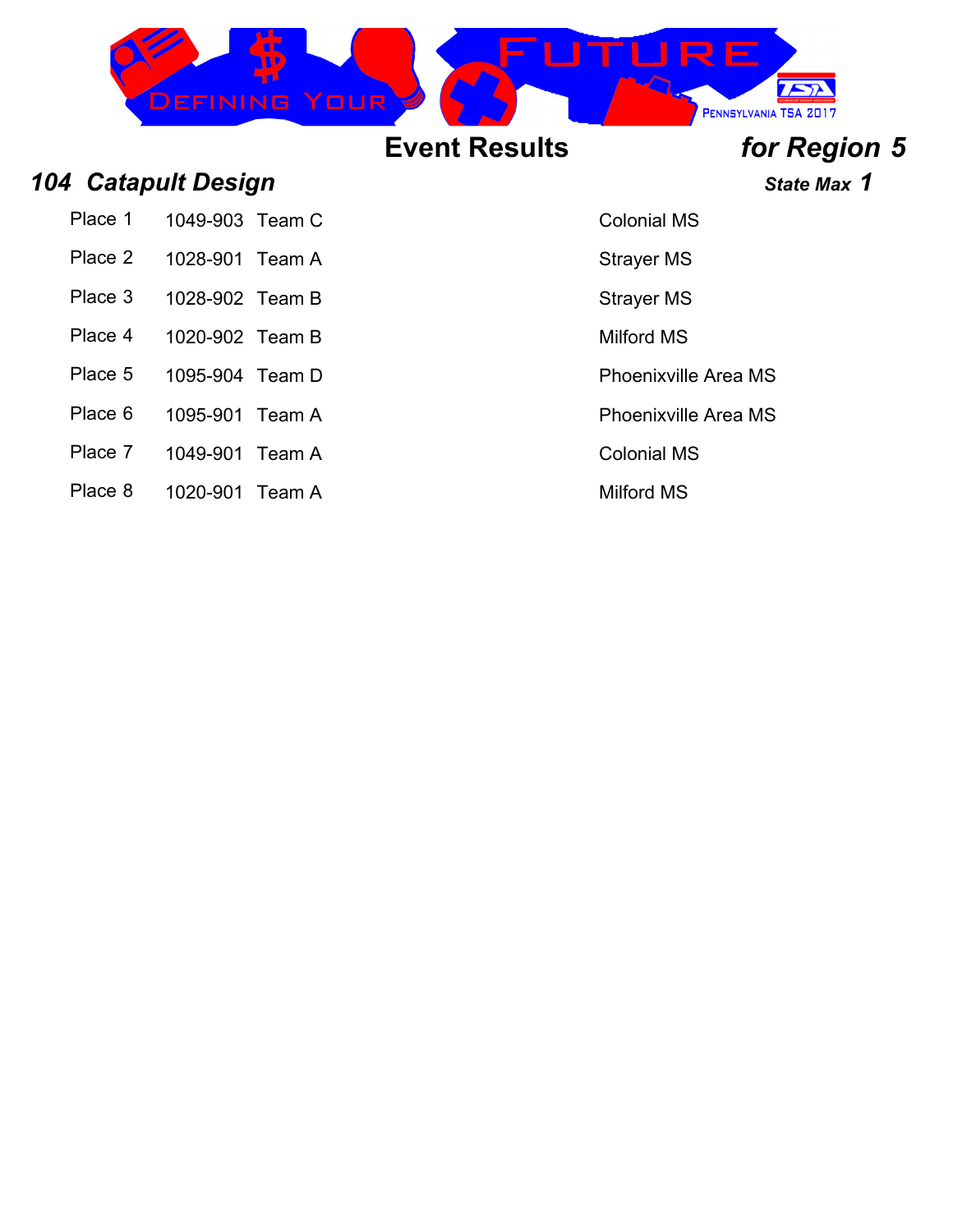

- Place 2 1062-901 Team A Welsh Valley MS
- Place 3 1062-903 Team C Welsh Valley MS
- Place 4 1113-910 Team J The Baldwin School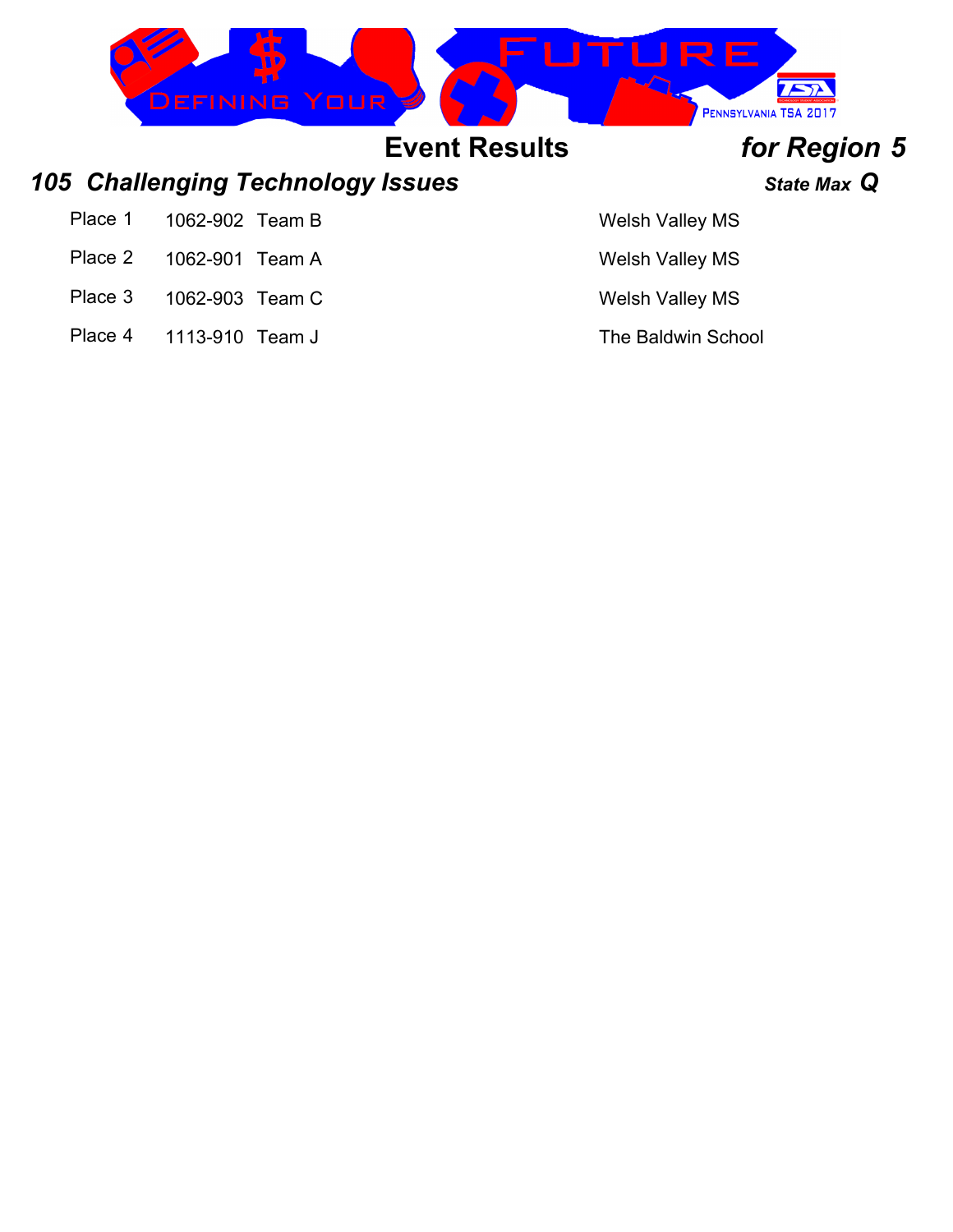

### *107 Children's Stories State Max 1*

| Place 1 | 1047-901 Team A |  |
|---------|-----------------|--|
|         |                 |  |

- Place 2 1028-902 Team B Strayer MS
- Place 3 1028-901 Team A Strayer MS
- 
- Place 4 1020-901 Team A Milford MS
- Place 5 1047-903 Team C Black Bala Cynwyd MS
- Place 6 1047-902 Team B Bala Cynwyd MS

Bala Cynwyd MS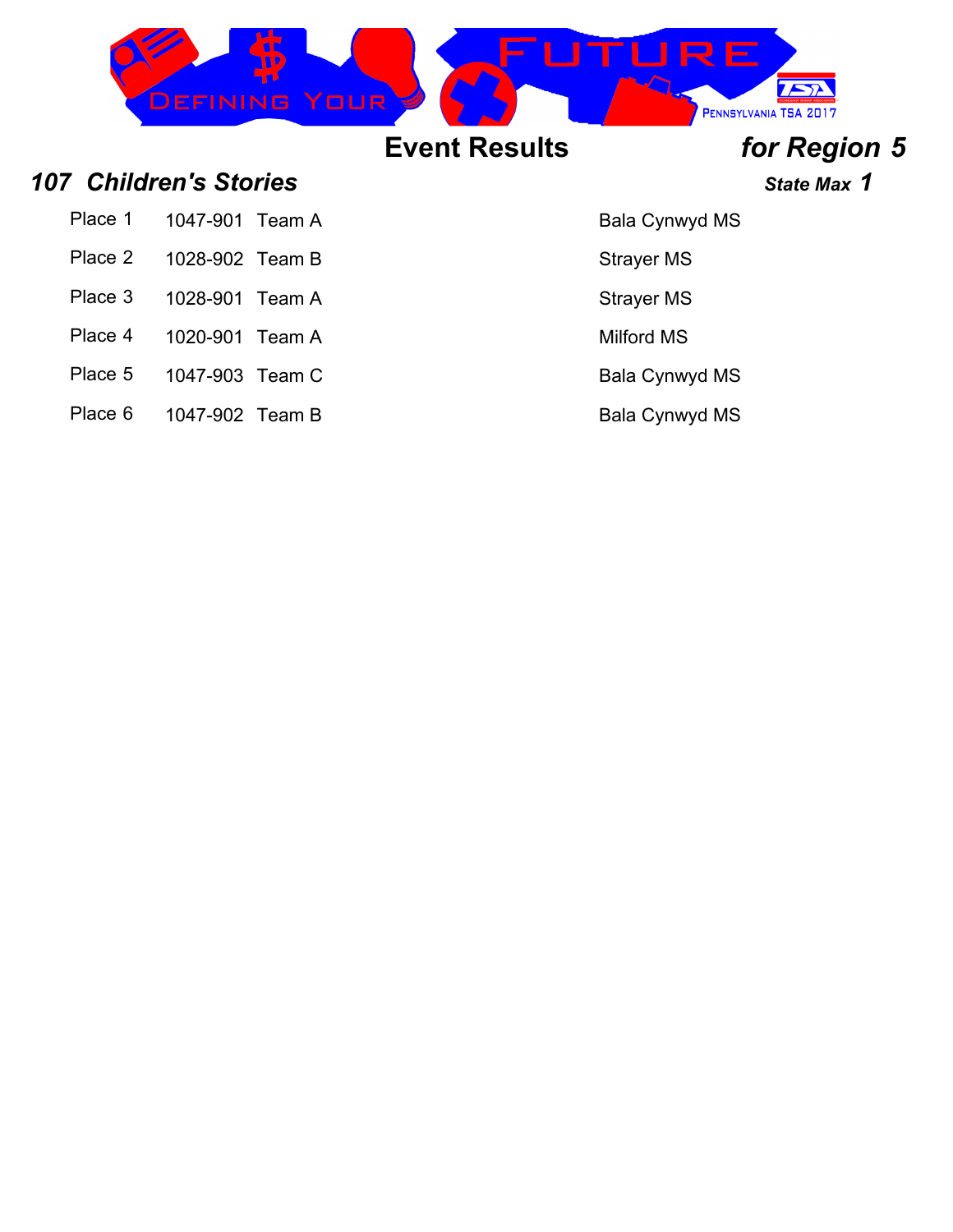

### *110 Digital Photography State Max 1*

| Place 1 | 1028-050 Russell  |                      |
|---------|-------------------|----------------------|
| Place 2 | 1062-017 Catania  |                      |
| Place 3 |                   | 1028-056 Slotterbach |
| Place 4 |                   | 1049-041 Moldovsky   |
| Place 5 | 1028-006 Beil     |                      |
| Place 6 | 1062-050 Solon    |                      |
| Place 7 | 1047-040 Sultanic |                      |
| Place 8 | 1047-024 Huffman  |                      |

**Claire** 1028-2012 Strayer MS

Place 2 1062-017 Catania Elias Welsh Valley MS Evan Strayer MS

Benjamin Colonial MS

Hannah Strayer MS

Sofia 6 1062-2062 Welsh Valley MS

Josh Bala Cynwyd MS

Mitchell Bala Cynwyd MS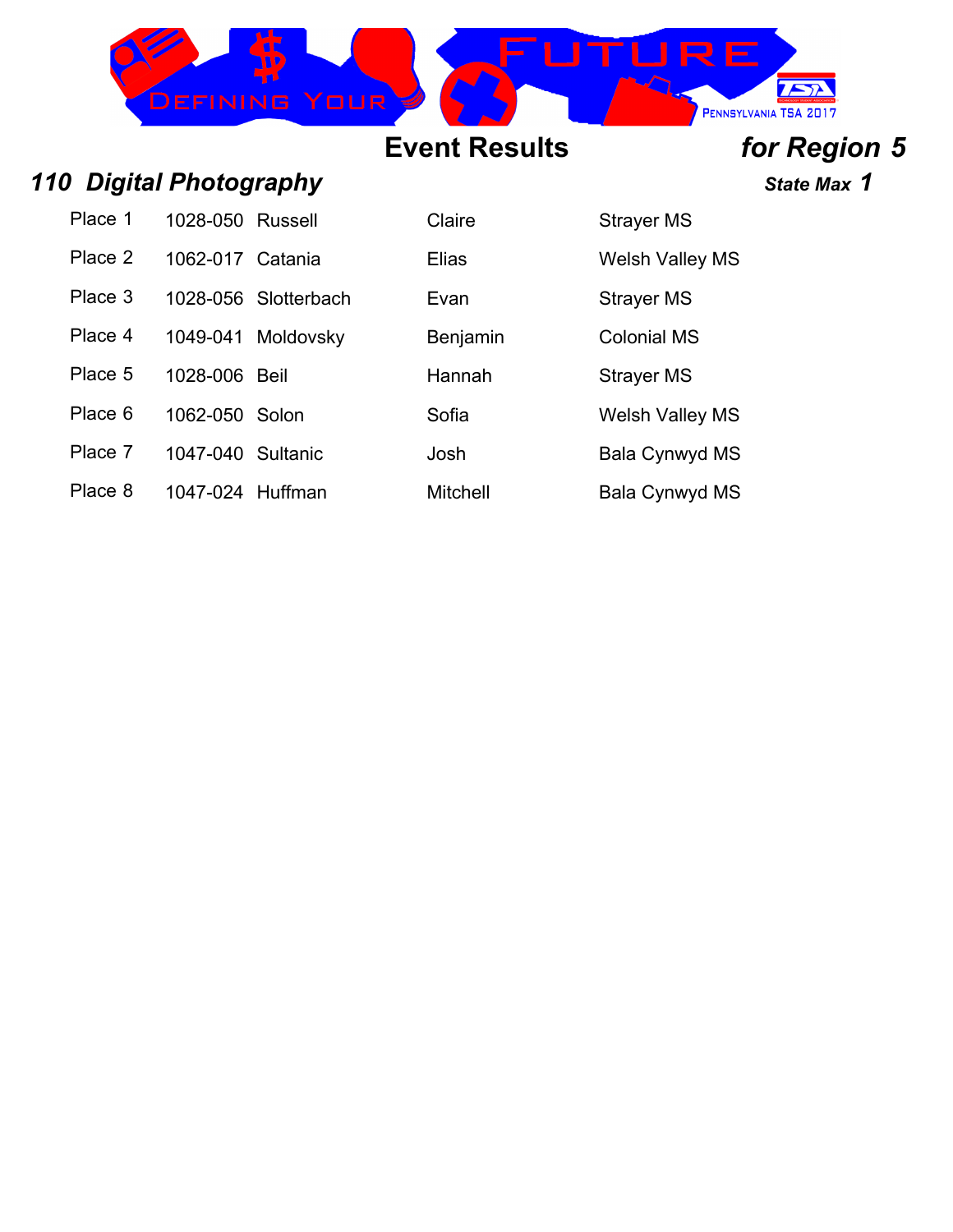

### *111 Dragster State Max Q*

| Place 1  | 1028-007 Bender   |                     | Kyle           | <b>Strayer MS</b>      |
|----------|-------------------|---------------------|----------------|------------------------|
| Place 2  |                   | 1028-036 Litvinchuk | Daniel         | <b>Strayer MS</b>      |
| Place 3  | 1028-053 Sicher   |                     | Abby           | Strayer MS             |
| Place 4  | 1028-034 Kreuz    |                     | Kelly          | <b>Strayer MS</b>      |
| Place 5  | 1028-051 Santiago |                     | <b>Drew</b>    | <b>Strayer MS</b>      |
| Place 6  | 1020-007 Gruver   |                     | Elijah         | Milford MS             |
| Place 7  |                   | 1028-027 Hunsberger | Austin         | Strayer MS             |
| Place 8  | 1028-009 Borzio   |                     | Zachary        | <b>Strayer MS</b>      |
| Place 9  | 1062-034 Lienau   |                     | Reese          | <b>Welsh Valley MS</b> |
| Place 10 | 1020-005 Ruzicka  |                     | <b>Brendon</b> | Milford MS             |
| Place 11 | 1020-019 Witte    |                     | Jonathan       | Milford MS             |
| Place 12 |                   | 1020-003 Boehringer | Ryan           | <b>Milford MS</b>      |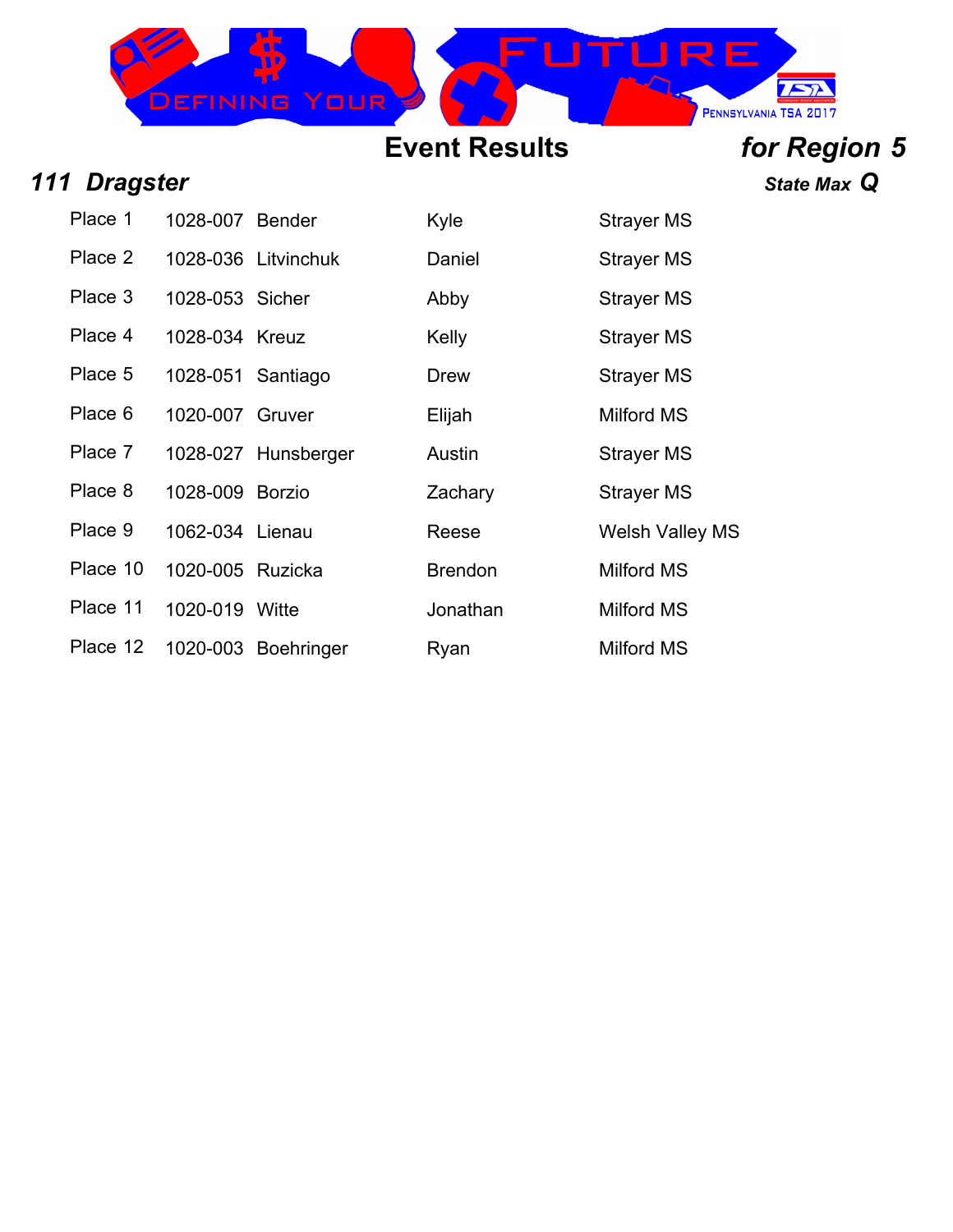

### *112 Electrical Applications State Max 2*

| Place 1 |                   | 1047-007 Blumenfeld |
|---------|-------------------|---------------------|
| Place 2 | 1062-015 Boulware |                     |
| Place 3 | 1047-014 Eichen   |                     |
| Place 4 | 1047-016 Frank    |                     |
| Place 5 | 1047-009 Cengel   |                     |
| Place 6 | 1062-031 Lee      |                     |

| Place 1 |                 | 1047-007 Blumenfeld | Max     | <b>Bala Cynwyd MS</b>  |
|---------|-----------------|---------------------|---------|------------------------|
| Place 2 |                 | 1062-015 Boulware   | Sophie  | <b>Welsh Valley MS</b> |
| Place 3 | 1047-014 Eichen |                     | Matthew | <b>Bala Cynwyd MS</b>  |
| Place 4 | 1047-016 Frank  |                     | Isaac   | <b>Bala Cynwyd MS</b>  |
| Place 5 | 1047-009 Cengel |                     | Nathan  | <b>Bala Cynwyd MS</b>  |
| Place 6 | 1062-031        | Lee                 | Adam    | <b>Welsh Valley MS</b> |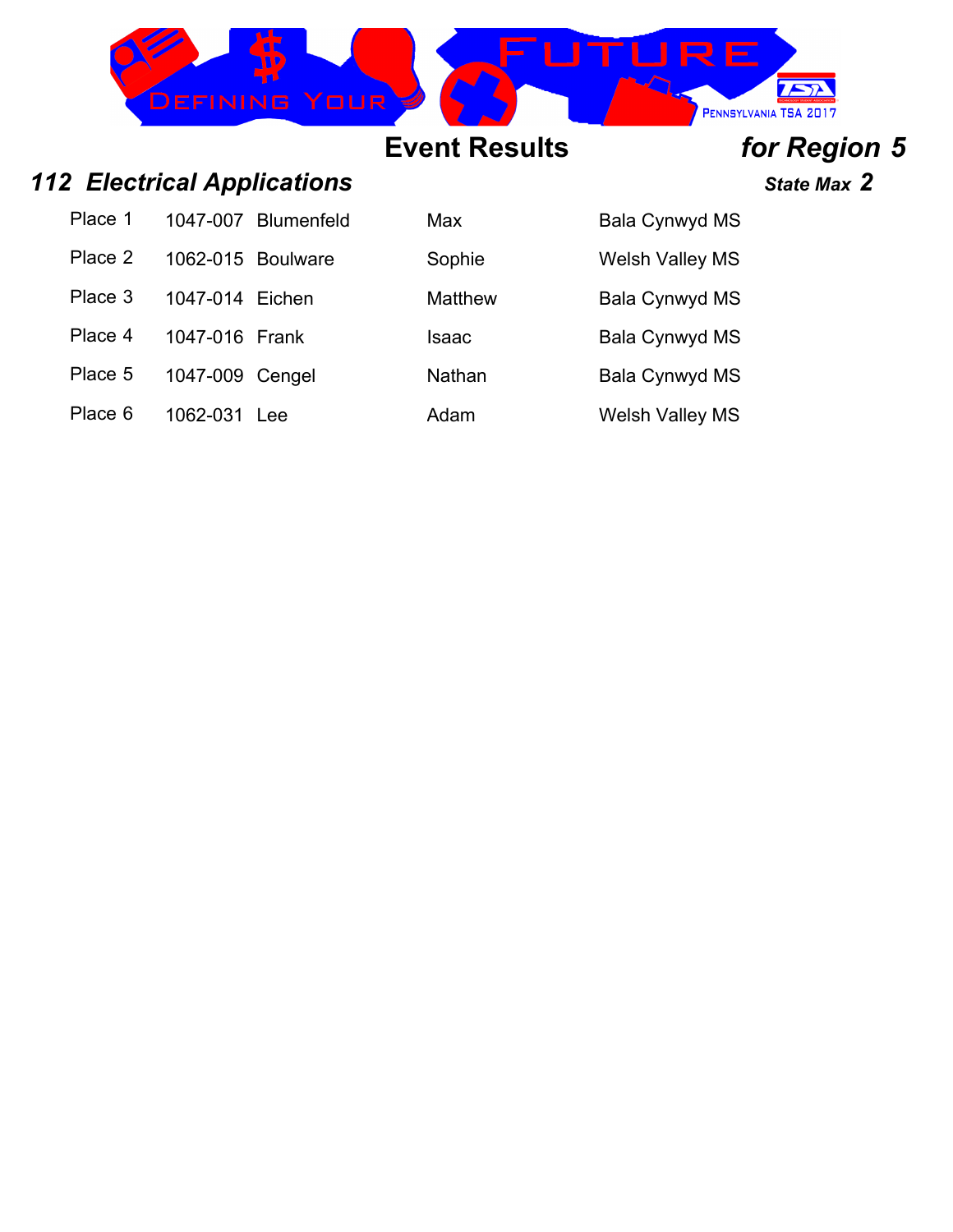|       | <b>DEFINING YOUR</b>                 |                      | IIRE               | PENNSYLVANIA TSA 2017 |  |
|-------|--------------------------------------|----------------------|--------------------|-----------------------|--|
|       |                                      | <b>Event Results</b> |                    | for Region 5          |  |
|       | <b>113 Environmental Engineering</b> |                      |                    | <b>State Max 2</b>    |  |
| Place | 1049-901<br>Геаm A                   |                      | <b>Colonial MS</b> |                       |  |

- Place 2 1049-902 Team B Colonial MS
- Place 3 1047-901 Team A Bala Cynwyd MS
- Place 4 1062-903 Team C Welsh Valley MS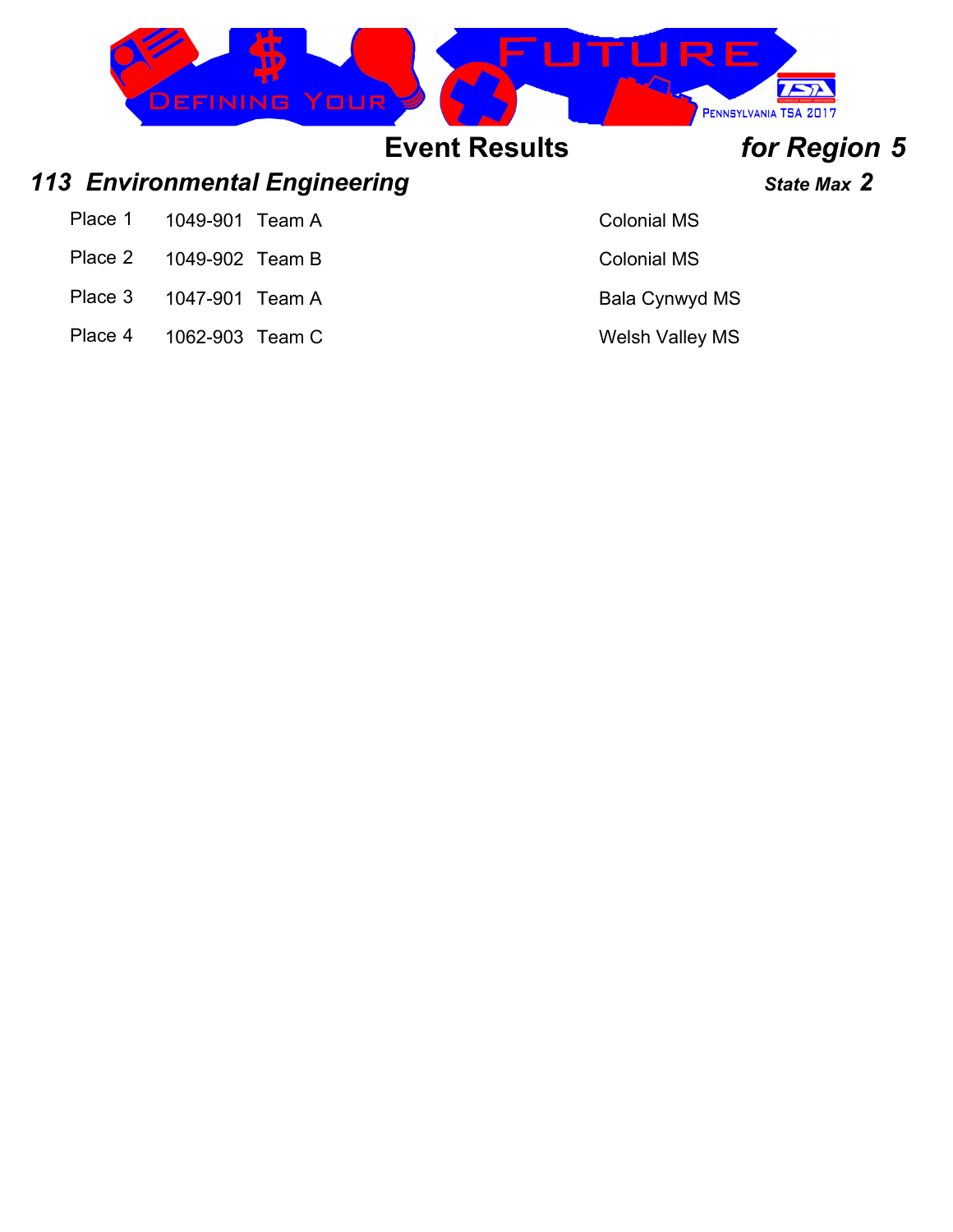

*115 Flight State Max 2*

| Place 1  | 1028-041 Moyer    |                     | <b>Dylan</b> | Strayer MS             |
|----------|-------------------|---------------------|--------------|------------------------|
| Place 2  | 1028-053 Sicher   |                     | Abby         | <b>Strayer MS</b>      |
| Place 3  |                   |                     |              |                        |
|          | 1028-049 Roth     |                     | Caleb        | Strayer MS             |
| Place 4  |                   |                     |              |                        |
|          | 1028-054 Sicher   |                     | Kayla        | <b>Strayer MS</b>      |
| Place 5  | 1047-034 Serota   |                     | Maxwell      | Bala Cynwyd MS         |
| Place 6  |                   |                     |              |                        |
|          | 1062-028 Kane     |                     | Kyle         | <b>Welsh Valley MS</b> |
| Place 7  | 1047-026 King     |                     | Evan         | Bala Cynwyd MS         |
| Place 8  | 1028-040 Mory     |                     | Emily        | <b>Strayer MS</b>      |
| Place 9  | 1047-008 Castello |                     | Jason        | Bala Cynwyd MS         |
| Place 10 |                   | 1020-017 Leatherman | Jared        | <b>Milford MS</b>      |
| Place 11 | 1028-007 Bender   |                     | Kyle         | <b>Strayer MS</b>      |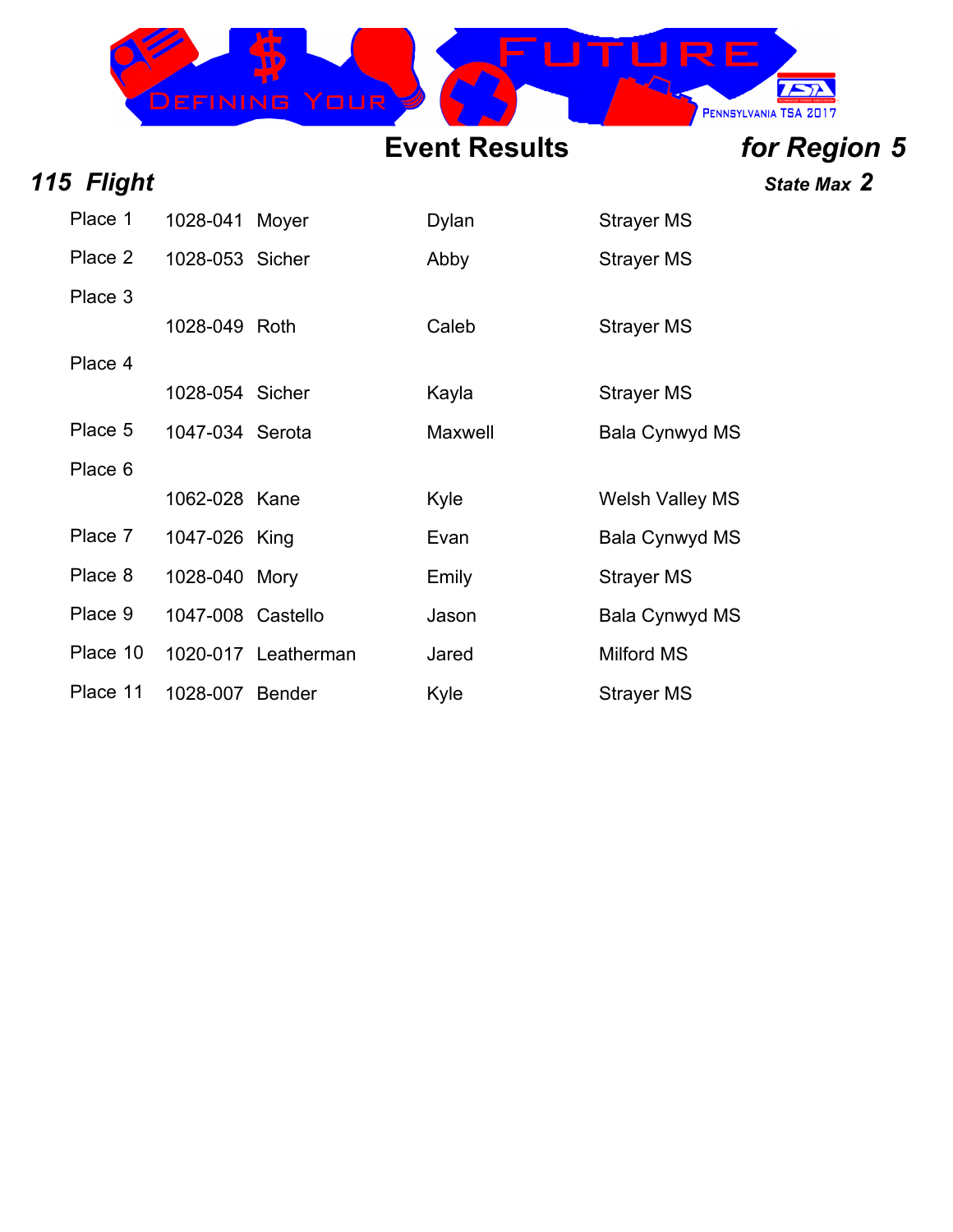

- Place 5 1049-903 Team C Colonial MS
- Place 6 1047-901 Team A Bala Cynwyd MS
- -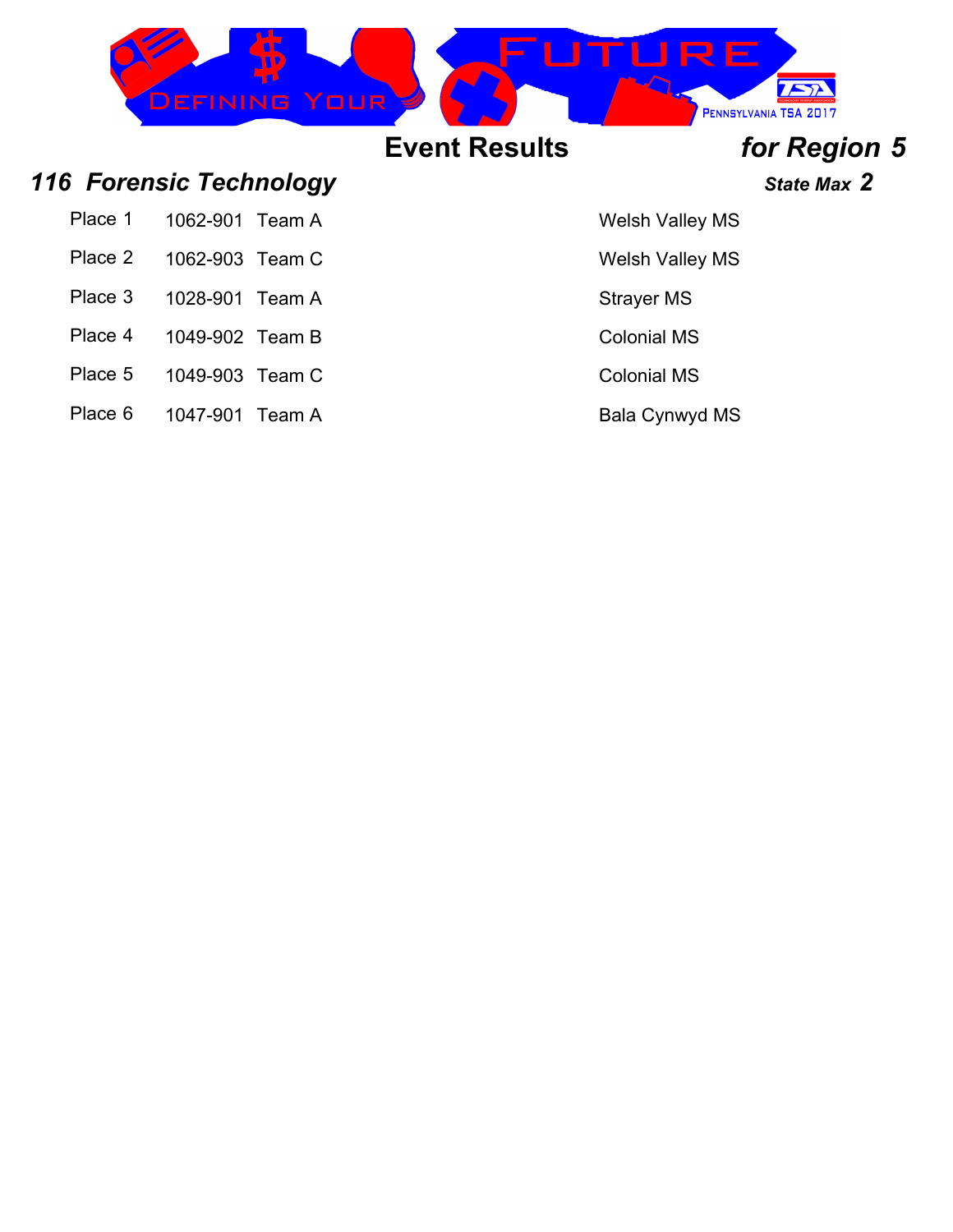|         | <b>DEFINING YOUR</b>           |                      | ▎▏▙▘┝▁                 | PENNSYLVANIA TSA 2017 |
|---------|--------------------------------|----------------------|------------------------|-----------------------|
|         |                                | <b>Event Results</b> |                        | for Region 5          |
|         | 118 Inventions and Innovations |                      |                        | State Max 2           |
| Place 1 | 1028-902 Team B                |                      | <b>Strayer MS</b>      |                       |
| Place 2 | 1062-901<br>Team A             |                      | <b>Welsh Valley MS</b> |                       |

- Place 3 1047-902 Team B Bala Cynwyd MS
- Place 4 1028-901 Team A Strayer MS
- Place 5 1028-903 Team C Strayer MS
- Place 6 1113-909 Team I The Baldwin School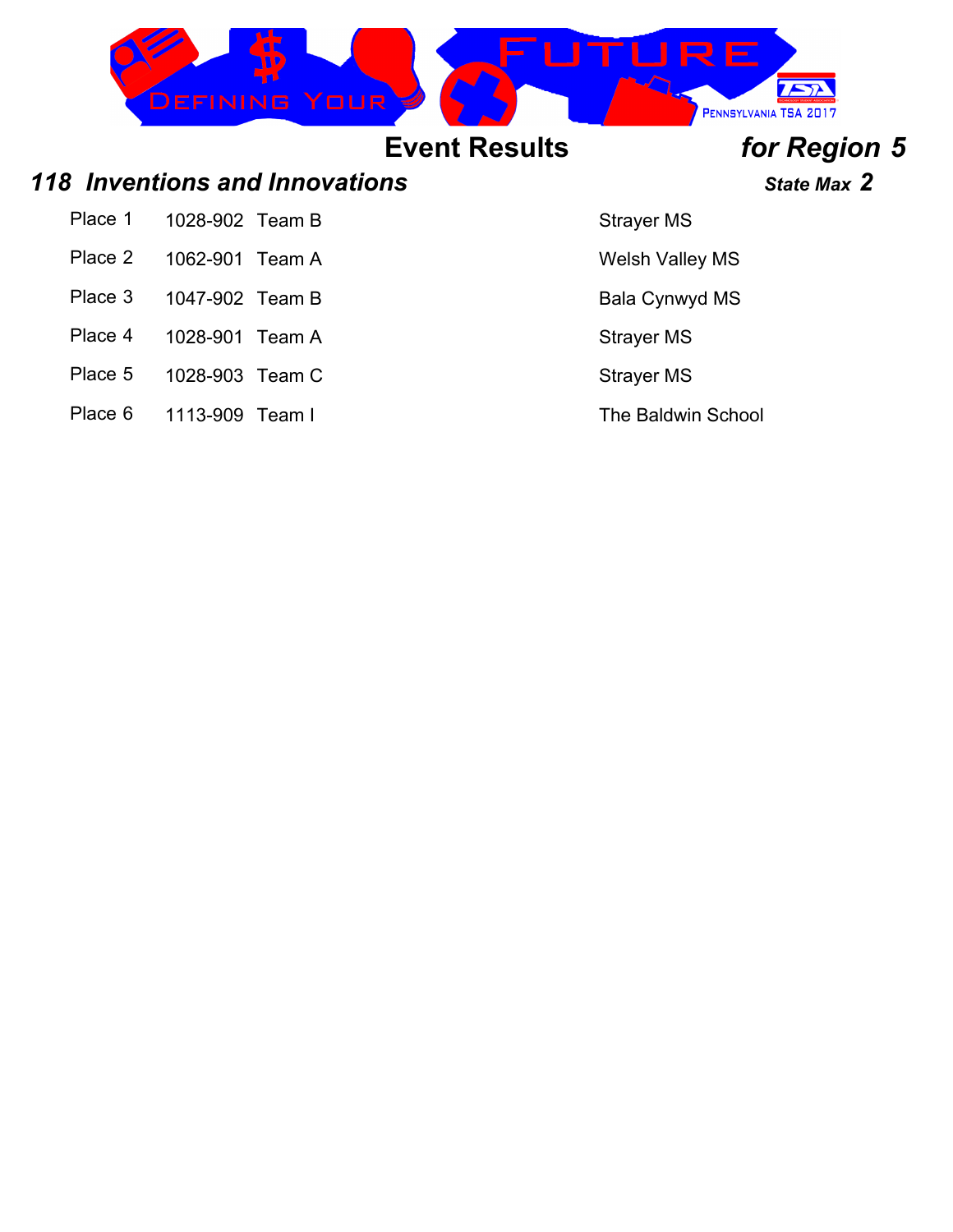

Place 1 1062-901 Team A Welsh Valley MS

- Place 2 1028-901 Team A Strayer MS
- Place 3 1095-902 Team B Place 3 Phoenixville Area MS
- Place 4 1028-902 Team B Strayer MS
- Place 5 1047-903 Team C Black Bala Cynwyd MS
- Place 6 1020-901 Team A Milford MS
- Place 7 1047-901 Team A Bala Cynwyd MS
- Place 8 1020-902 Team B Milford MS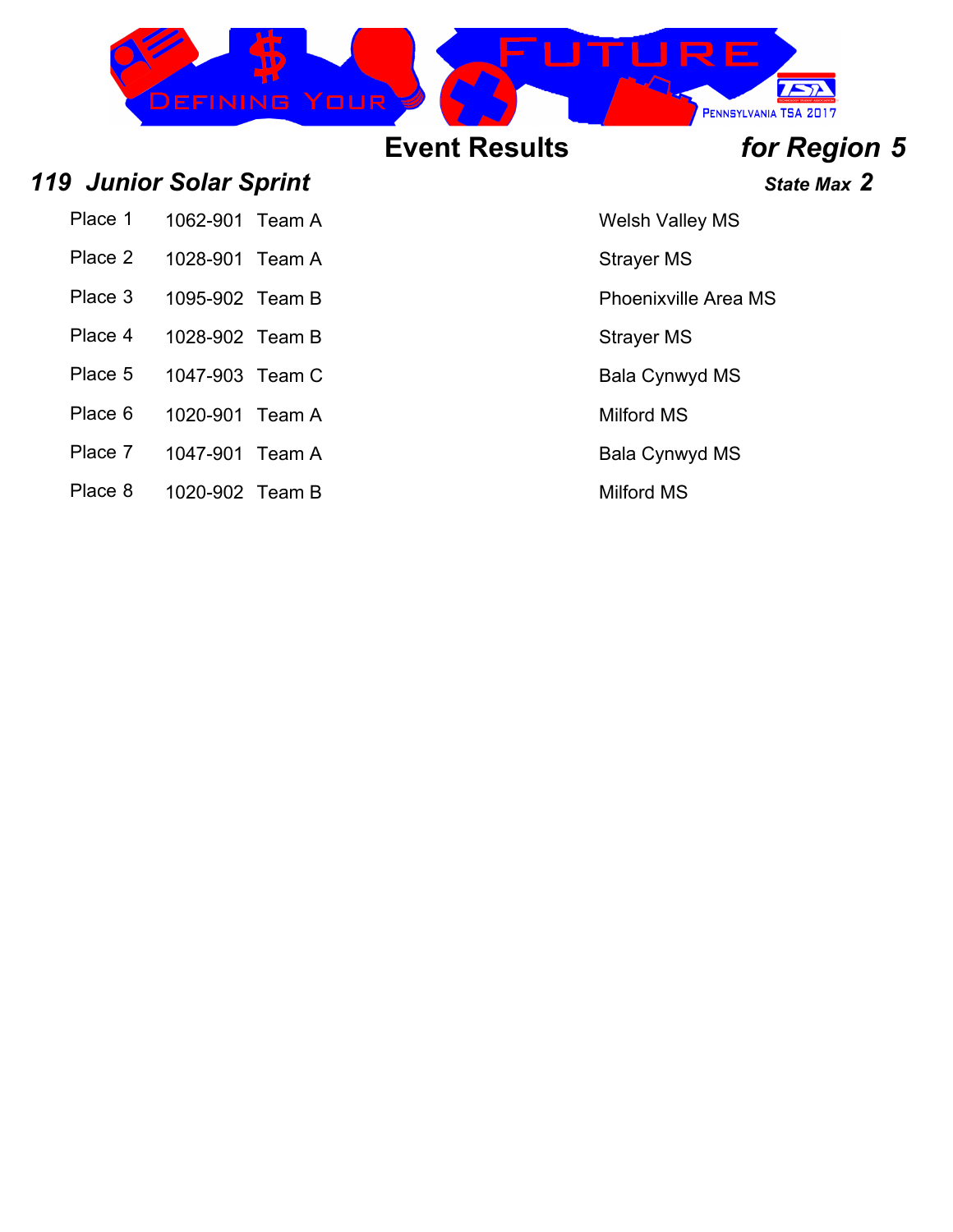| YOUR<br>EE<br>WING   | <b>AV EZ</b><br>PENNSYLVANIA TSA 2017 |
|----------------------|---------------------------------------|
| <b>Event Results</b> | for Region 5                          |

### *120 Leadership Strategies State Max Q*

- Place 1 1062-902 Team B Welsh Valley MS
- Place 2 1062-903 Team C Welsh Valley MS
- Place 3 1049-902 Team B Colonial MS
- Place 4 1028-901 Team A Strayer MS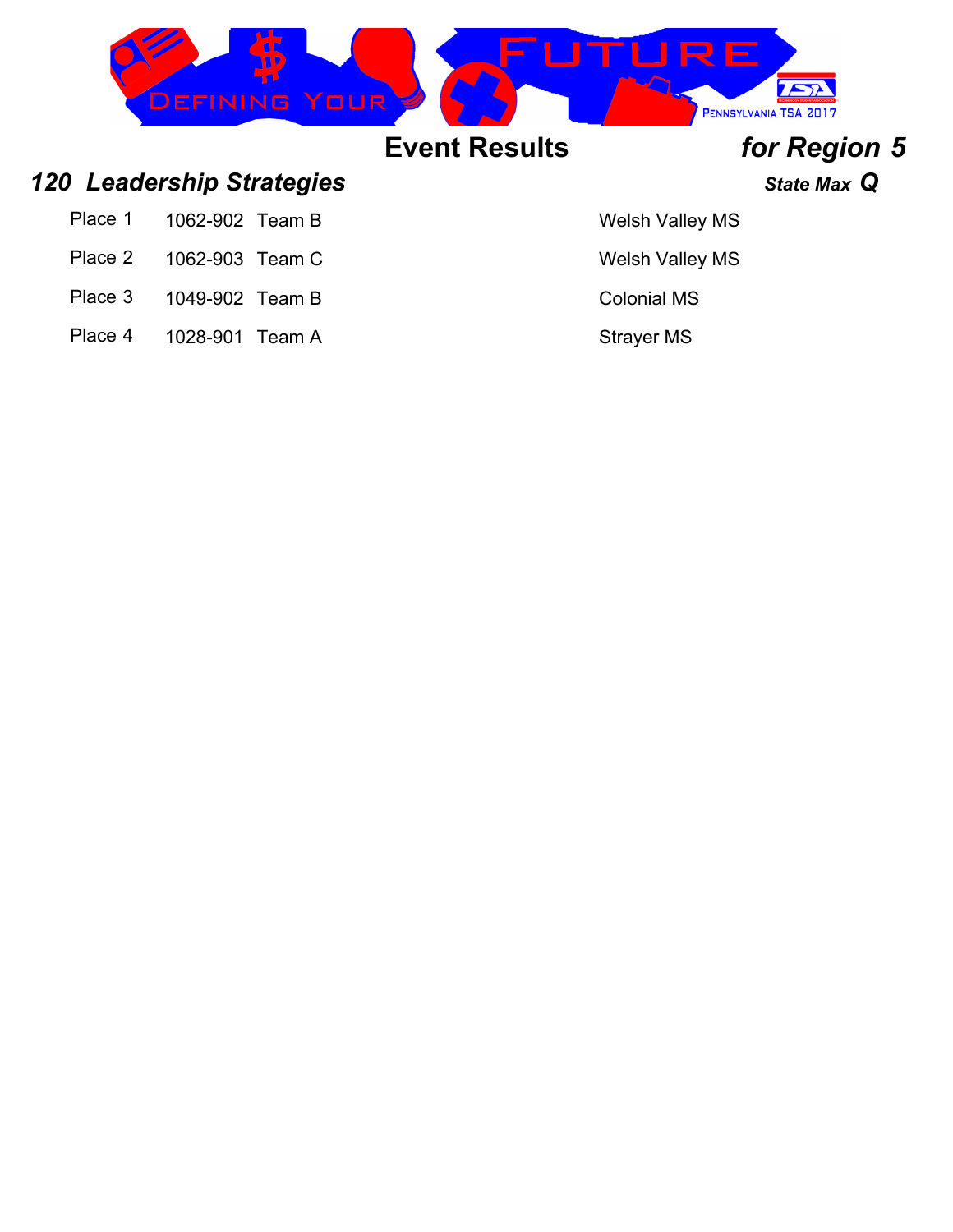

### *121 Mass Production State Max 1*

- Place 1 1113-904 Team D The Baldwin School
- Place 2 1049-901 Team A Colonial MS
- Place 3 1062-902 Team B Welsh Valley MS
- Place 4 1062-901 Team A Welsh Valley MS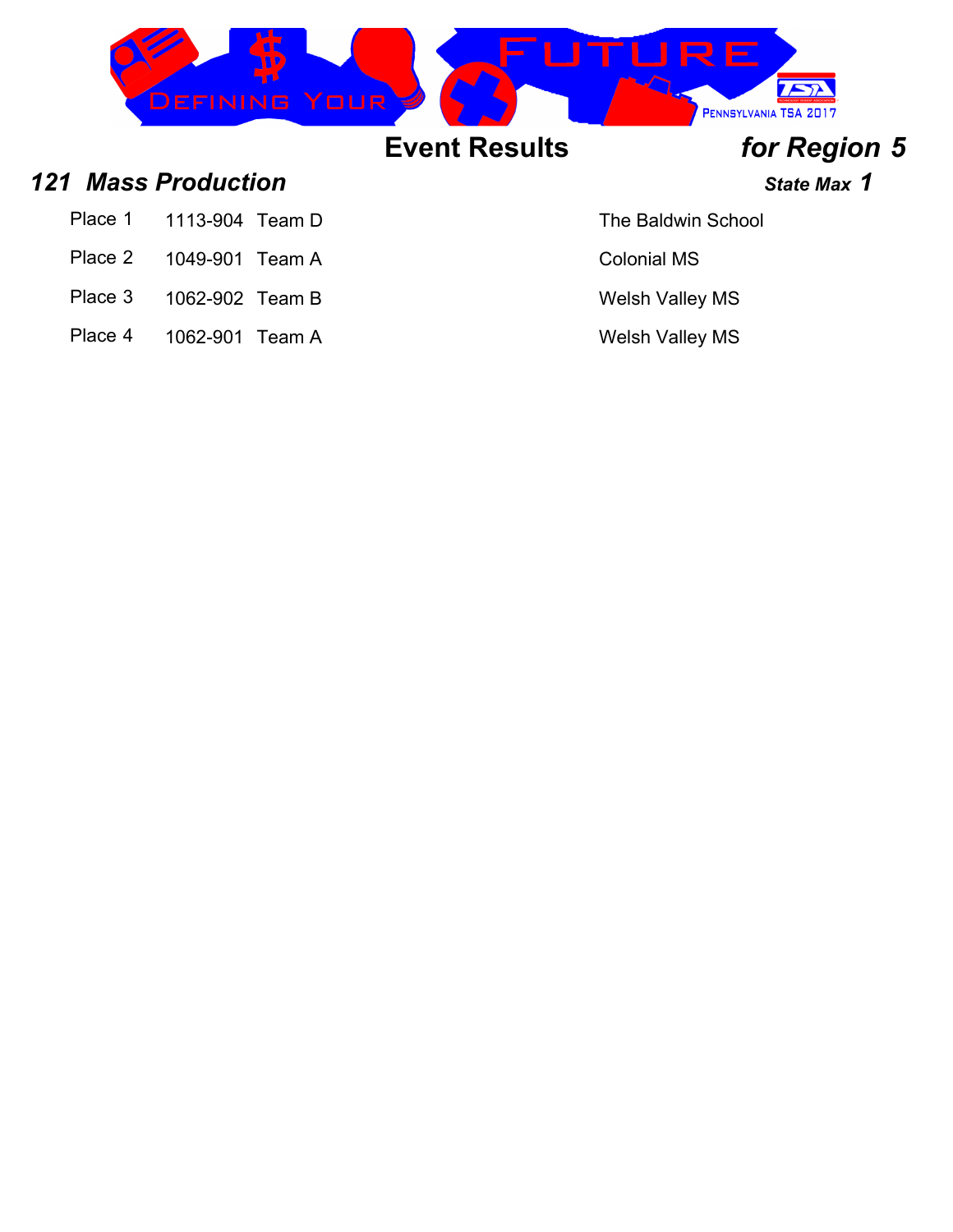|         | <b>DEFINING YOUR</b>                 |                      | RE                     | PENNSYLVANIA TSA 2017 |
|---------|--------------------------------------|----------------------|------------------------|-----------------------|
|         |                                      | <b>Event Results</b> |                        | for Region 5          |
|         | <b>122 Medical Technology Issues</b> |                      |                        | State Max 2           |
| Place 1 | 1028-902 Team B                      |                      | <b>Strayer MS</b>      |                       |
| Place 2 | 1049-903 Team C                      |                      | <b>Colonial MS</b>     |                       |
| Place 3 |                                      |                      |                        |                       |
|         | 1028-901<br>Team A                   |                      | <b>Strayer MS</b>      |                       |
| Place 4 | 1062-902 Team B                      |                      | <b>Welsh Valley MS</b> |                       |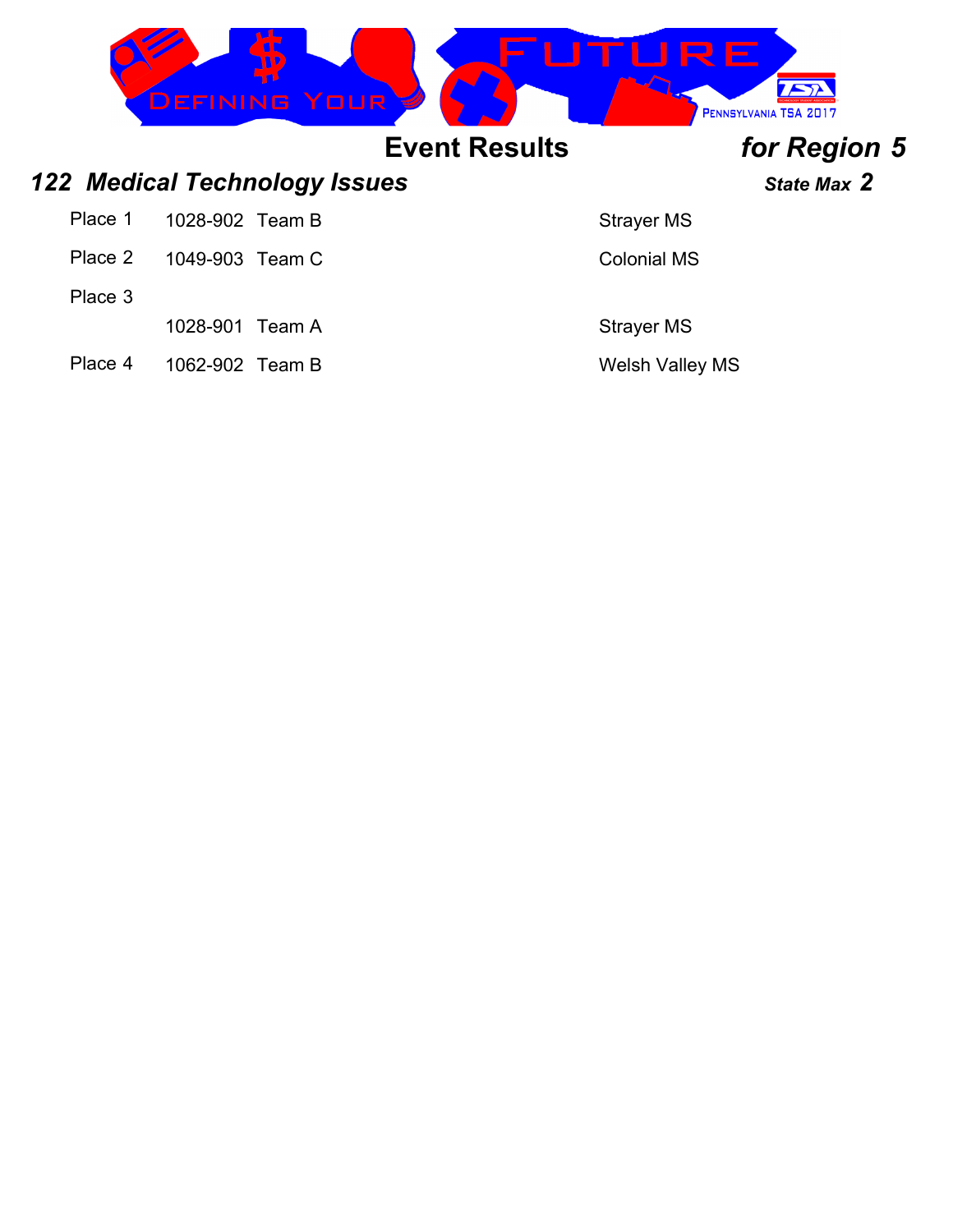

### *124 Prepared Speech State Max Q*

| Place 1 | 1062-009 Beal    |  |
|---------|------------------|--|
| Place 2 | 1062-012 Biglin  |  |
| Place 3 | 1028-028 Jeffery |  |

Place 4 1062-055 Wright Julie Julie Welsh Valley MS

| <b>Benjamin</b> | <b>Welsh Valley MS</b> |
|-----------------|------------------------|
| Sammy           | <b>Welsh Valley MS</b> |
| Madison         | <b>Strayer MS</b>      |
|                 |                        |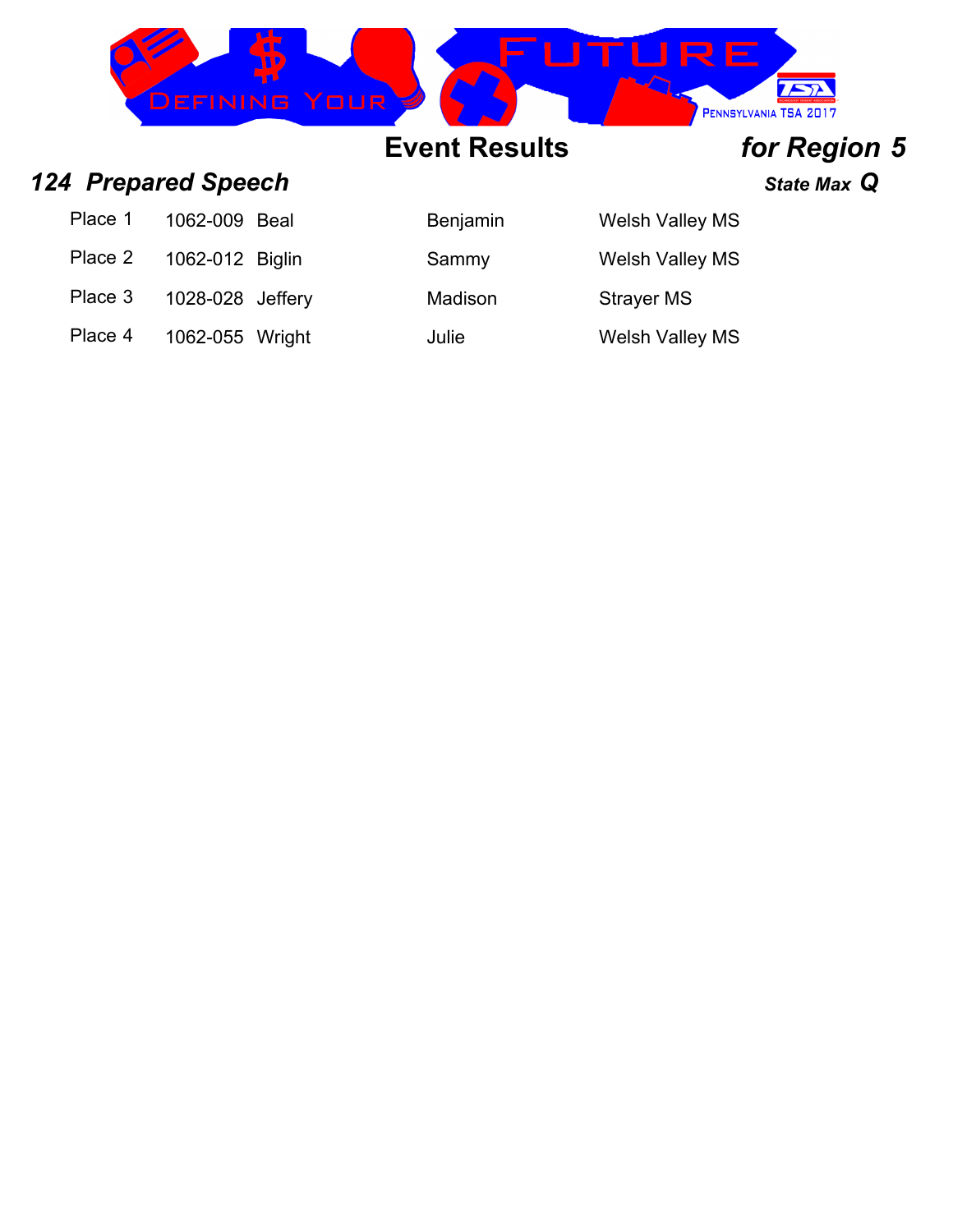

### *125 Problem Solving State Max Q*

- Place 1 1047-901 Team A Bala Cynwyd MS
- Place 2 1062-902 Team B Welsh Valley MS
- Place 3 1028-901 Team A Strayer MS
- Place 4 1113-907 Team G The Baldwin School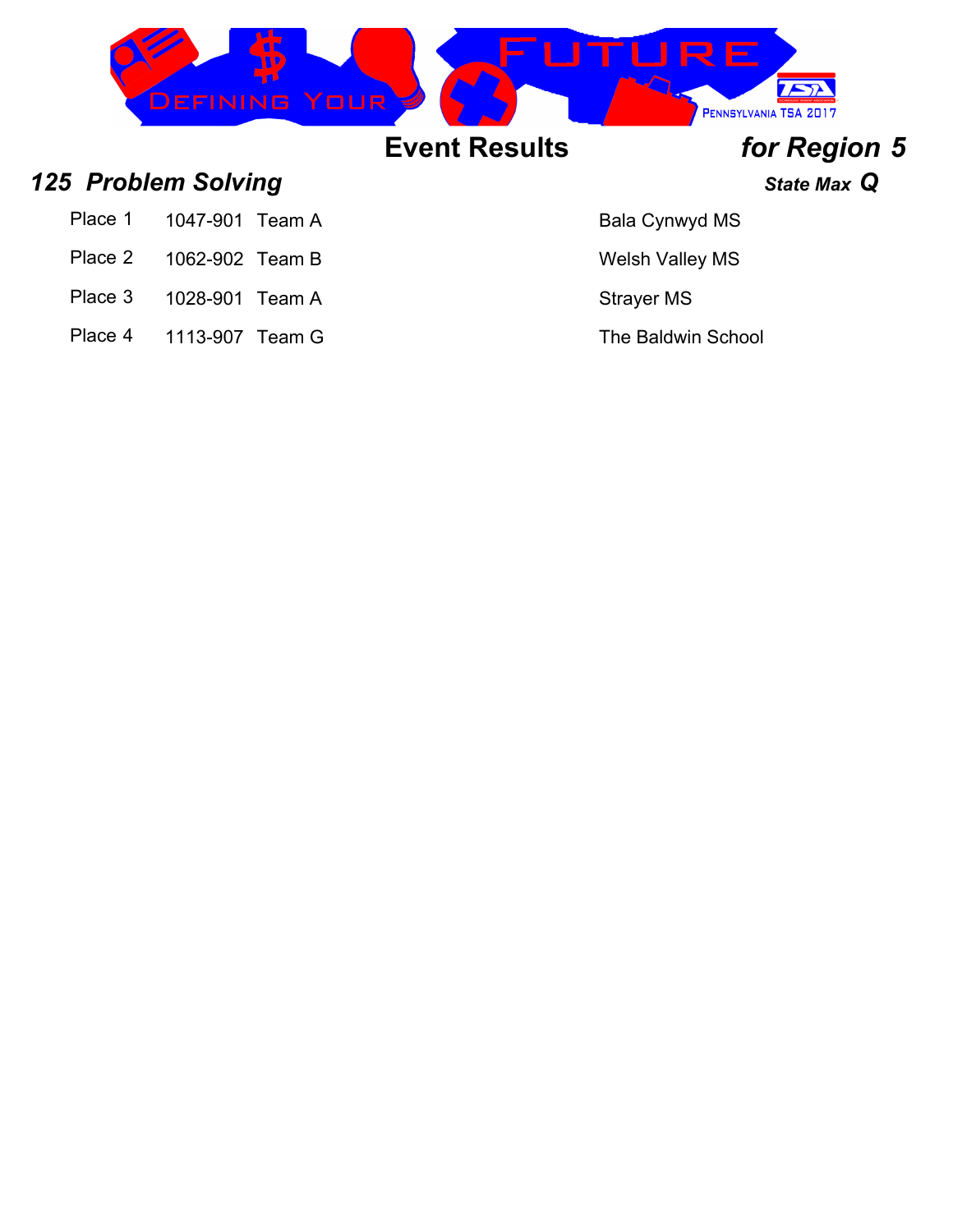|         | <b>DEFINING YOUR</b>             |                      | RE                     | PENNSYLVANIA TSA 2017 |
|---------|----------------------------------|----------------------|------------------------|-----------------------|
|         |                                  | <b>Event Results</b> |                        | for Region 5          |
|         | <b>126 Promotional Marketing</b> |                      |                        | State Max 1           |
| Place 1 | 1028-038<br>Lucabaugh            | Ella                 | <b>Strayer MS</b>      |                       |
| Place 2 | 1062-034<br>Lienau               | Reese                | <b>Welsh Valley MS</b> |                       |
| Place 3 | 1049-046 Shi                     | Kevin                | <b>Colonial MS</b>     |                       |

Place 4 1047-012 Cutler Noa Noard Bala Cynwyd MS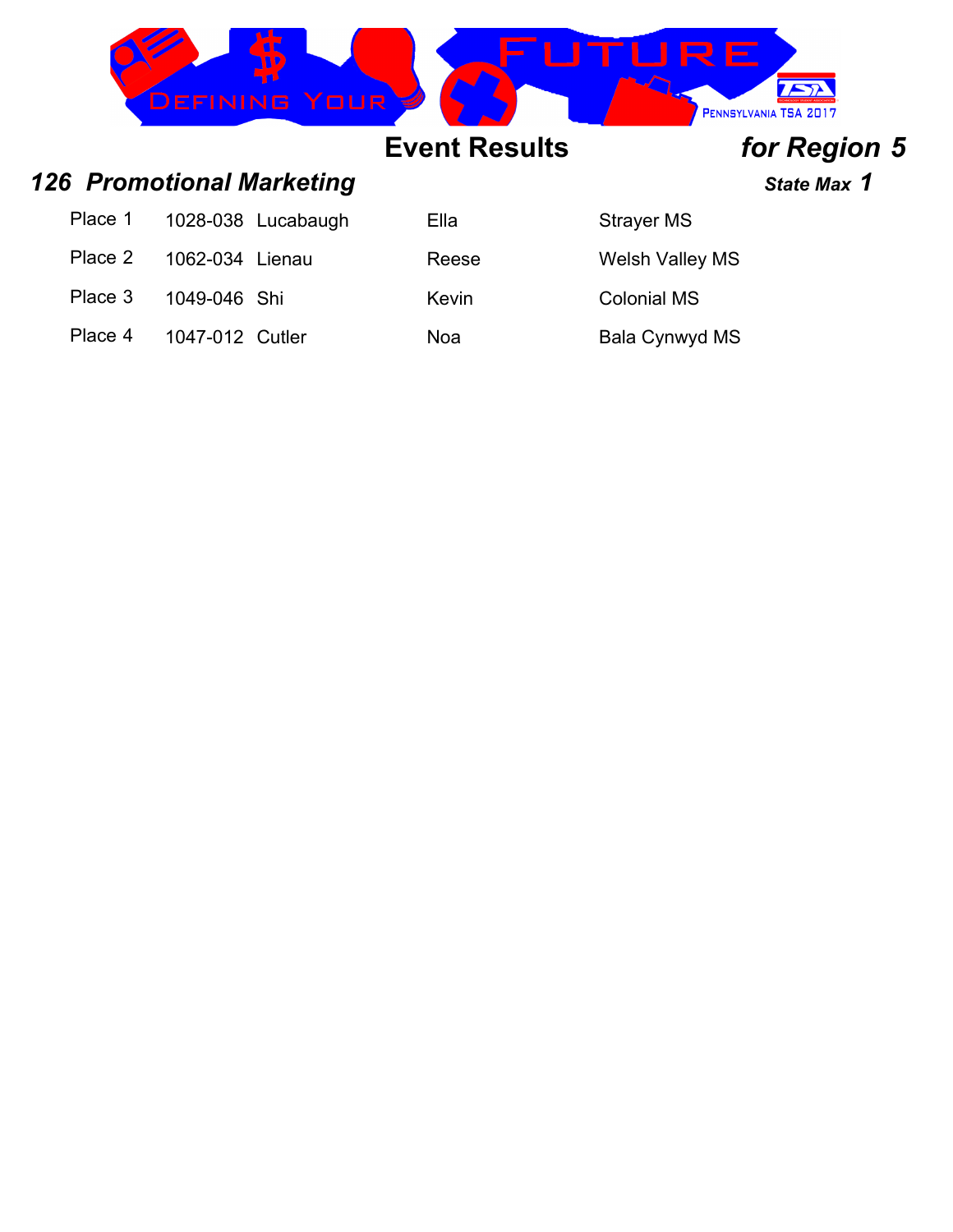

### *127 STEM Animation State Max 2*

- Place 1 1095-902 Team B Place 1 Phoenixville Area MS
- Place 2 1047-902 Team B Bala Cynwyd MS
- Place 3 1020-901 Team A Milford MS
- Place 4 1047-901 Team A Bala Cynwyd MS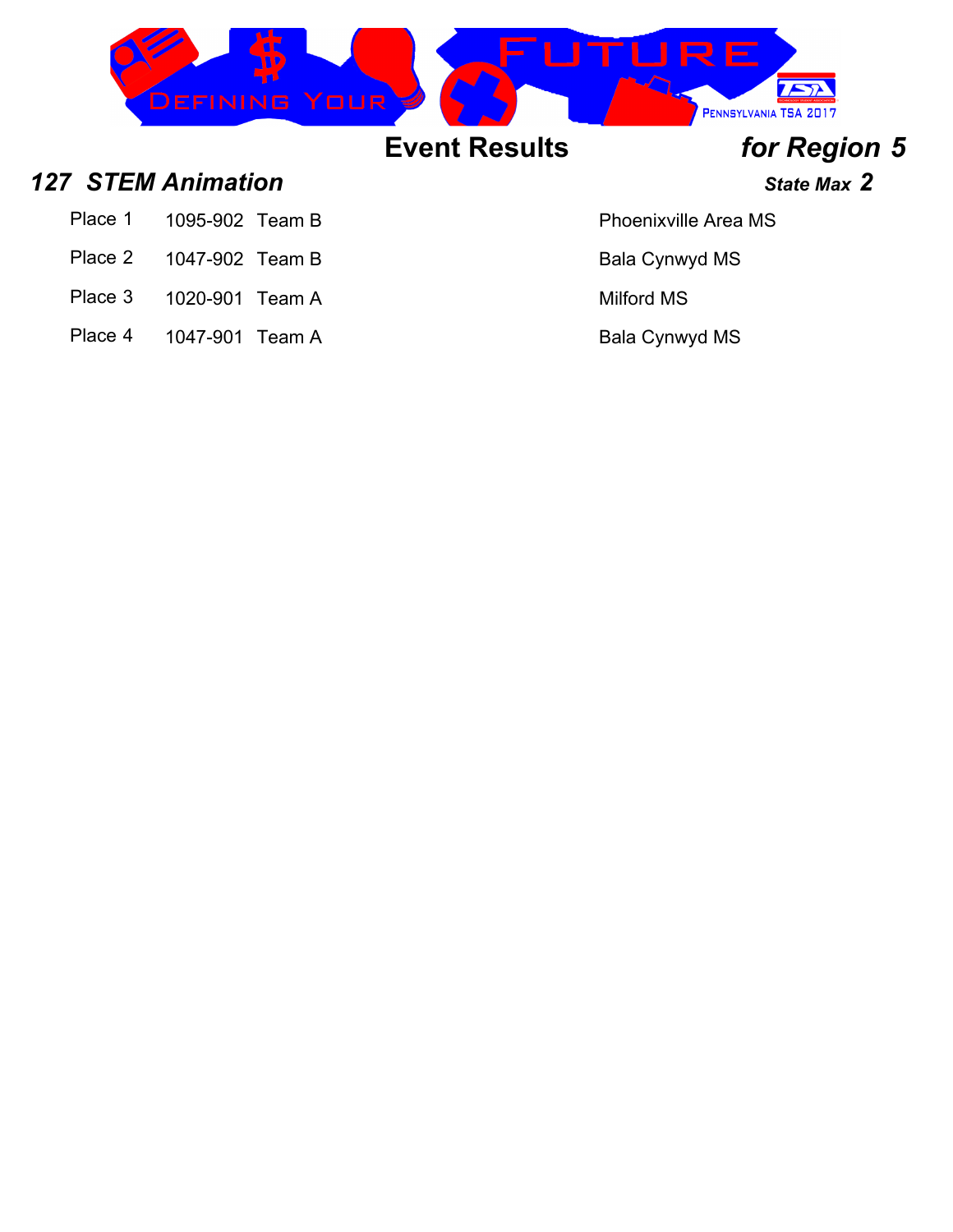|         | <b>DEFINING YOUR</b>              |                      | THR F             | PENNSYLVANIA TSA 2017 |
|---------|-----------------------------------|----------------------|-------------------|-----------------------|
|         |                                   | <b>Event Results</b> |                   | for Region 5          |
|         | <b>128 Structural Engineering</b> |                      |                   | State Max Q           |
| Place 1 | 1028-904 Team D                   |                      | <b>Strayer MS</b> |                       |
| Place 2 | 1020-902 Team B                   |                      | <b>Milford MS</b> |                       |

- Place 3 1062-905 Team E Welsh Valley MS
- Place 4 1028-902 Team B Strayer MS
- Place 5 1028-903 Team C Strayer MS
- Place 6 1062-901 Team A Welsh Valley MS
- Place 7 1062-903 Team C Welsh Valley MS
- Place 8 1062-904 Team D Welsh Valley MS
- 
- 
- 
- 
- 
-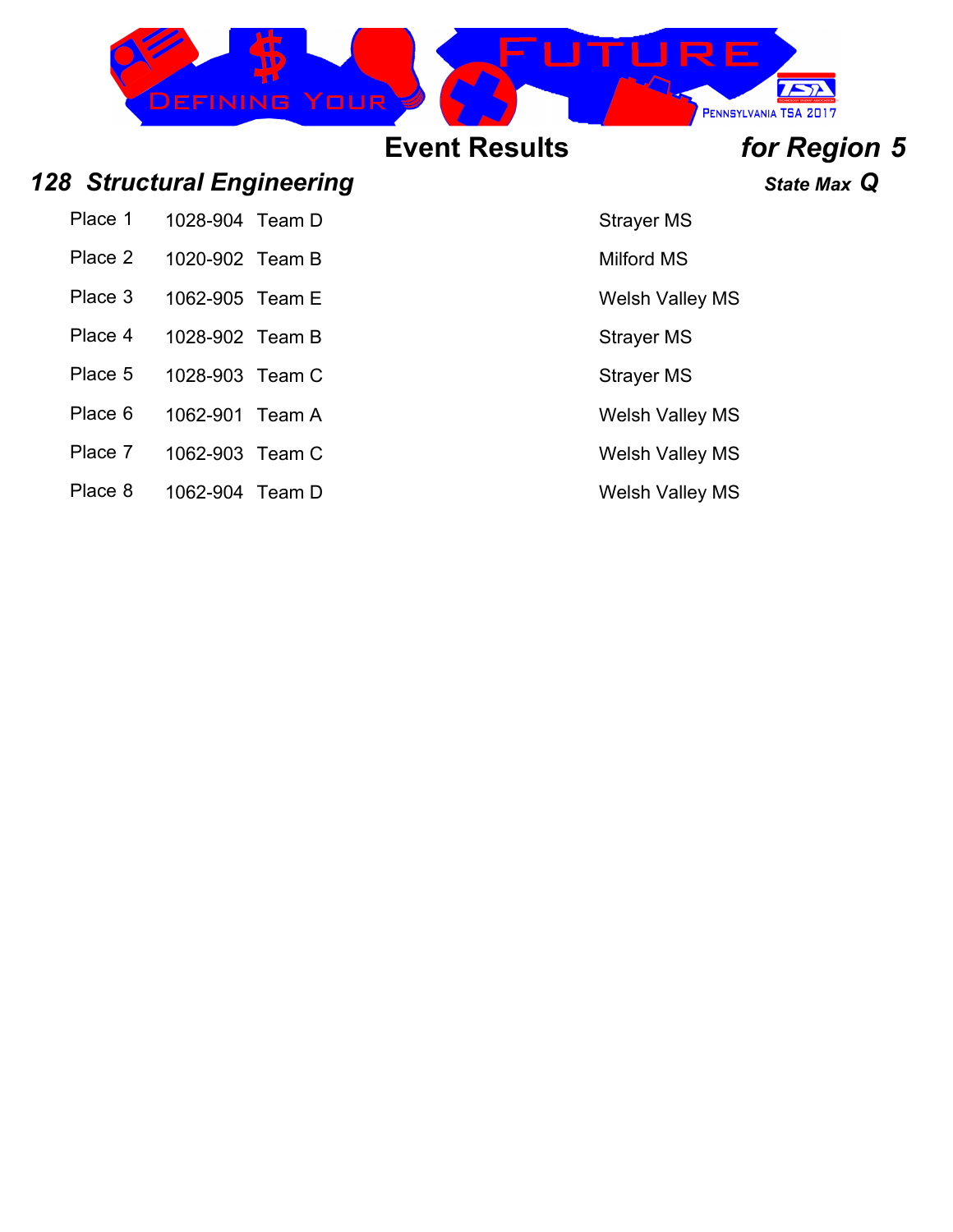

### *132 Video Game Design State Max 2*

| Place 1<br>1062-902 Team B |  |
|----------------------------|--|
|----------------------------|--|

- Place 2 1062-903 Team C Welsh Valley MS
- Place 3 1062-901 Team A Welsh Valley MS
- Place 4 1020-901 Team A Milford MS

### Welsh Valley MS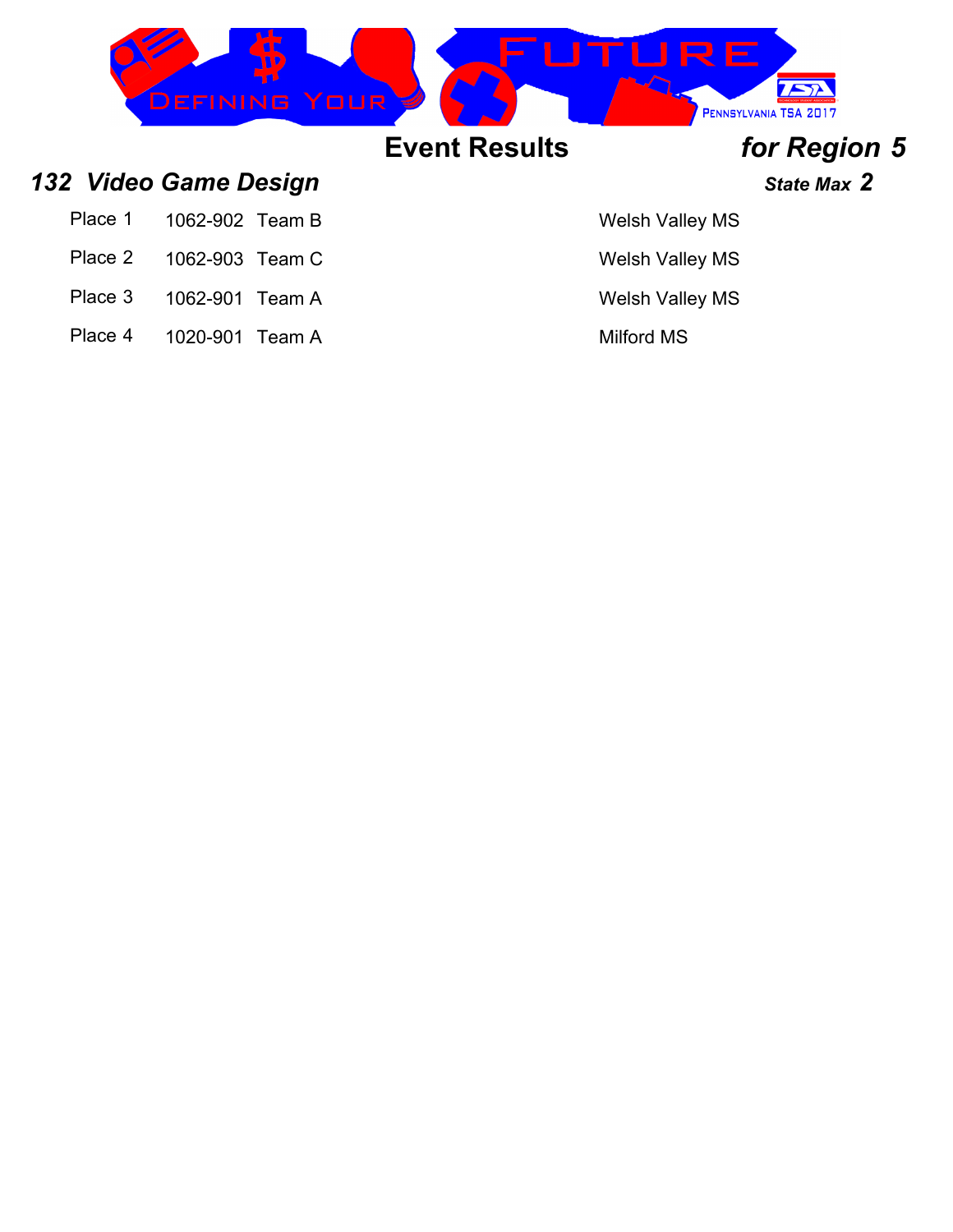

### *133 Website Design State Max 1*

| Place 1 | 1049-902 Team B |  |
|---------|-----------------|--|
|         |                 |  |

- Place 2 1049-901 Team A Colonial MS
- Place 3 1047-903 Team C Black Cynwyd MS
- 
- Place 4 1020-901 Team A Milford MS
- Place 5 1062-901 Team A Welsh Valley MS
- Place 6 1049-903 Team C Colonial MS

Colonial MS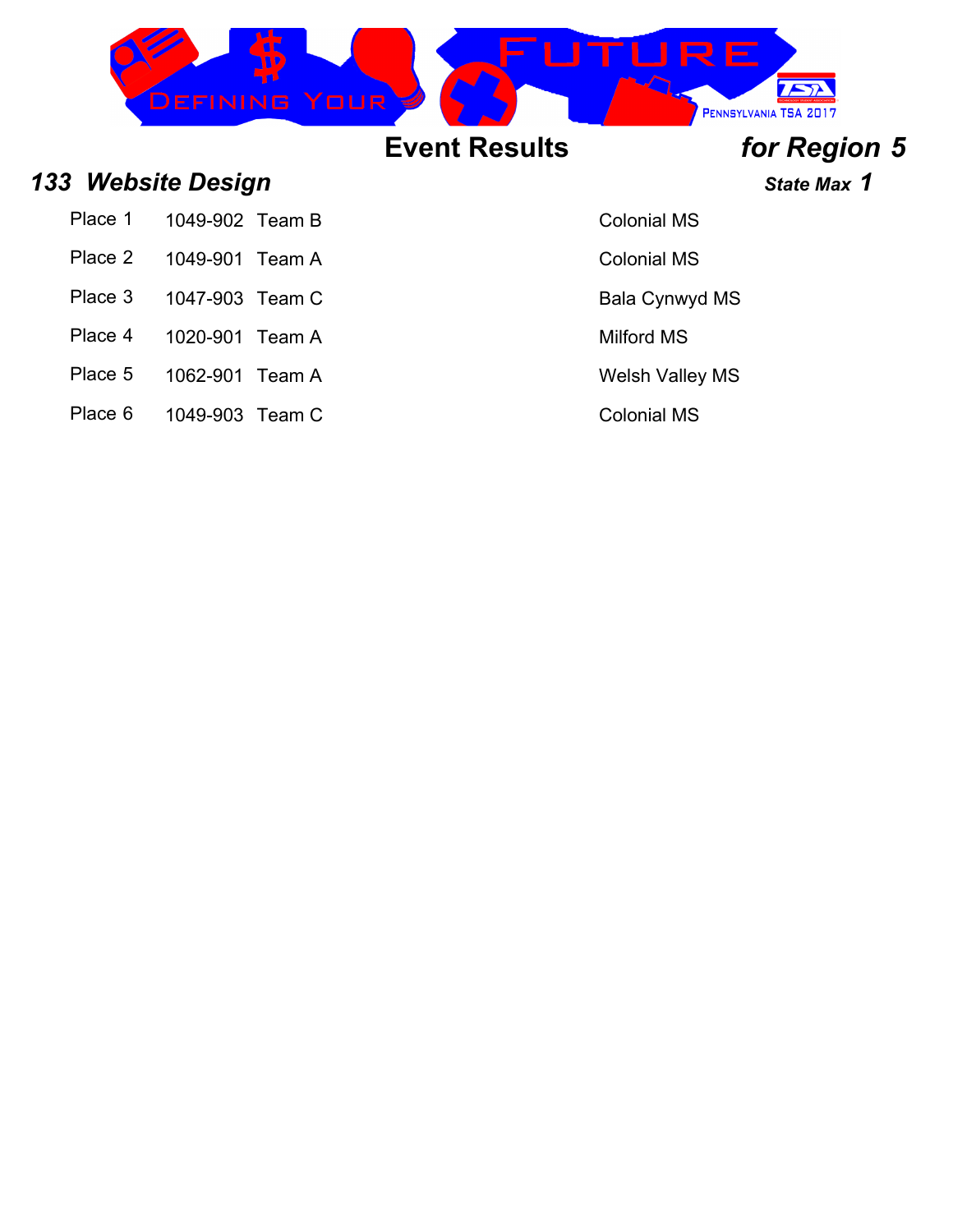| DEFINING YOUR |                      | ▁▎┝┩╘▁<br>PENNSYLVANIA TSA 2017 |
|---------------|----------------------|---------------------------------|
|               | <b>Event Results</b> | for Region 5                    |

### *151 PA - Calculator Robots State Max 3*

- Place 1 1062-903 Team C Welsh Valley MS
- Place 2 1095-902 Team B Place 2 1095-902 Team B
- Place 3 1028-901 Team A Strayer MS
- Place 4 1062-901 Team A Welsh Valley MS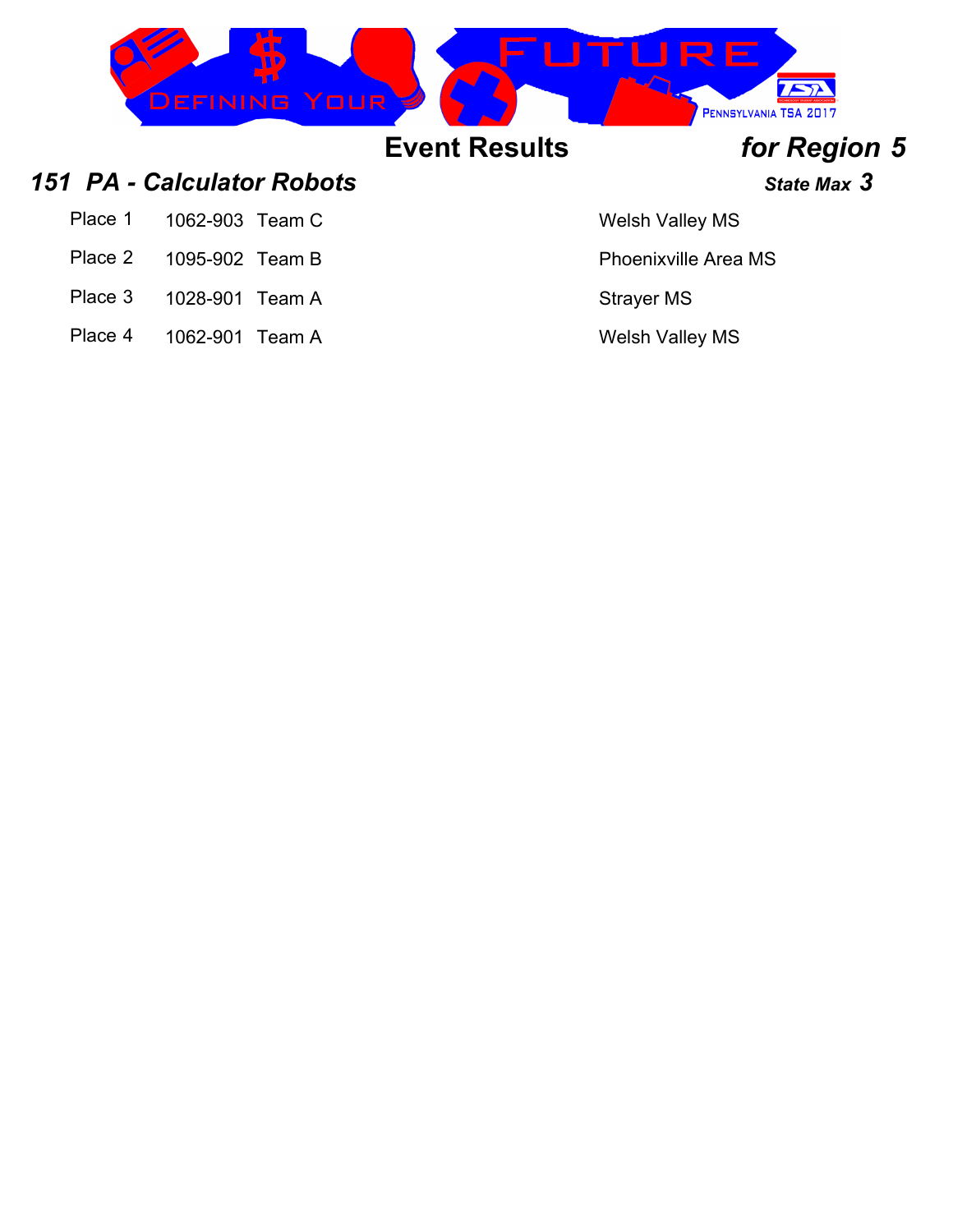

*<i>State Max* **5** 

| 152 PA - Delta Dart |
|---------------------|
|---------------------|

| Place 1  | 1028-014 DeVries   | Kayra           | <b>Strayer MS</b>  |
|----------|--------------------|-----------------|--------------------|
| Place 2  | 1095-006 Agnihotri | Yash            | Phoenixville       |
| Place 3  | 1095-012 Xu        | Xandro          | Phoenixville       |
| Place 4  | 1062-044 Ridky     | Annika          | <b>Welsh Valle</b> |
| Place 5  | 1047-020 Gordon    | Eli             | Bala Cynwy         |
| Place 6  | 1047-024 Huffman   | <b>Mitchell</b> | Bala Cynwy         |
| Place 7  | 1028-040 Mory      | Emily           | <b>Strayer MS</b>  |
| Place 8  | 1062-053 Weiss     | Tyler           | <b>Welsh Valle</b> |
| Place 9  | 1062-060 Young     | Wyatt           | <b>Welsh Valle</b> |
| Place 10 | 1062-006 Atillasoy | Korgan          | <b>Welsh Valle</b> |
| Place 11 | 1047-035 Shapiro   | Jack            | Bala Cynwy         |

| Place 1  | 1028-014 DeVries   | Kayra           | <b>Strayer MS</b>           |
|----------|--------------------|-----------------|-----------------------------|
| Place 2  | 1095-006 Agnihotri | Yash            | <b>Phoenixville Area MS</b> |
| Place 3  | 1095-012 Xu        | Xandro          | <b>Phoenixville Area MS</b> |
| Place 4  | 1062-044 Ridky     | Annika          | <b>Welsh Valley MS</b>      |
| Place 5  | 1047-020 Gordon    | Eli             | Bala Cynwyd MS              |
| Place 6  | 1047-024 Huffman   | <b>Mitchell</b> | <b>Bala Cynwyd MS</b>       |
| Place 7  | 1028-040 Mory      | Emily           | <b>Strayer MS</b>           |
| Place 8  | 1062-053 Weiss     | Tyler           | <b>Welsh Valley MS</b>      |
| Place 9  | 1062-060 Young     | Wyatt           | <b>Welsh Valley MS</b>      |
| Place 10 | 1062-006 Atillasoy | Korgan          | <b>Welsh Valley MS</b>      |
| Place 11 | 1047-035 Shapiro   | <b>Jack</b>     | Bala Cynwyd MS              |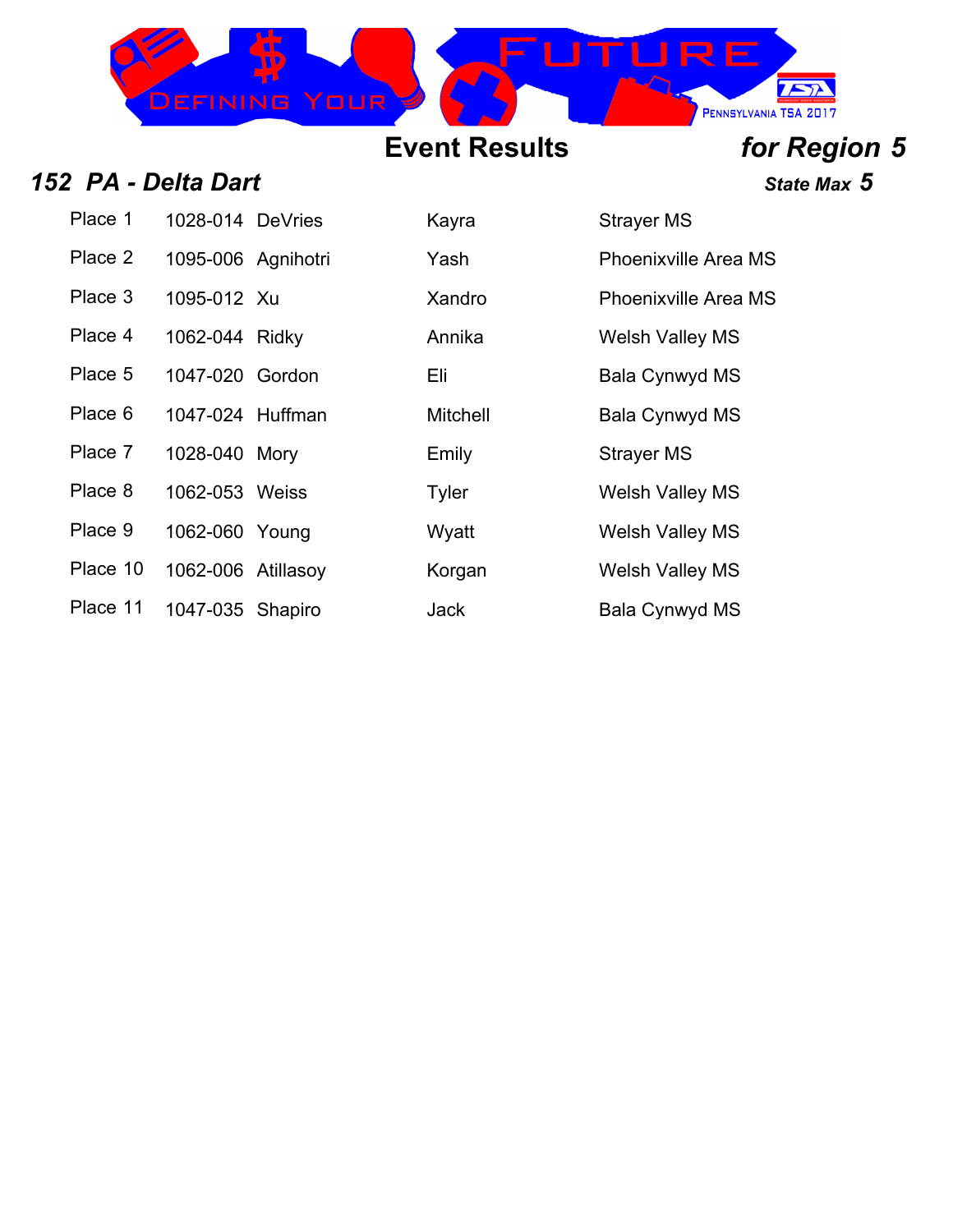|                   |                 | <b>JEFINING YOUR</b> |                      | <b>RE</b>         | PENNSYLVANIA TSA 2017 |
|-------------------|-----------------|----------------------|----------------------|-------------------|-----------------------|
|                   |                 |                      | <b>Event Results</b> |                   | for Region 5          |
| 157 PA - Robotics |                 |                      |                      |                   | State Max 3           |
| Place 1           | 1028-901        | Team A               |                      | <b>Strayer MS</b> |                       |
| Place 2           | 1028-903 Team C |                      |                      | <b>Strayer MS</b> |                       |
| Place 3           | 1028-902 Team B |                      |                      | <b>Strayer MS</b> |                       |
| Place 4           | 1020-901        | Team A               |                      | <b>Milford MS</b> |                       |

- Place 5 1020-902 Team B Milford MS
- Place 6 1062-901 Team A Welsh Valley MS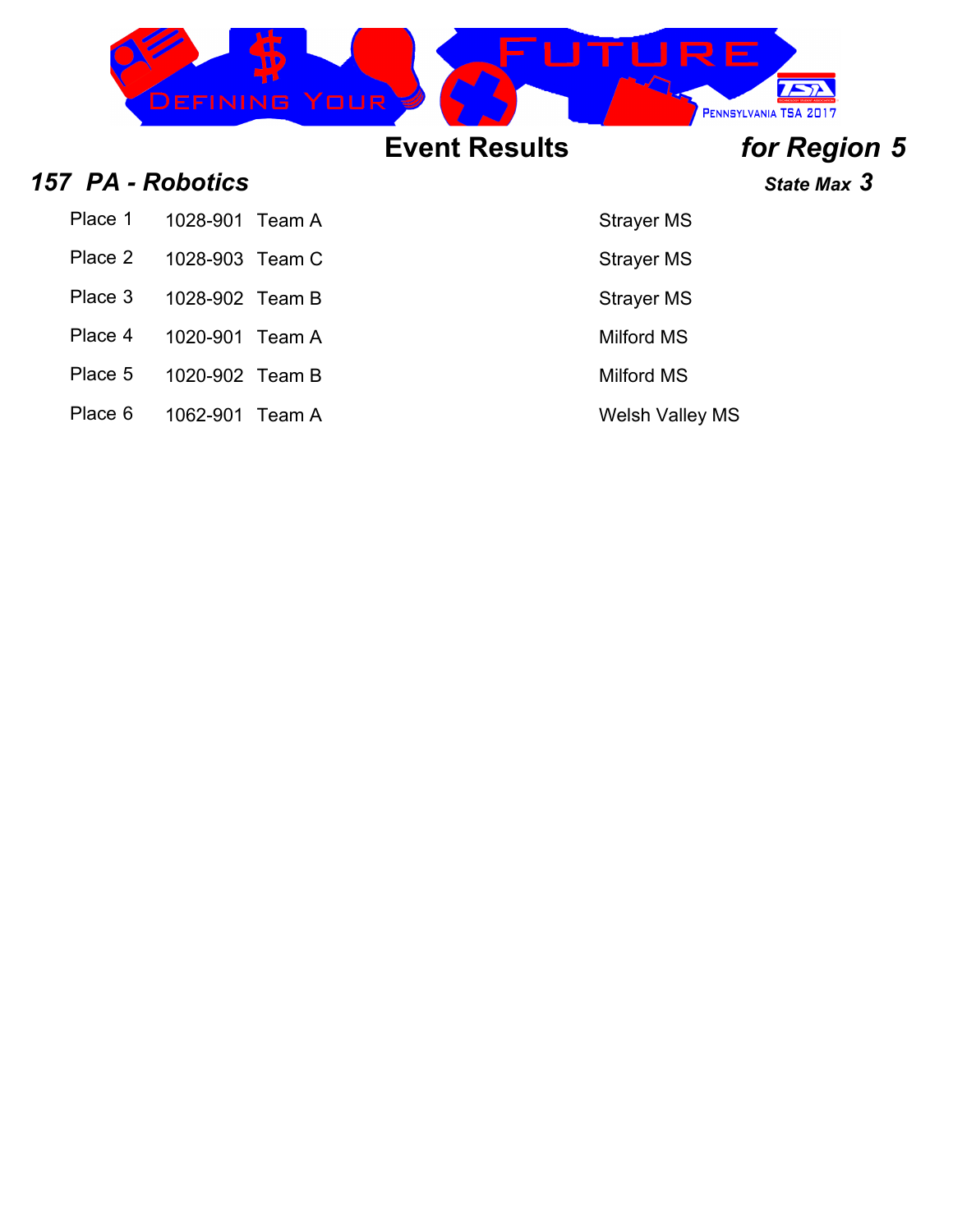

## *158 PA - Safety Illustration - Computer State Max 1*

| Place 1 | 1028-056 Slotterbach | Evan   | Strayer MS             |
|---------|----------------------|--------|------------------------|
| Place 2 | 1047-005 Aargaard    | Nina   | Bala Cynwyd MS         |
| Place 3 | 1062-035 Lienau      | Sam    | <b>Welsh Valley MS</b> |
| Place 4 | 1047-046 Zhang       | Alex   | <b>Bala Cynwyd MS</b>  |
| Place 5 | 1062-052 Waniewski   | Jacob  | <b>Welsh Valley MS</b> |
| Place 6 | 1028-035 Kwityn      | Justin | <b>Strayer MS</b>      |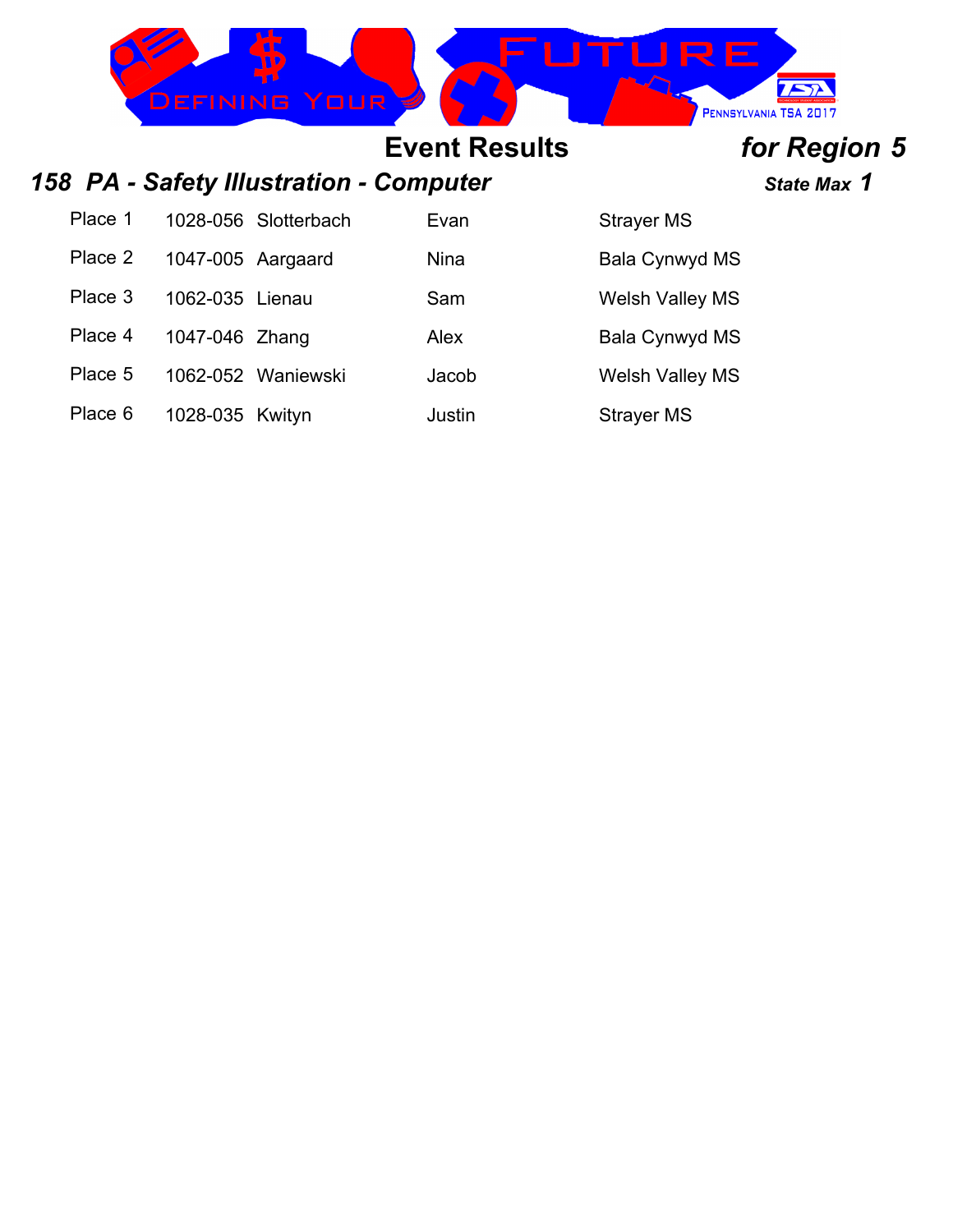

### *159 PA - Snapshot State Max 4*

| Place 1  | 1062-017 Catania  |                      | <b>Elias</b>   | <b>Welsh Valle</b> |
|----------|-------------------|----------------------|----------------|--------------------|
| Place 2  | 1028-042 Murray   |                      | Connor         | <b>Strayer MS</b>  |
| Place 3  | 1028-025 Hilton   |                      | Elizabeth      | <b>Strayer MS</b>  |
| Place 4  |                   | 1028-056 Slotterbach | Evan           | <b>Strayer MS</b>  |
| Place 5  | 1020-005 Ruzicka  |                      | <b>Brendon</b> | Milford MS         |
| Place 6  | 1028-022 Harwick  |                      | Kyle           | <b>Strayer MS</b>  |
| Place 7  |                   | 1028-043 Musselman   | <b>Brett</b>   | <b>Strayer MS</b>  |
| Place 8  |                   | 1020-003 Boehringer  | Ryan           | Milford MS         |
| Place 9  | 1113-005 Emami    |                      | Elina          | The Baldwi         |
| Place 10 | 1020-006 Azzatori |                      | Cameron        | Milford MS         |

| Elias     | <b>Welsh Valley MS</b> |
|-----------|------------------------|
| Connor    | <b>Strayer MS</b>      |
| Flizabeth | <b>Strayer MS</b>      |
| Evan      | <b>Strayer MS</b>      |
| Brendon   | Milford MS             |
| Kyle      | <b>Strayer MS</b>      |
| Brett     | <b>Strayer MS</b>      |
| Ryan      | <b>Milford MS</b>      |
| Elina     | The Baldwin School     |
| (`ameron  | Milford MS             |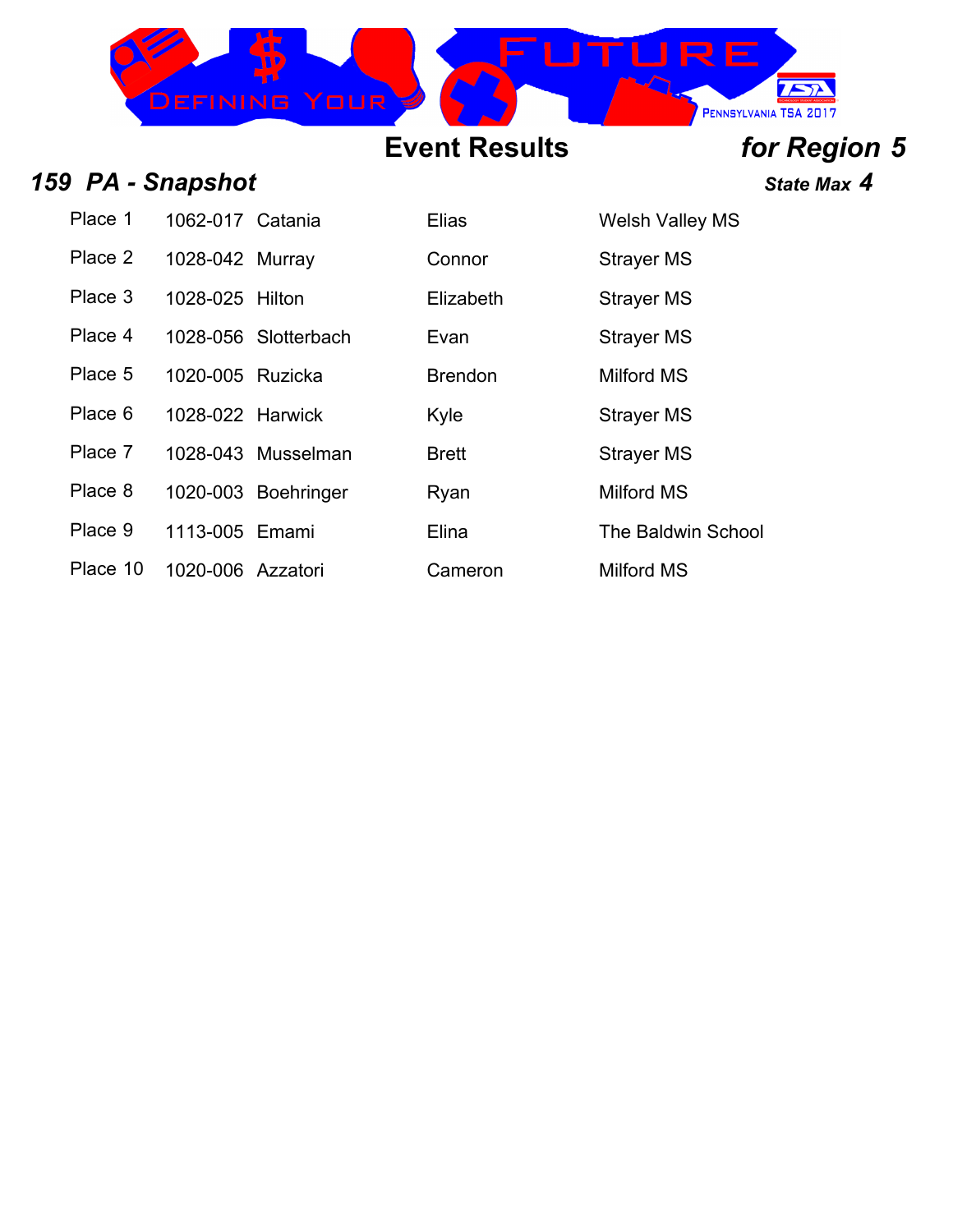

### *171 Chapter Team - Written State Max 0*

Place 1 1062-012 Biglin Sammy Welsh Valley MS

Place 2 1047-036 Sharma Dhaval Bala Cynwyd MS

Place 3 1047-027 Kohler Boris Boris Bala Cynwyd MS

Place 4 1047-010 Cheng Guanjie Bala Cynwyd MS

Place 5 1062-008 Beal Ari Ari Welsh Valley MS

Place 6 1047-017 Gao Phillip Bala Cynwyd MS

Place 7 1028-043 Musselman Brett Strayer MS

Place 8 1062-055 Wright Julie Julie Welsh Valley MS

# **Event Results** *for Region 5*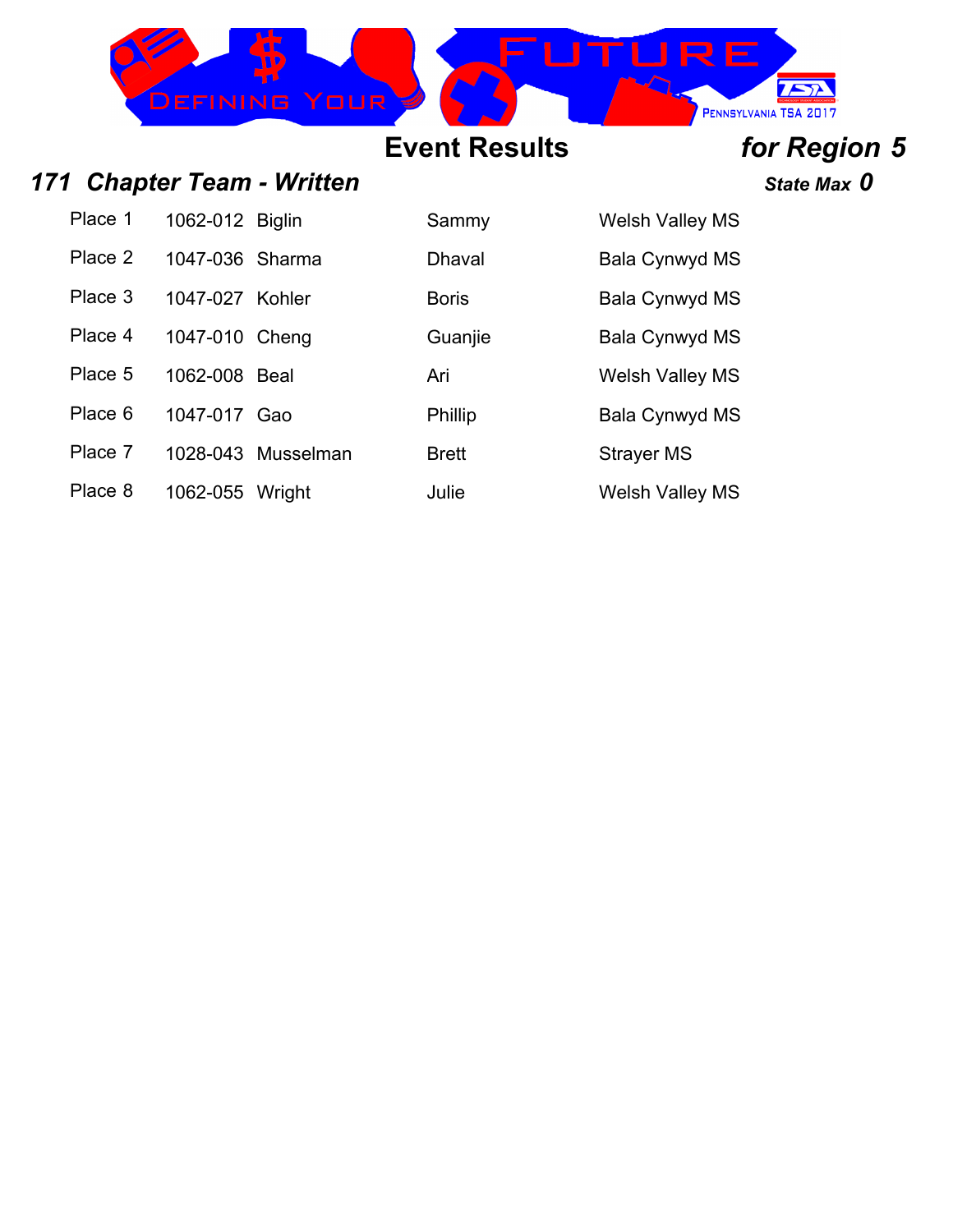

*172 Tech Bowl - Written State Max 0*

Place 1 1047-007 Blumenfeld Max Bala Cynwyd MS

- Place 3 1062-008 Beal Ari Ari Welsh Valley MS
- Place 4 1062-058 Yoon Matthew Welsh Valley MS
- Place 5 1062-019 Devey Hector Welsh Valley MS
- Place 6 1049-032 Kay Caroline Caroline Colonial MS

Place 7 1062-009 Beal Benjamin Welsh Valley MS

Place 8 1049-010 Brach Victoria Colonial MS

Place 2 1047-029 Melendez Cotavio Bala Cynwyd MS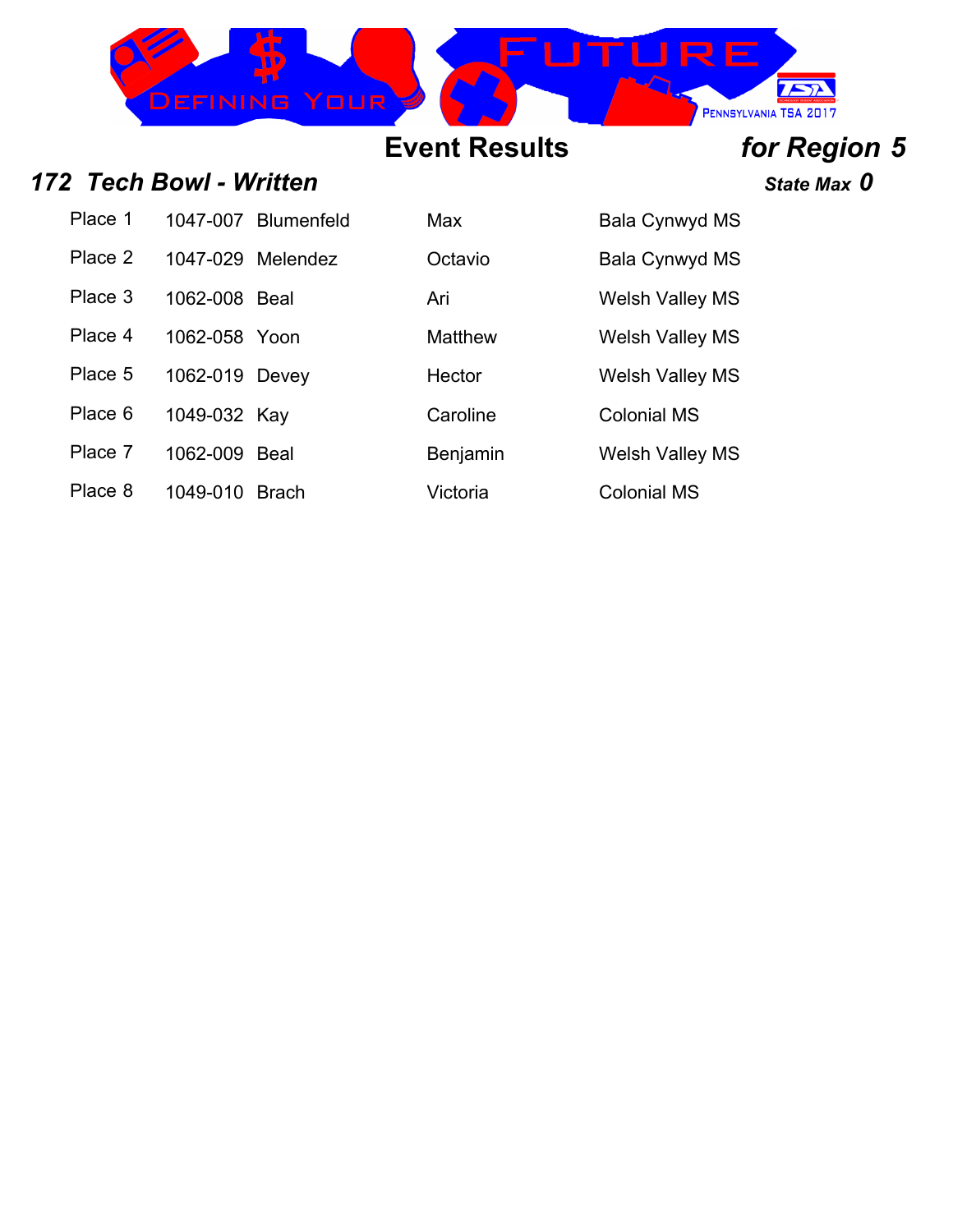

- Place 1 1028-901 Team A Strayer MS
- Place 2 1047-902 Team B Bala Cynwyd MS
- Place 3 1028-902 Team B Strayer MS
- Place 4 1062-902 Team B Welsh Valley MS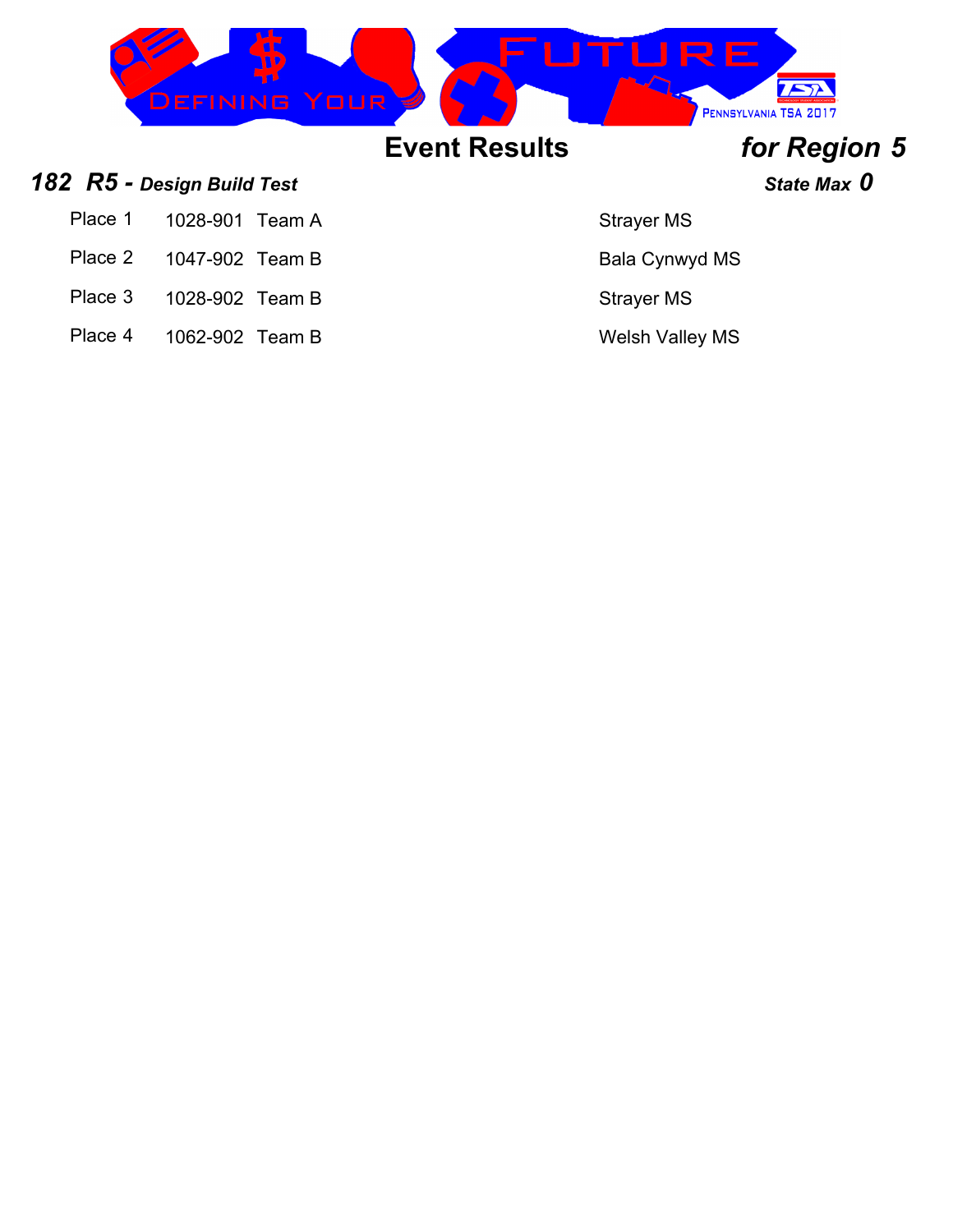

*183 R5 - Engineering Math State Max 0*

| Place 1  | 1047-046 Zhang  |                    | Alex      | Bala Cynwyd MS            |
|----------|-----------------|--------------------|-----------|---------------------------|
| Place 2  | 1062-061 Zong   |                    | Jackie Ce | <b>Welsh Valley MS</b>    |
| Place 3  |                 |                    |           |                           |
|          |                 | 1062-015 Boulware  | Sophie    | Welsh Valley MS           |
| Place 4  | 1062-059 Young  |                    | Albert    | <b>Welsh Valley MS</b>    |
| Place 5  |                 | 1062-014 Boulware  | Hana      | <b>Welsh Valley MS</b>    |
| Place 6  | 1113-012 Shah   |                    | Niya      | <b>The Baldwin School</b> |
| Place 7  |                 |                    |           |                           |
|          | 1049-007 Beer   |                    | Sevita    | <b>Colonial MS</b>        |
| Place 8  |                 |                    |           |                           |
|          | 1028-039 Maceri |                    | Emily     | <b>Strayer MS</b>         |
| Place 9  |                 | 1049-050 Suchsland | Dean      | <b>Colonial MS</b>        |
| Place 10 |                 | 1028-032 Kozlusky  | Thomas    | <b>Strayer MS</b>         |
| Place 11 |                 | 1062-025 Hassman   | Waverly   | Welsh Valley MS           |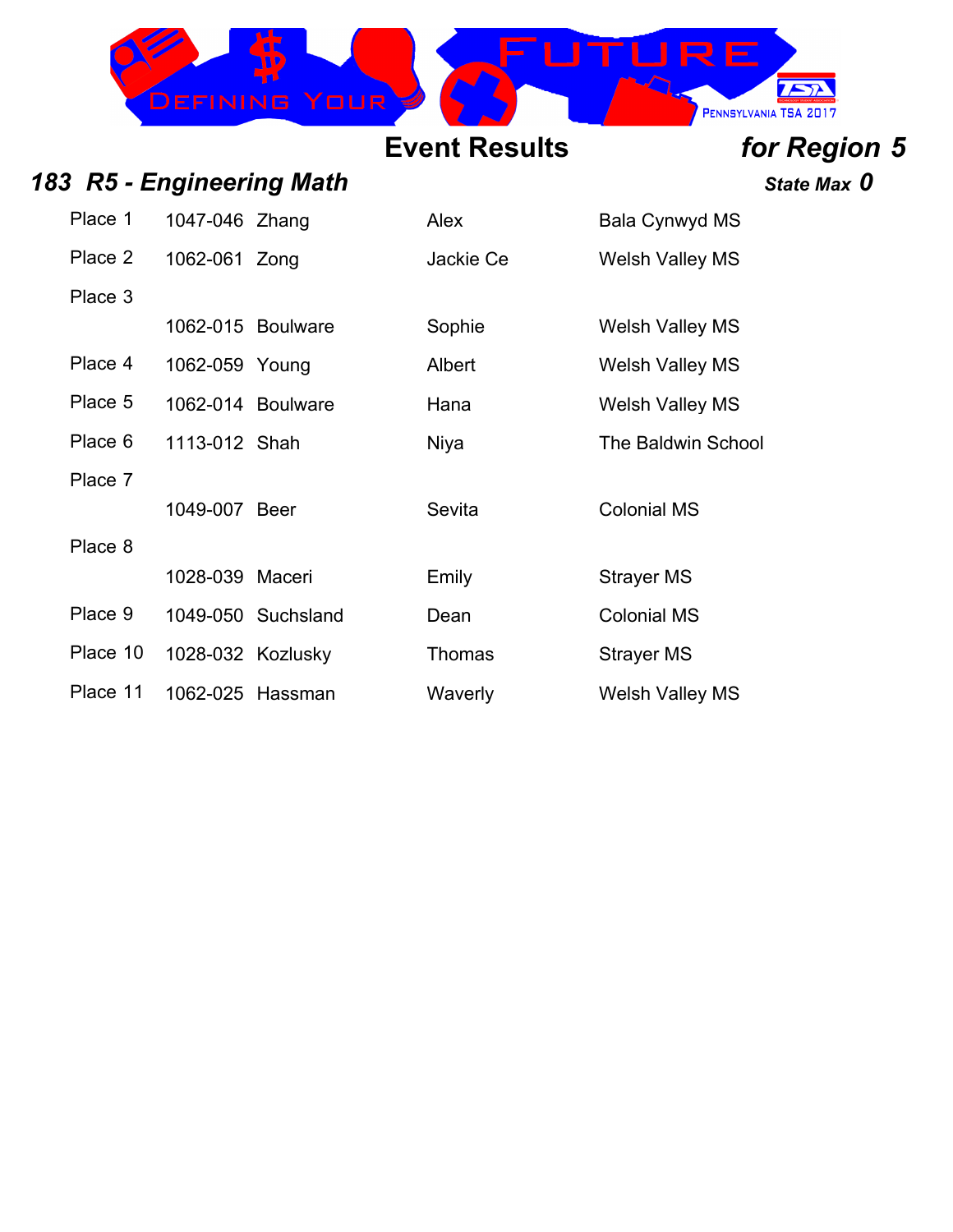

### *203 Architectural Design State Max Q*

| Place 1 | 2061-901 Team A |  |
|---------|-----------------|--|
| Place 2 | 2039-902 Team B |  |
| Place 3 | 2082-902 Team B |  |
| Place 4 | 2152-902 Team B |  |
| Place 5 |                 |  |
|         | 2152-901 Team A |  |

- Place 6 2061-902 Team B Lower Merion HS
- Place 7 2179-903 Team C West Philadelphia HS
- Place 8 2082-901 Team A Harriton HS

### **Lower Merion HS**

**Quakertown HS** 

Harriton HS

Downingtown STEM

Downingtown STEM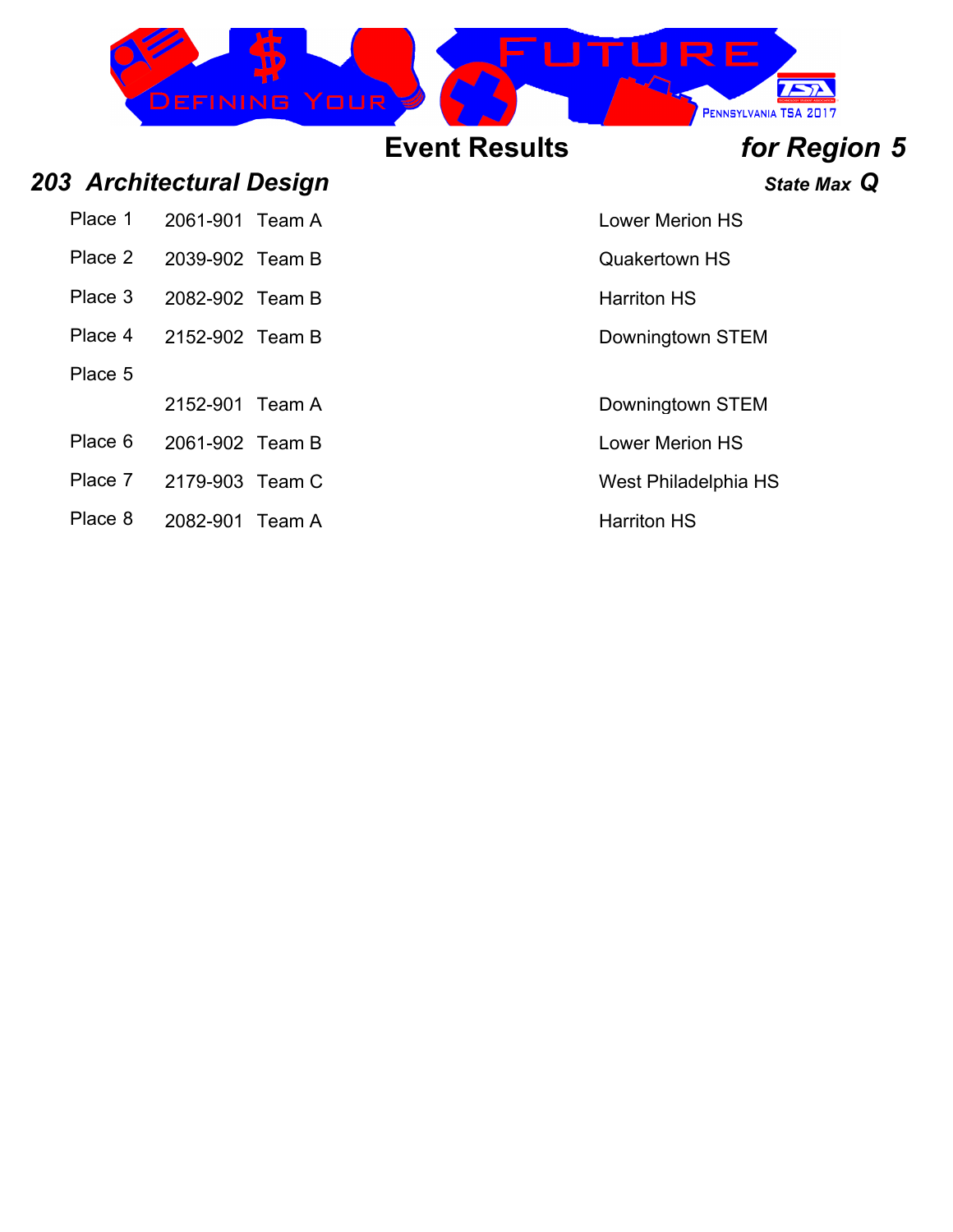

Place 2 2084-902 Team B Plymouth Whitemarsh HS

Place 3 2061-903 Team C Lower Merion HS

Place 4 2039-903 Team C COMPONEY CONSUMING

Place 5 2082-901 Team A Harriton HS

Place 6 2084-903 Team C Plymouth Whitemarsh HS

Place 7 2152-901 Team A Downingtown STEM

Place 8 2165-901 Team A Roxborough HS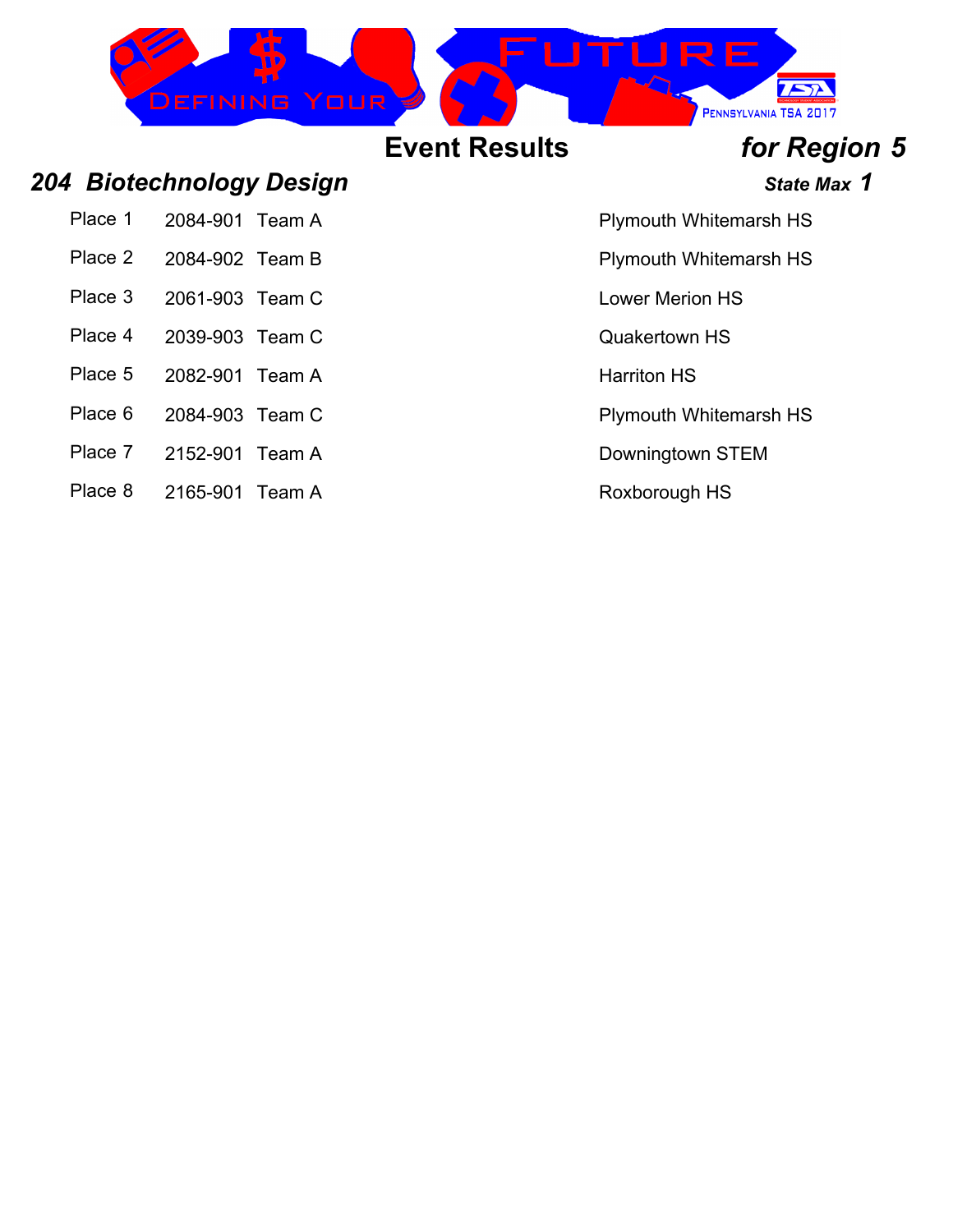

### *206 Children's Stories State Max 1*

- Place 2 2082-901 Team A Harriton HS
- Place 3 2152-901 Team A Downingtown STEM
- Place 4 2061-901 Team A Lower Merion HS
- 
- Place 5 2162-908 Team H Northeast HS
- Place 6 2099-901 Team A Hatboro Horsham HS
- Place 7 2039-901 Team A Quakertown HS
- Place 8 2146-901 Team A Upper Merion Area HS
- Place 9 2194-903 Team C Place 9 2194-903 Team C
- Place 10 2082-902 Team B Harriton HS

Place 1 2061-2061-002 Team B Lower Merion HS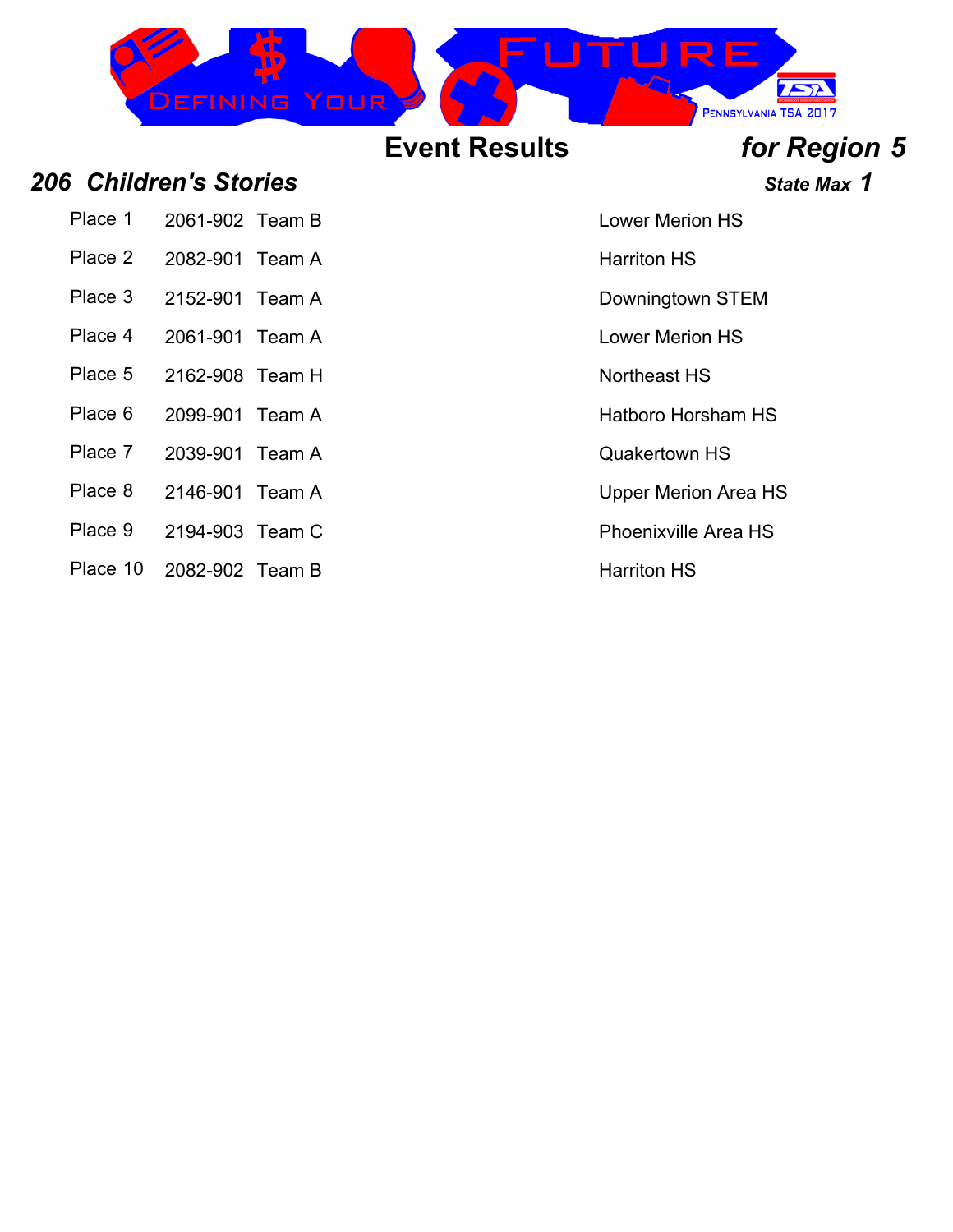

**207 Coding State Max 1** 

Place 1 2061-901 Team A Lower Merion HS

- Place 2 2191-902 Team B Conestoga HS
- Place 3 2082-901 Team A Harriton HS
- 
- Place 4 2039-901 Team A Cuakertown HS
- Place 5 2082-902 Team B Harriton HS
- Place 6 2152-901 Team A Downingtown STEM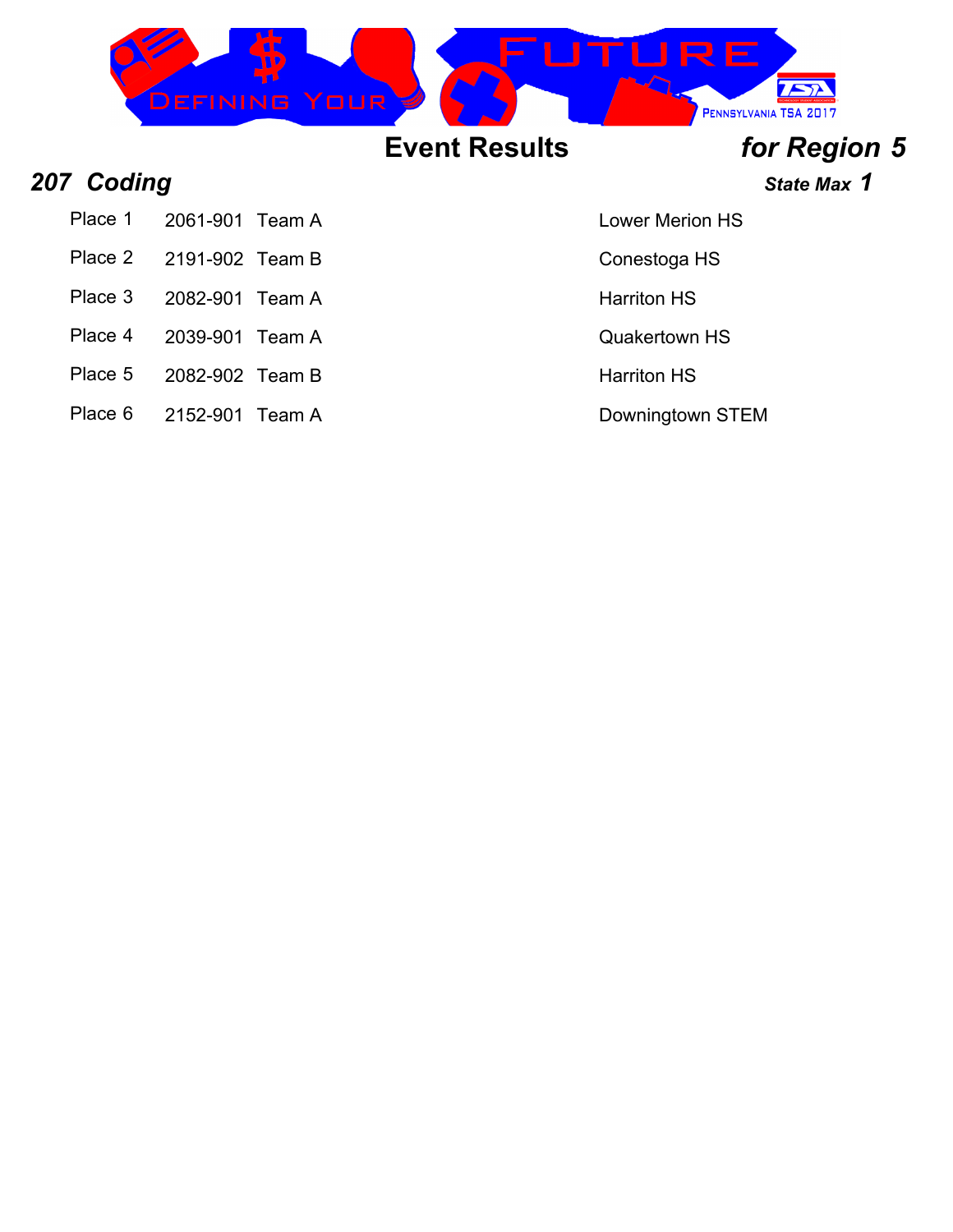

### *208 Computer-Aided Design - Architecture State Max 3*

| Place 1 | 2061-009 Schatz  | <b>Ben</b> | <b>Lower Merion HS</b>        |
|---------|------------------|------------|-------------------------------|
| Place 2 | 2084-003 Amon    | Kyle       | <b>Plymouth Whitemarsh HS</b> |
| Place 3 | 2152-023 Sharma  | Kanika     | Downingtown STEM              |
| Place 4 | 2039-022 Harris  | Kaitlin    | <b>Quakertown HS</b>          |
| Place 5 | 2152-010 Jacob   | Amanda     | Downingtown STEM              |
| Place 6 | 2082-012 Haist   | Will       | <b>Harriton HS</b>            |
| Place 7 | 2061-068 Gaier   | Mason      | <b>Lower Merion HS</b>        |
| Place 8 | 2084-036 Krizner | Caleb      | <b>Plymouth Whitemarsh HS</b> |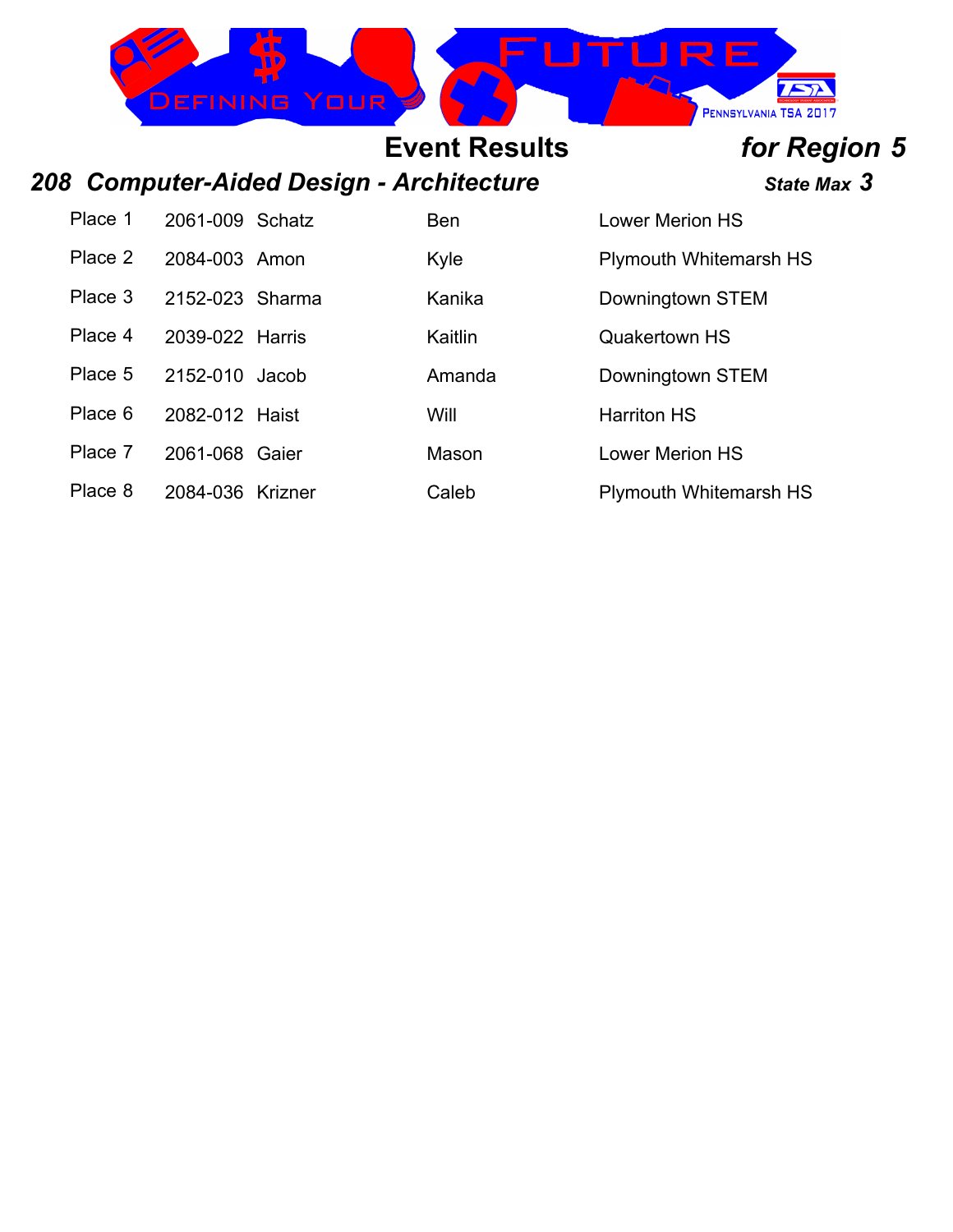

### *209 Computer-Aided Design - Engineering State Max 3*

Place 2 2084-025 Phair James Plymouth Whitemarsh HS Place 3 2082-027 Nafshi Ron Ron Harriton HS

Place 6 2082-006 Catania Sam Sam Harriton HS

Place 7 2152-009 Frain Theodore Downingtown STEM

- Place 8 2082-024 Masterman Zack Harriton HS
- Place 9 2152-004 Boudrie James Downingtown STEM

Place 10 2152-003 Beers Kameron Downingtown STEM

Place 1 2127-002 Rodriguez Carlos G.W. Carver HS Place 4 2061-030 Lipson Jeffrey Lower Merion HS Place 5 2061-031 Litvin Joey Joey Lower Merion HS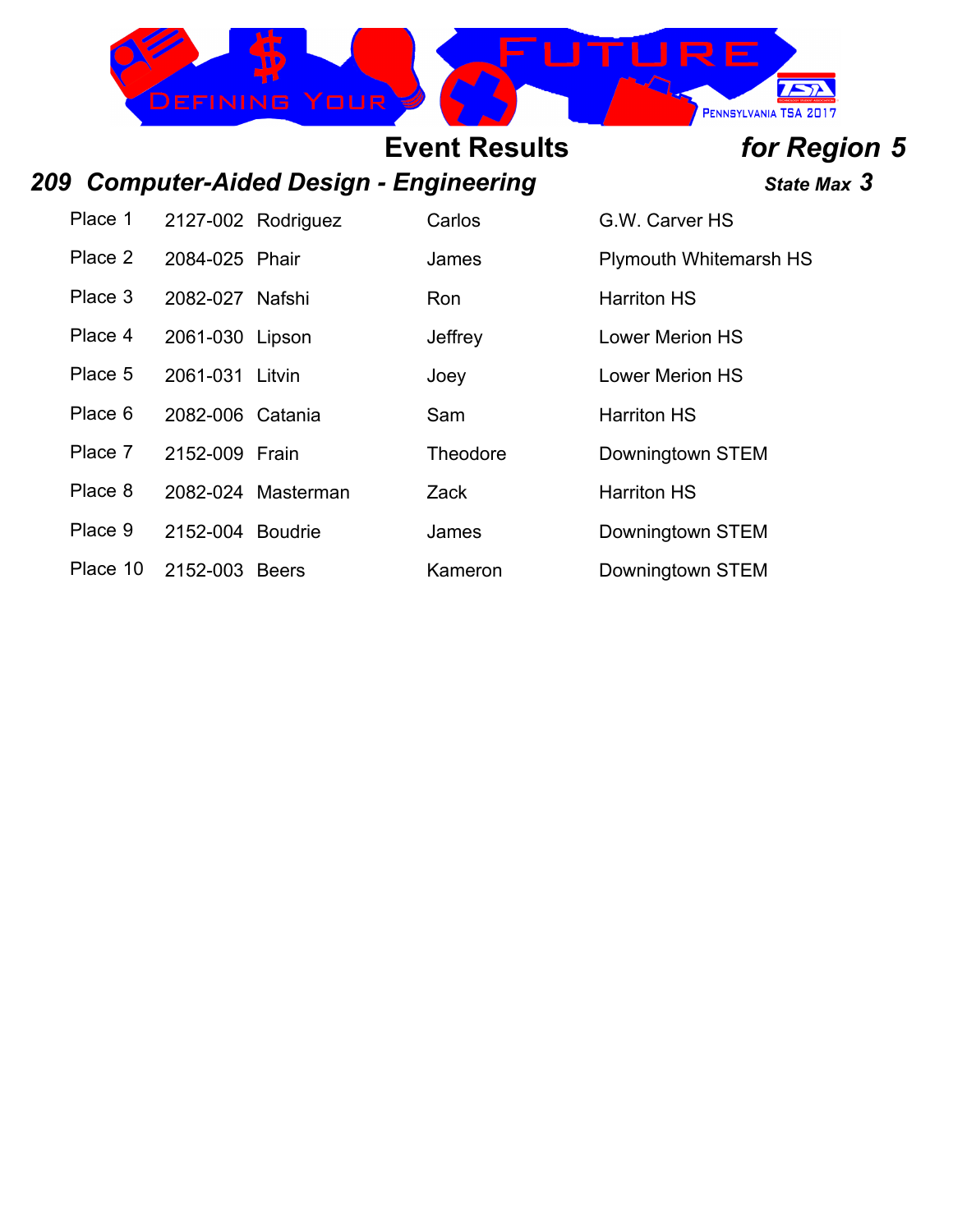

# *210 Computer Integrated Manufacturing (CIM) State Max 1*

Place 1 2084-901 Team A Plymouth Whitemarsh HS

Place 2 2152-901 Team A Downingtown STEM

Place 3 2082-901 Team A Harriton HS

Place 4 2082-902 Team B Harriton HS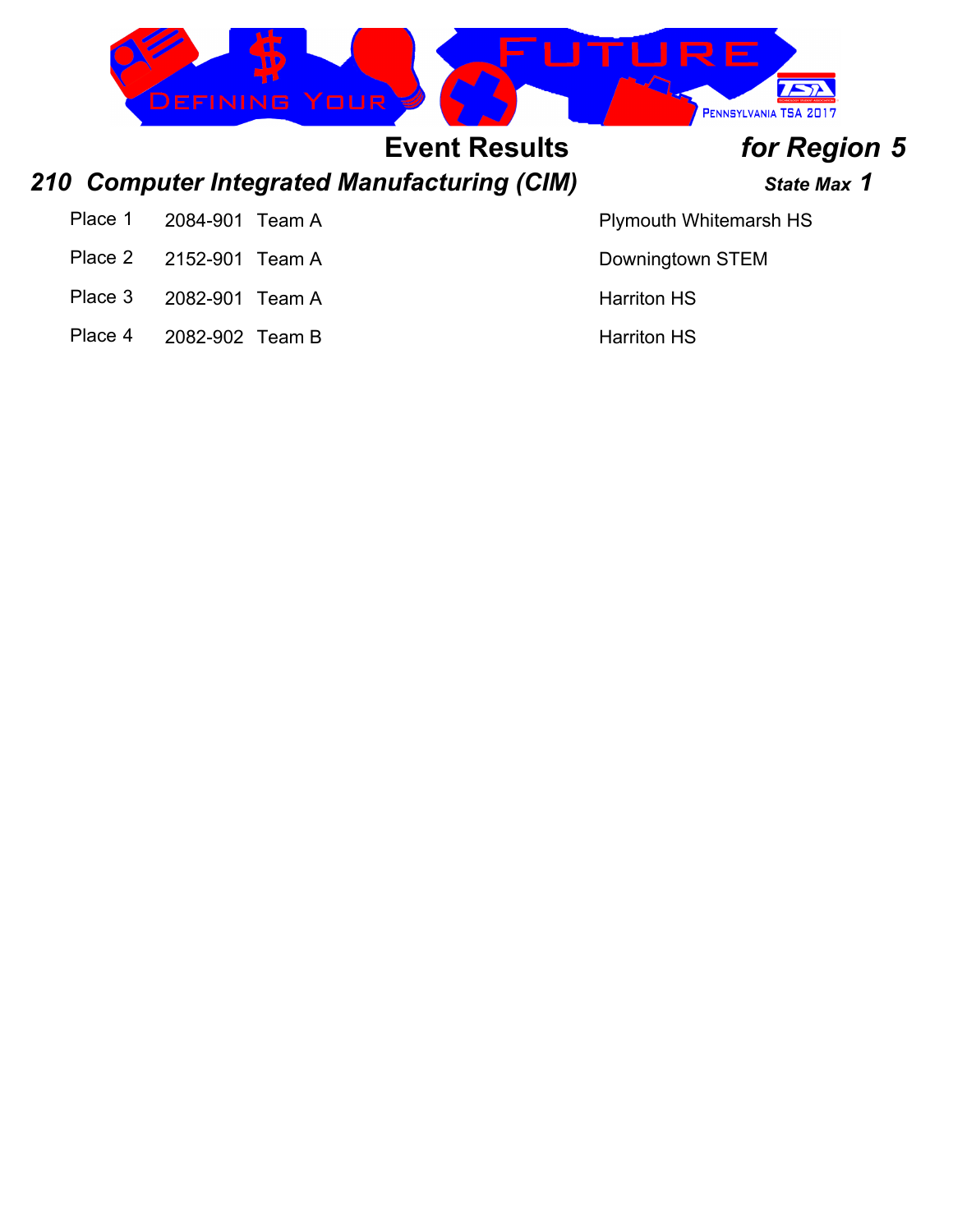

### *212 Digital Video Production State Max 1*

Place 1 2061-902 Team B Lower Merion HS

- Place 2 2165-904 Team D Roxborough HS
- Place 3 2186-901 Team A Science Leadership
- Place 4 2190-903 Team C Church Farm School
- Place 5 2061-901 Team A Lower Merion HS
- 
- Place 7 2082-901 Team A Harriton HS
- Place 8 2162-902 Team B Northeast HS
- Place 9 2061-903 Team C Lower Merion HS
- Place 10 2152-901 Team A Downingtown STEM

Place 6 2158-902 Team B Place 6 2158-902 Team B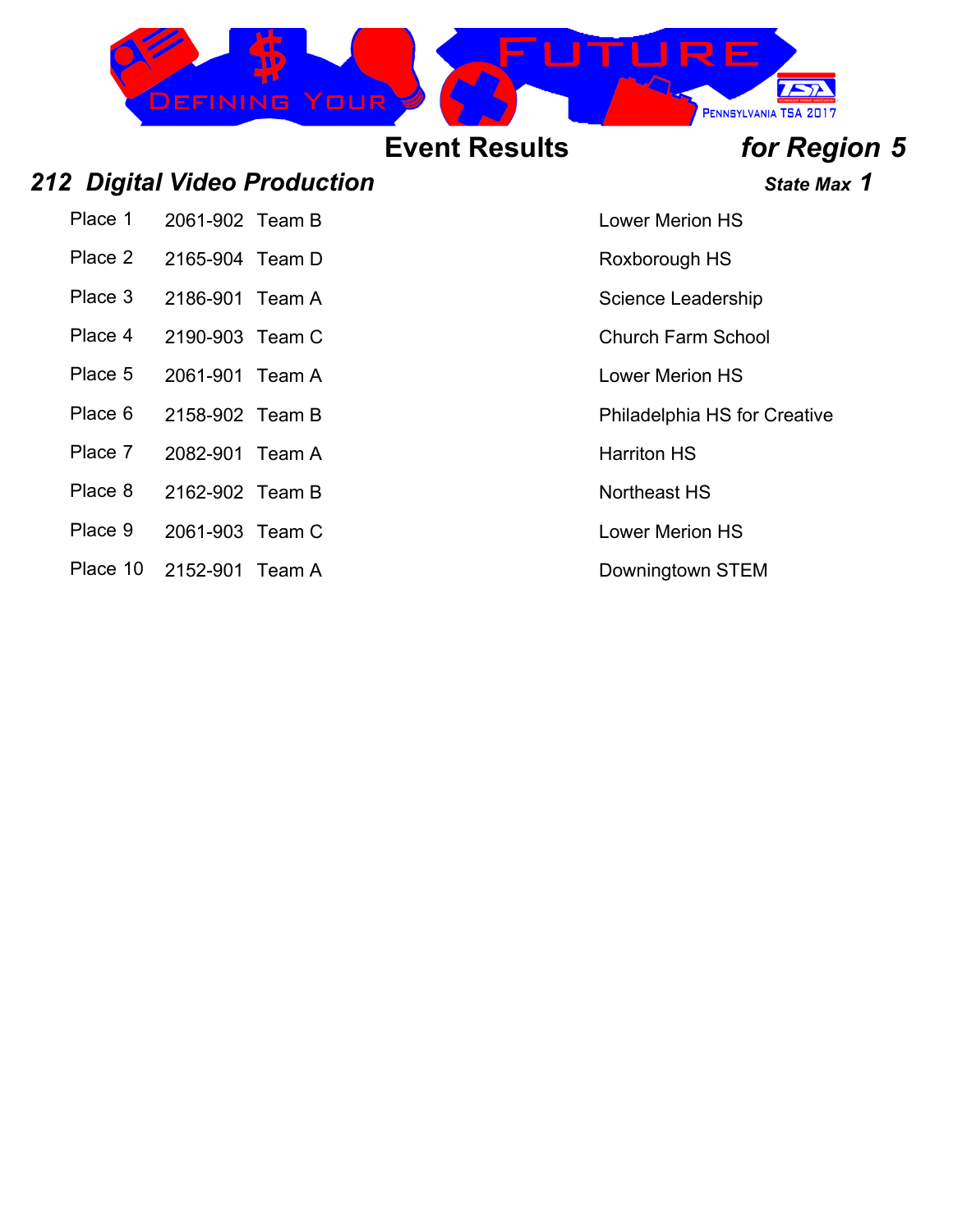

### *213 Dragster Design State Max Q*

| Place 1  | 2039-037 Ocamb   |                     | Benjamin       | Quakertowr         |
|----------|------------------|---------------------|----------------|--------------------|
| Place 2  | 2082-021 Majid   |                     | Kareem         | <b>Harriton HS</b> |
| Place 3  |                  | 2036-013 Schaeffer  | Chad           | Pennridge H        |
| Place 4  |                  | 2036-027 Marcanello | Eric           | Pennridge H        |
| Place 5  | 2036-007 Phy     |                     | <b>Brandon</b> | Pennridge H        |
| Place 6  | 2036-006 Grourke |                     | <b>Riley</b>   | Pennridge H        |
| Place 7  | 2036-024 Fowler  |                     | Marshall       | Pennridge H        |
| Place 8  | 2036-022 Olindo  |                     | Vincent        | Pennridge H        |
| Place 9  |                  | 2039-021 Halteman   | <b>Hunter</b>  | Quakertowr         |
| Place 10 | 2061-044 Gordon  |                     | Max            | <b>Lower Merio</b> |
| Place 11 | 2036-018 Sauers  |                     | Tim            | Pennridge H        |
| Place 12 | 2039-029 Le      |                     | Nam            | Quakertowr         |
|          |                  |                     |                |                    |

| Place 1  | 2039-037 Ocamb    |                     | <b>Benjamin</b> | <b>Quakertown HS</b>   |
|----------|-------------------|---------------------|-----------------|------------------------|
| Place 2  | 2082-021          | Majid               | Kareem          | <b>Harriton HS</b>     |
| Place 3  |                   | 2036-013 Schaeffer  | Chad            | Pennridge HS           |
| Place 4  |                   | 2036-027 Marcanello | Eric            | Pennridge HS           |
| Place 5  | 2036-007 Phy      |                     | <b>Brandon</b>  | Pennridge HS           |
| Place 6  | 2036-006 Grourke  |                     | Riley           | Pennridge HS           |
| Place 7  | 2036-024 Fowler   |                     | Marshall        | Pennridge HS           |
| Place 8  | 2036-022 Olindo   |                     | Vincent         | Pennridge HS           |
| Place 9  | 2039-021 Halteman |                     | Hunter          | <b>Quakertown HS</b>   |
| Place 10 | 2061-044 Gordon   |                     | Max             | <b>Lower Merion HS</b> |
| Place 11 | 2036-018 Sauers   |                     | Tim             | Pennridge HS           |
| Place 12 | 2039-029 Le       |                     | Nam             | <b>Quakertown HS</b>   |
|          |                   |                     |                 |                        |

### Place 13 2096-004 Derr Matthew Quakertown Freshman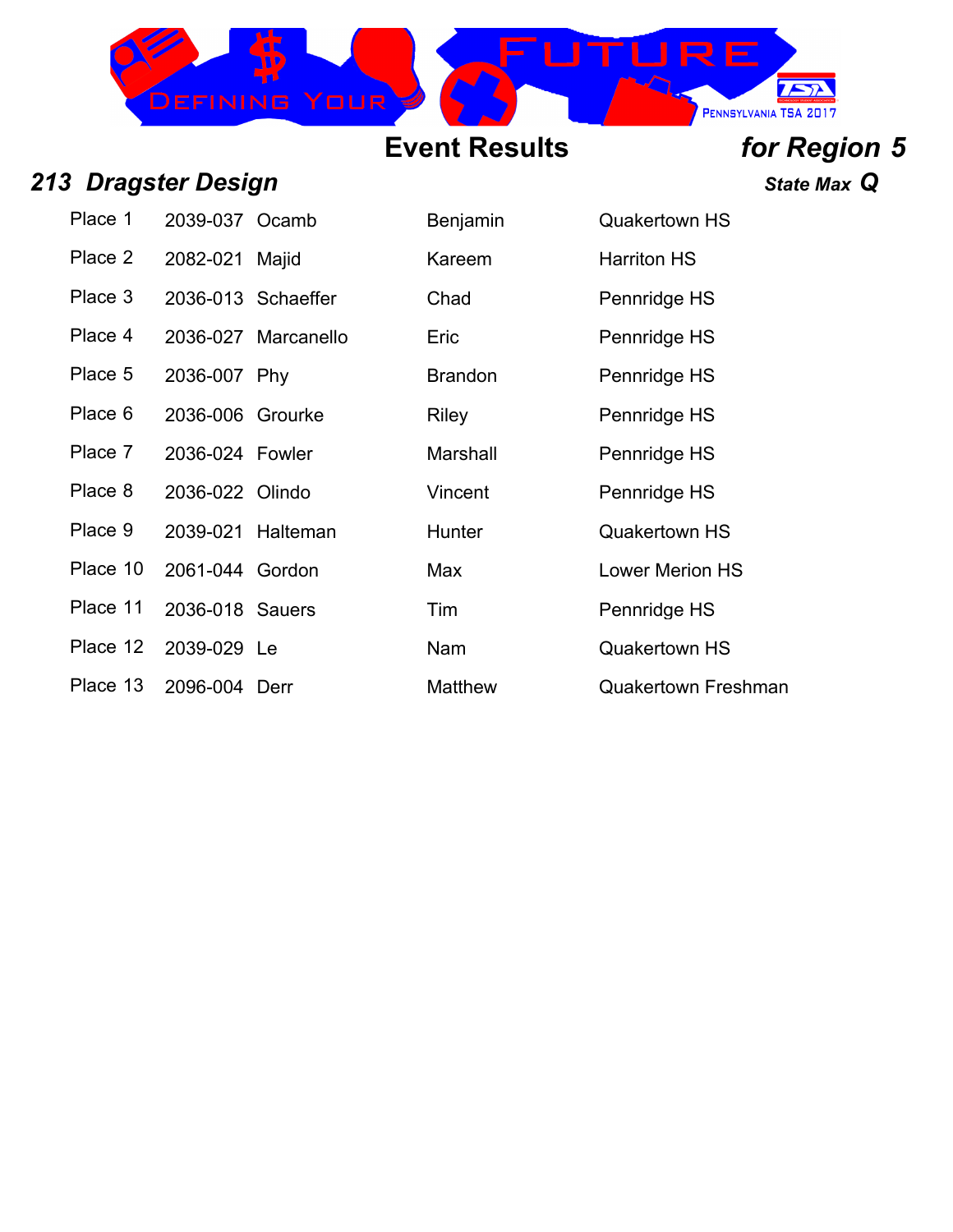

### *214 Engineering Design State Max 1*

| Place 1 | 2084-902 Team B |  |
|---------|-----------------|--|
|         |                 |  |

- 
- Place 3 2061-901 Team A Lower Merion HS
- Place 4 2152-901 Team A Downingtown STEM
- Place 5 2039-903 Team C CONSERVITY CONSERVATION CONSERVATION CONSERVATION CONSERVATION CONSERVATION CONSERVATION
- Place 6 2084-901 Team A Place 6 2084-901 Team A
- Place 7 2061-903 Team C Lower Merion HS
- Place 8 2084-903 Team C Plymouth Whitemarsh HS

Plymouth Whitemarsh HS

Place 2 2061-902 Team B Lower Merion HS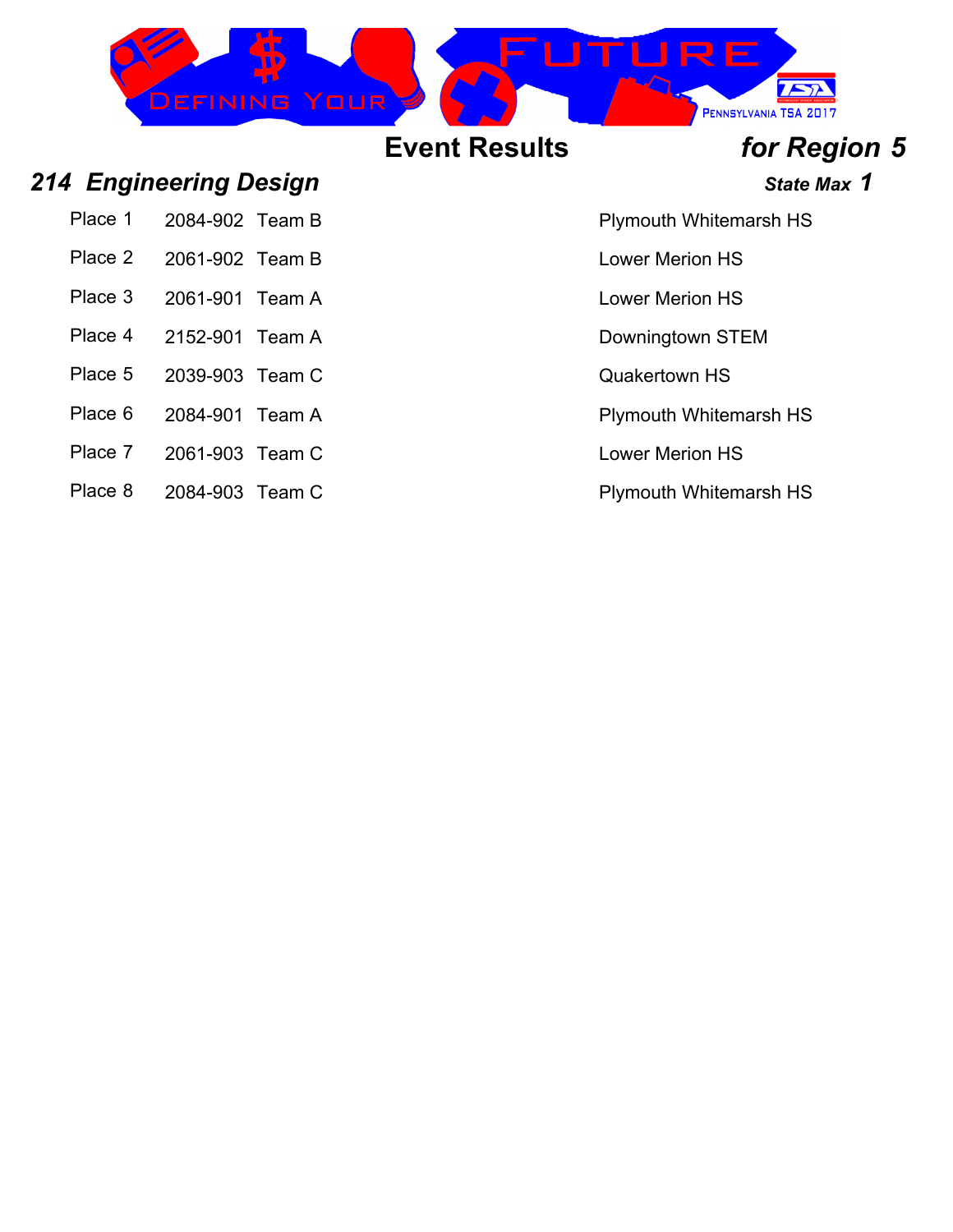

### 215 **Essays on Technology State Max 1** State Max 1

| Place 1                | 2039-043 Shourds  | Samantha | <b>Quakertown HS</b>          |
|------------------------|-------------------|----------|-------------------------------|
| Place 2 2152-028 Yovel |                   | Noa      | Downingtown STEM              |
| Place 3                | 2084-021 Kim      | Lauren   | <b>Plymouth Whitemarsh HS</b> |
| Place 4                | 2082-010 Ginsberg | Shaina   | <b>Harriton HS</b>            |

| Samantha |  |
|----------|--|
| Noa      |  |
| Lauren   |  |

| <b>Quakertown HS</b>       |
|----------------------------|
| Downingtown STEM           |
| <b>Plymouth Whitemarsh</b> |
|                            |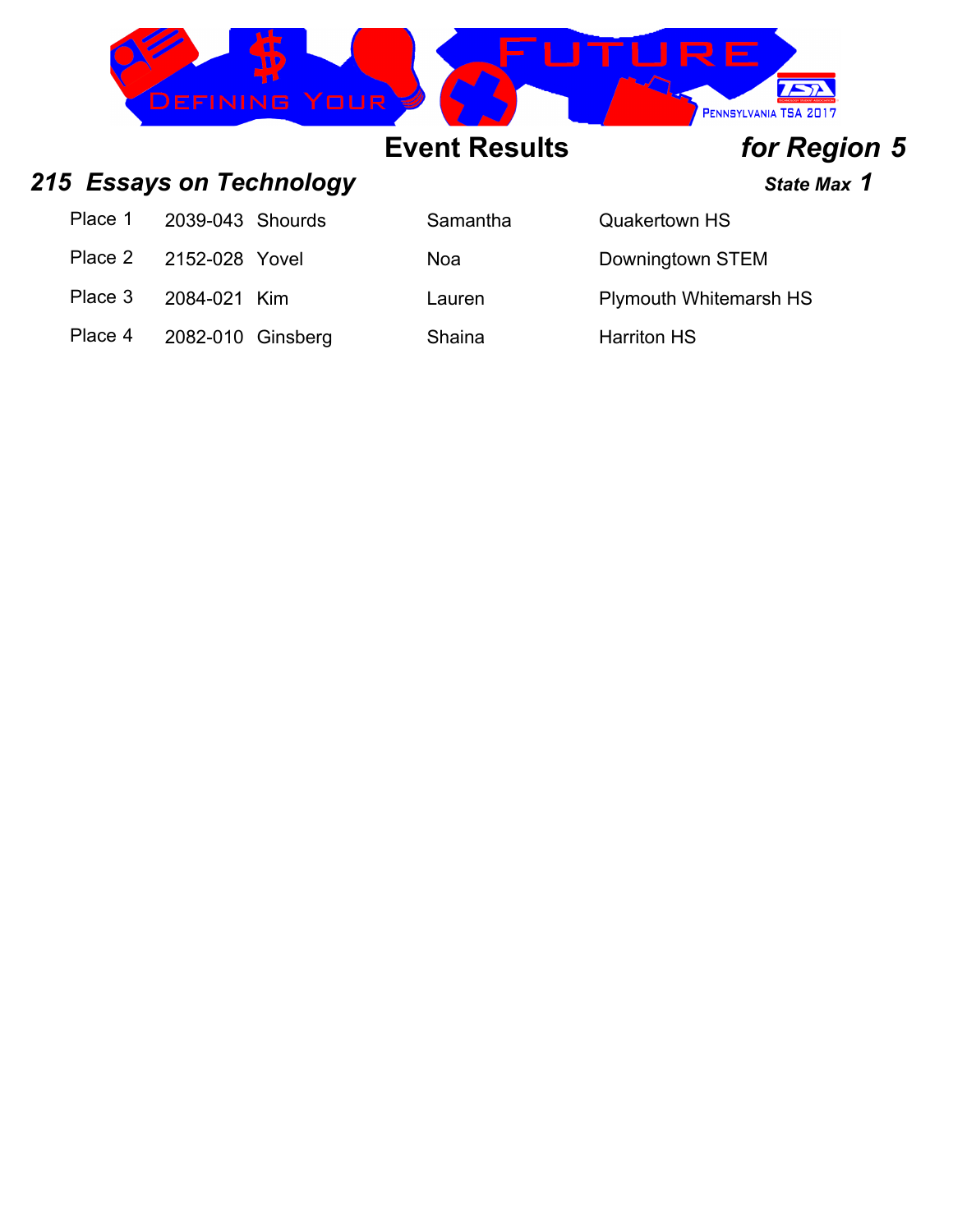

### *216 Extemporaneous Speech State Max Q*

Place 1 2146-003 Reddi Sierra Upper Merion Area HS Place 2 2082-009 Ginsberg Etan Harriton HS Place 3 2039-004 Bernabei Leo Leo Quakertown HS Place 4 2061-046 Hua Michael Lower Merion HS

Place 5 2165-003 Garner Markajia Roxborough HS

Place 6 2152-027 Wanner Annelise Downingtown STEM

# **Event Results** *for Region 5*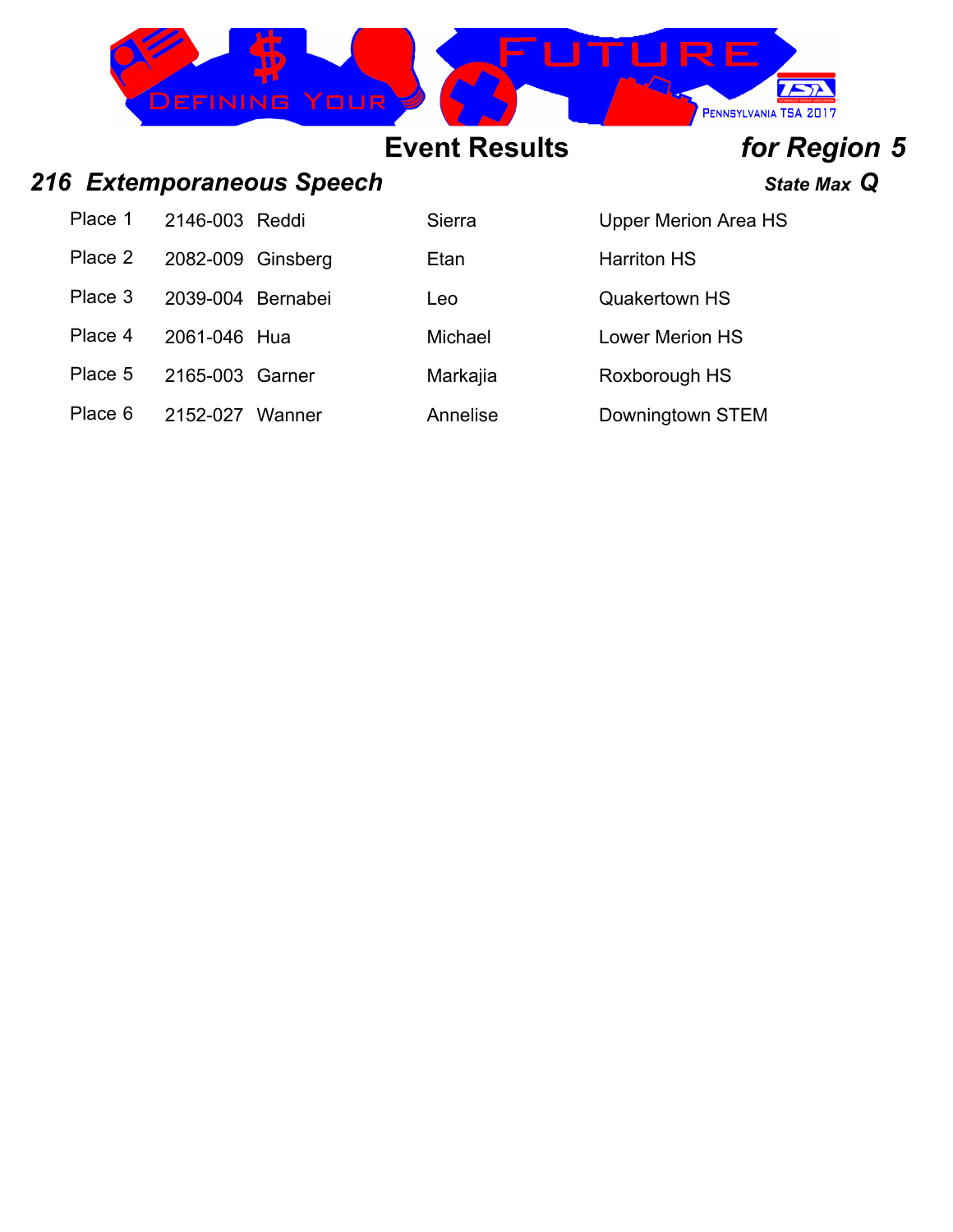

### 217 Fashion Design and Technology *State Max* 1

Place 1 2061-903 Team C Lower Merion HS

Place 2 2061-902 Team B Lower Merion HS

- Place 3 2039-902 Team B Quakertown HS
- 
- 
- Place 5 2082-901 Team A Harriton HS
- Place 6 2039-901 Team A Contract Contract Contract Contract Contract Contract Contract Contract Contract Contract Contract Contract Contract Contract Contract Contract Contract Contract Contract Contract Contract Contract
- Place 7 2084-901 Team A Plymouth Whitemarsh HS
- Place 8 2084-902 Team B Place 8 2084-902 Team B

Place 4 2190-905 Team E Church Farm School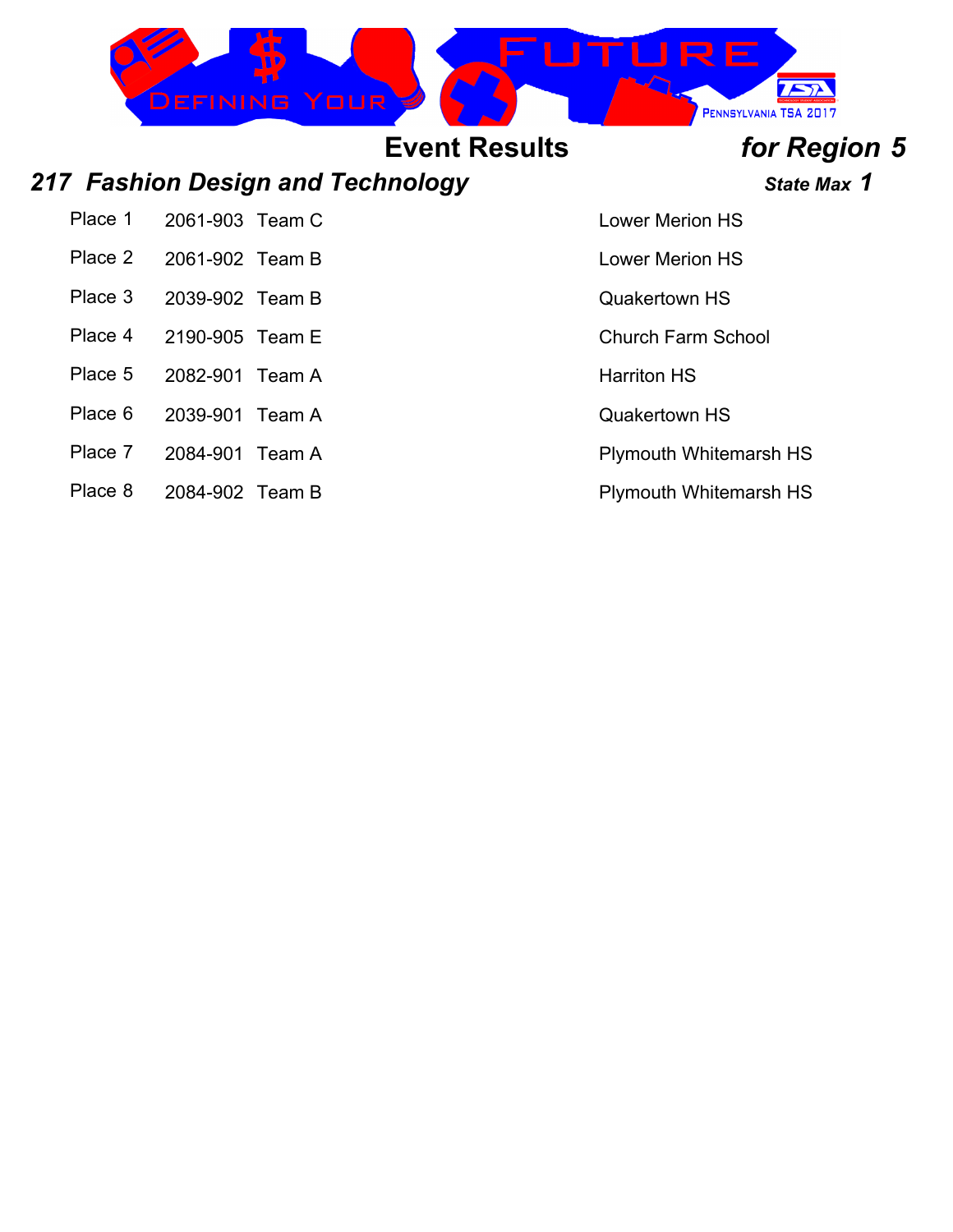

### *218 Flight Endurance State Max 2*

| Place 1  | 2159-013 Farkas   |                      | Alyson          | Pennsbury          |
|----------|-------------------|----------------------|-----------------|--------------------|
| Place 2  | 2039-019 Gagliano |                      | Christian       | Quakertowr         |
| Place 3  | 2190-005 Lybrand  |                      | Cameron         | <b>Church Farr</b> |
| Place 4  | 2061-041 Holgado  |                      | Lauryn          | <b>Lower Merio</b> |
| Place 5  | 2082-016 Kreiser  |                      | Ryan            | <b>Harriton HS</b> |
| Place 6  | 2146-017 Rosato   |                      | Ava             | <b>Upper Merio</b> |
| Place 7  | 2039-036 Miller   |                      | Rebecca         | Quakertowr         |
| Place 8  | 2039-028 Kreuz    |                      | <b>Nicholas</b> | Quakertowr         |
| Place 9  |                   | 2061-026 Morgenstern | Haley           | <b>Lower Merio</b> |
| Place 10 | 2061-044 Gordon   |                      | Max             | <b>Lower Merio</b> |
| Place 11 | 2082-028 Reck     |                      | Anna            | <b>Harriton HS</b> |

|      | Alyson          | Pennsbury HS           |
|------|-----------------|------------------------|
|      | Christian       | <b>Quakertown HS</b>   |
|      | Cameron         | Church Farm School     |
|      | Lauryn          | Lower Merion HS        |
|      | Ryan            | <b>Harriton HS</b>     |
|      | Ava             | Upper Merion Area H    |
|      | Rebecca         | <b>Quakertown HS</b>   |
|      | <b>Nicholas</b> | <b>Quakertown HS</b>   |
| tern | Haley           | <b>Lower Merion HS</b> |
|      | Max             | <b>Lower Merion HS</b> |

Anna Harriton HS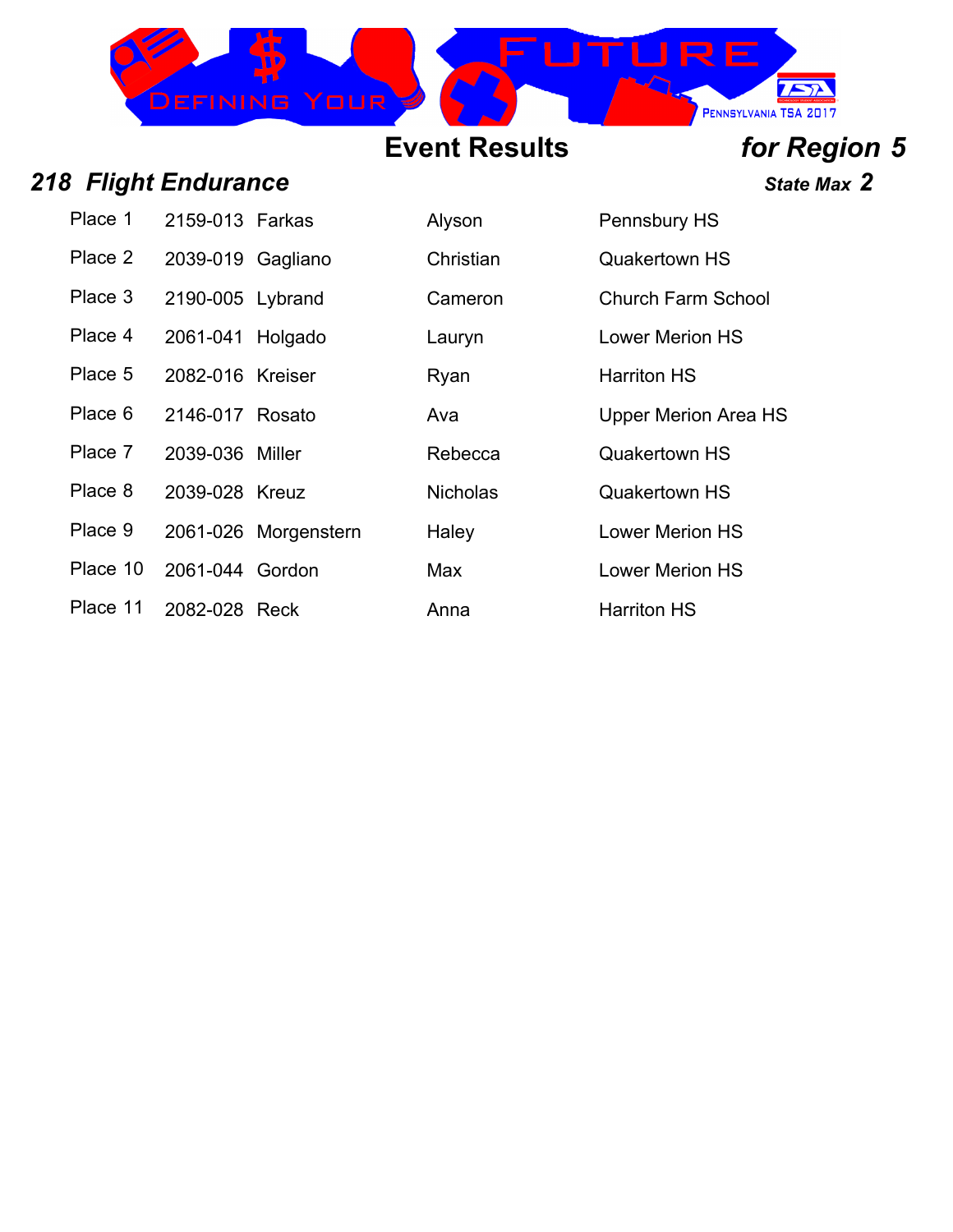

## *219 Future Technology Teacher State Max 2*

## **Event Results** *for Region 5*

| Place 1 | 2061-034 Ginzburg |                   | Julian      | <b>Lower Merion HS</b>        |
|---------|-------------------|-------------------|-------------|-------------------------------|
| Place 2 | 2084-006 Bhutani  |                   | Shreya      | <b>Plymouth Whitemarsh HS</b> |
| Place 3 | 2146-012 Ram      |                   | Sarika      | <b>Upper Merion Area HS</b>   |
| Place 4 | 2036-016 Swartz   |                   | <b>Jeff</b> | Pennridge HS                  |
| Place 5 |                   | 2061-037 Lockwood | Kathryn     | <b>Lower Merion HS</b>        |
| Place 6 | 2082-013 Harris   |                   | Max         | <b>Harriton HS</b>            |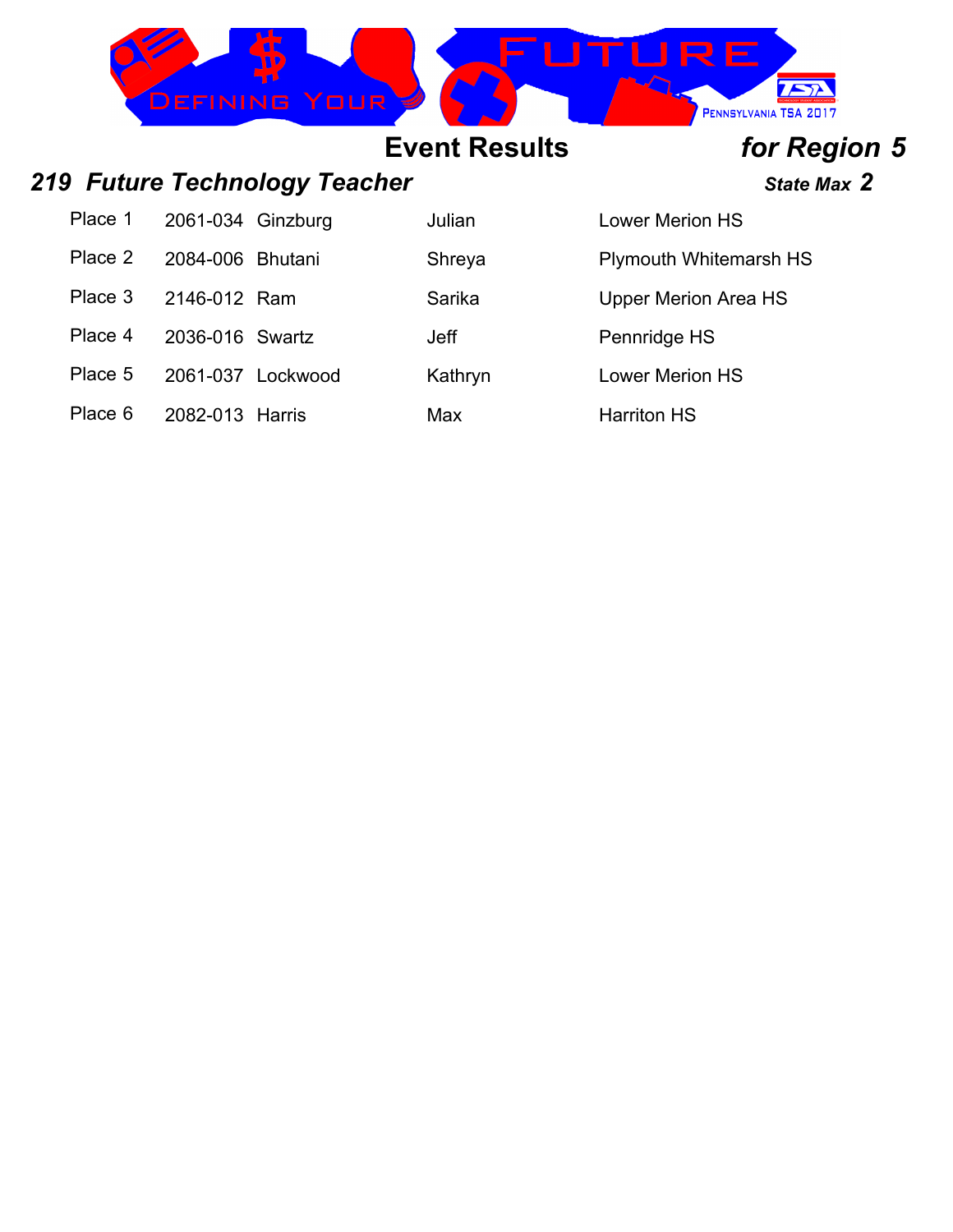

*220 Music Production State Max 2*

- Place 1 2146-901 Team A Upper Merion Area HS
- Place 2 2165-908 Team H Roxborough HS
- 
- 
- Place 4 2061-901 Team A Lower Merion HS
- Place 5 2082-902 Team B Harriton HS
- Place 6 2061-902 Team B Lower Merion HS
- 
- 
- Place 3 2179-901 Team A West Philadelphia HS
	-
	-
	-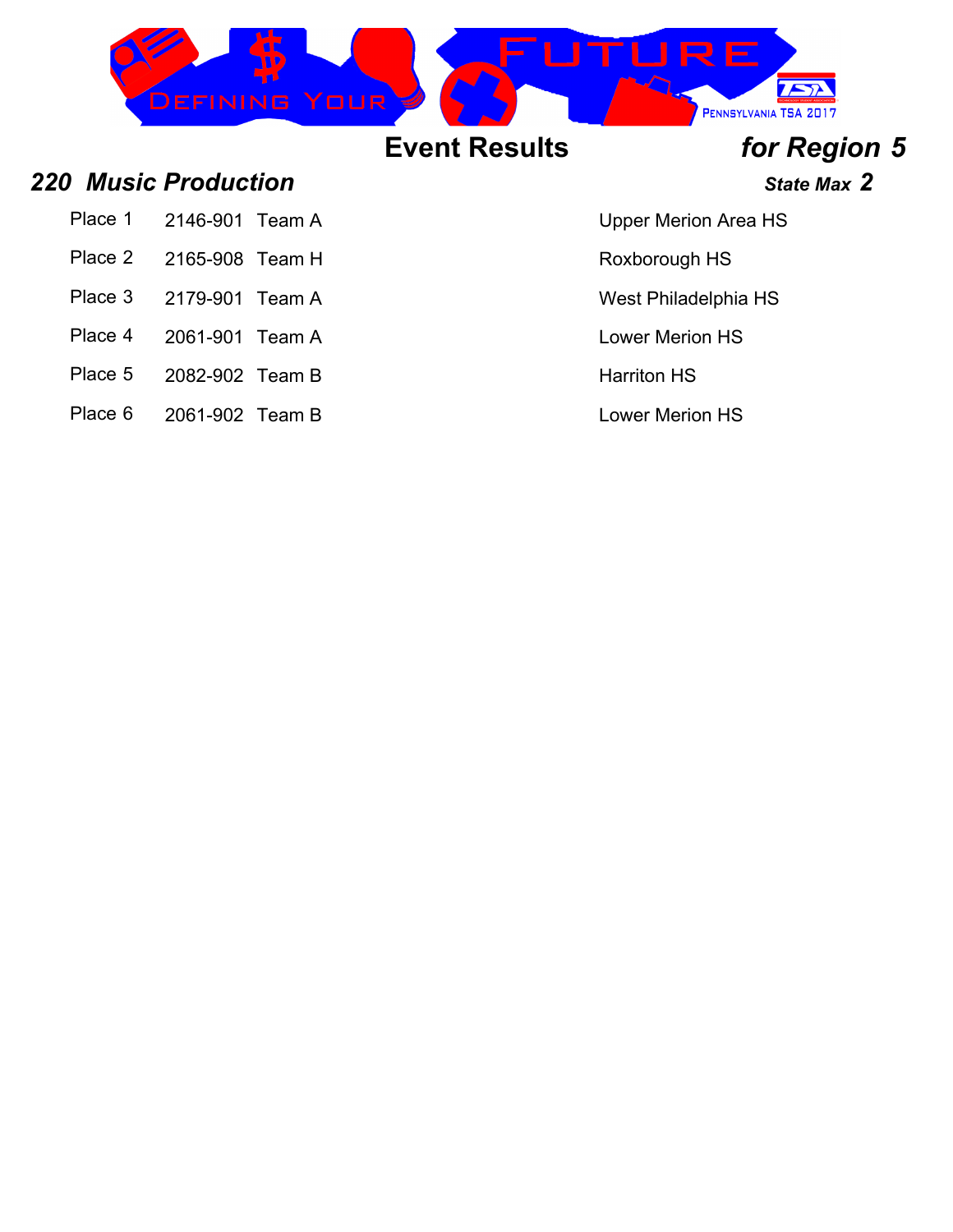

### 221 On Demand Video *Calculary State Max* 1

Place 1 2186-901 Team A Science Leadership

- Place 2 2082-901 Team A Harriton HS
- Place 3 2190-904 Team D Church Farm School
- 
- 
- 
- Place 6 2162-907 Team G Northeast HS
- Place 7 2152-901 Team A Downingtown STEM
- Place 8 2039-901 Team A Quakertown HS

Place 4 2179-906 Team F West Philadelphia HS

Place 5 2061-901 Team A Lower Merion HS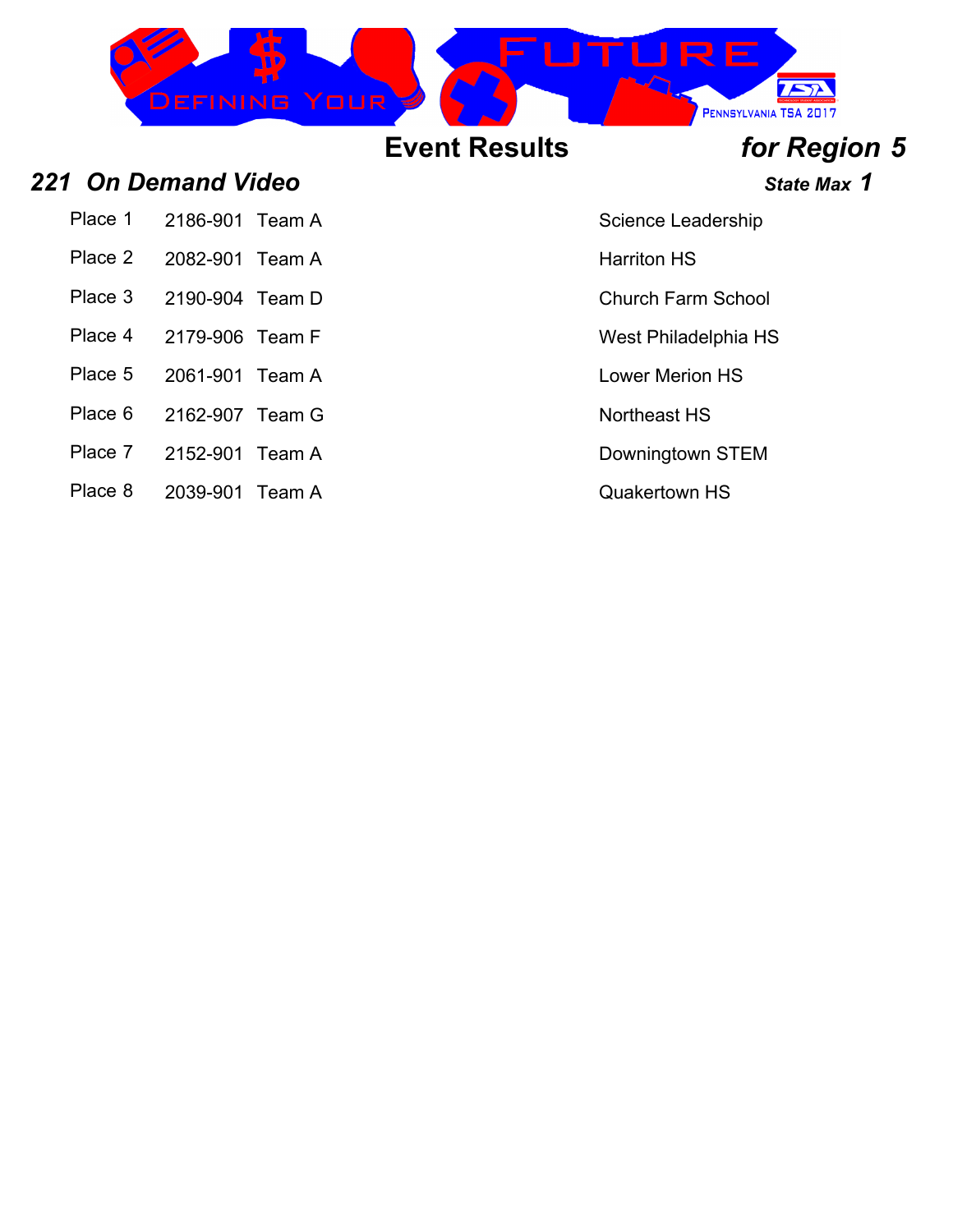

### *222 Photographic Technology State Max Q*

| Place 1  | 2082-003 Abt      |                     | Ben      | <b>Harriton HS</b>         |
|----------|-------------------|---------------------|----------|----------------------------|
| Place 2  | 2039-017 Fowler   |                     | Sadie    | <b>Quakertown HS</b>       |
| Place 3  | 2084-006 Bhutani  |                     | Shreya   | <b>Plymouth White</b>      |
| Place 4  | 2061-008 Alonzo   |                     | Ben      | <b>Lower Merion H</b>      |
| Place 5  | 2084-019 Helferty |                     | Allison  | <b>Plymouth White</b>      |
| Place 6  |                   | 2039-033 MacMullen  | Sarabeth | <b>Quakertown HS</b>       |
| Place 7  | 2152-022 Quraishi |                     | Meysoon  | Downingtown S <sup>7</sup> |
| Place 8  | 2082-026 Meziani  |                     | Yasmine  | <b>Harriton HS</b>         |
| Place 9  | 2158-004 Brodski  |                     | Avital   | Philadelphia HS            |
| Place 10 | 2082-006 Catania  |                     | Sam      | <b>Harriton HS</b>         |
| Place 11 |                   | 2146-014 Chaturvedi | Roma     | <b>Upper Merion A</b>      |
| Place 12 | 2152-014 Klingen  |                     | Annika   | Downingtown S <sup>7</sup> |
| Place 13 | $2176-007$ Rahman |                     | Sadia    | Swenson Arts a             |

| Place 1  | 2082-003 Abt      |                     | <b>Ben</b> | <b>Harriton HS</b>                  |
|----------|-------------------|---------------------|------------|-------------------------------------|
| Place 2  | 2039-017 Fowler   |                     | Sadie      | <b>Quakertown HS</b>                |
| Place 3  | 2084-006 Bhutani  |                     | Shreya     | <b>Plymouth Whitemarsh HS</b>       |
| Place 4  | 2061-008 Alonzo   |                     | Ben        | <b>Lower Merion HS</b>              |
| Place 5  | 2084-019 Helferty |                     | Allison    | <b>Plymouth Whitemarsh HS</b>       |
| Place 6  |                   | 2039-033 MacMullen  | Sarabeth   | <b>Quakertown HS</b>                |
| Place 7  | 2152-022 Quraishi |                     | Meysoon    | Downingtown STEM                    |
| Place 8  | 2082-026 Meziani  |                     | Yasmine    | <b>Harriton HS</b>                  |
| Place 9  | 2158-004 Brodski  |                     | Avital     | <b>Philadelphia HS for Creative</b> |
| Place 10 | 2082-006 Catania  |                     | Sam        | <b>Harriton HS</b>                  |
| Place 11 |                   | 2146-014 Chaturvedi | Roma       | <b>Upper Merion Area HS</b>         |
| Place 12 | 2152-014 Klingen  |                     | Annika     | Downingtown STEM                    |
| Place 13 | 2176-007          | Rahman              | Sadia      | Swenson Arts and                    |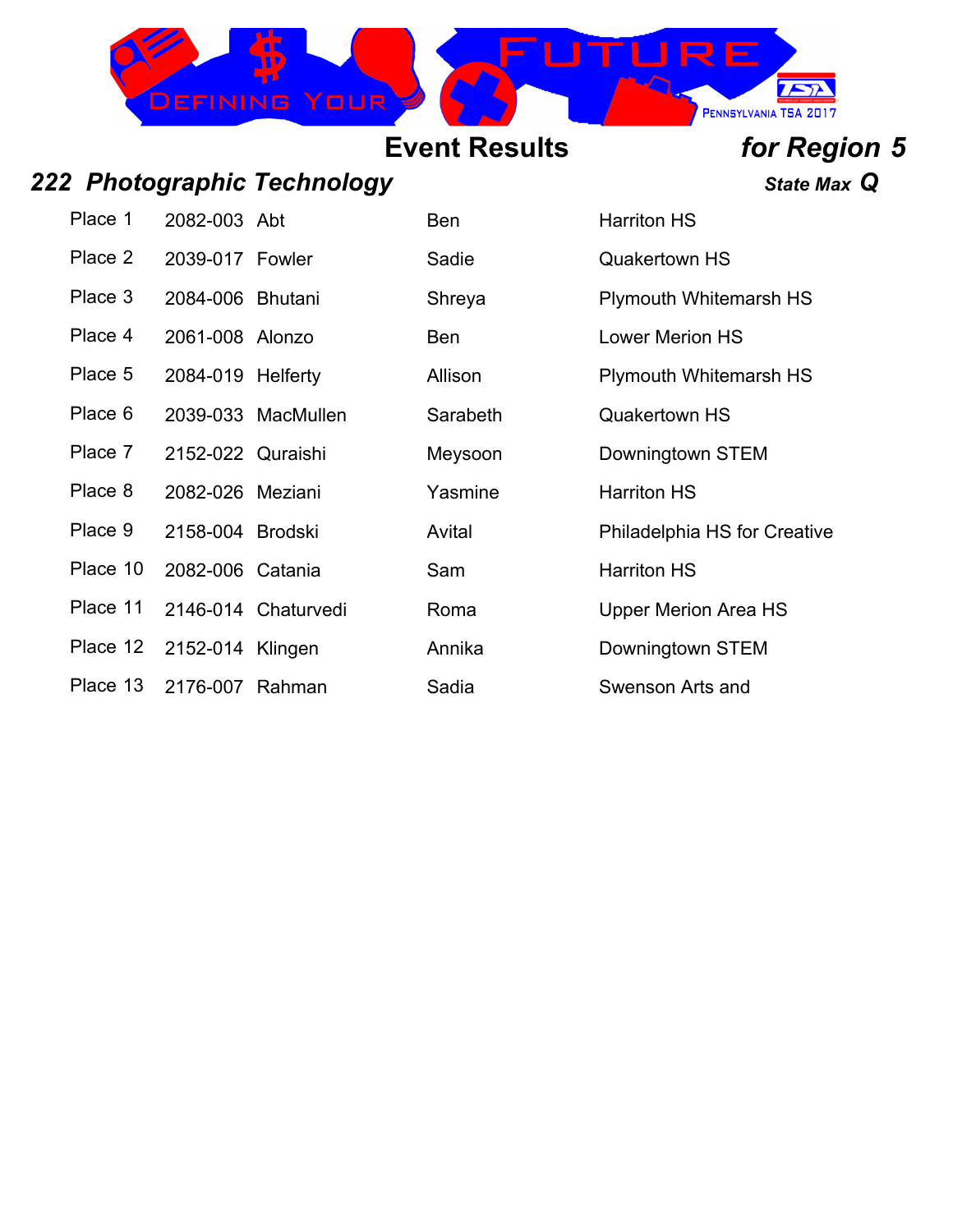| EFINING YOUR<br>$\sim$ |     | a kata<br><u>rans de la p</u><br><b><i>TECHNOLOGY STUDENT ASSOCIATION</i></b><br><sup>7</sup> PENNSYLVANIA TSA 2017 |
|------------------------|-----|---------------------------------------------------------------------------------------------------------------------|
|                        | . . |                                                                                                                     |

### *223 Prepared Presentation State Max Q*

| Place 1 | 2039-004 Bernabei | Leo      | <b>Quakertown HS</b>        |
|---------|-------------------|----------|-----------------------------|
| Place 2 | 2082-009 Ginsberg | Etan     | <b>Harriton HS</b>          |
| Place 3 | 2152-027 Wanner   | Annelise | Downingtown STEM            |
| Place 4 | 2194-002 Perrone  | Logan    | <b>Phoenixville Area HS</b> |

| Leo  |  |
|------|--|
| Etan |  |

|   | <b>Quakertown HS</b> |
|---|----------------------|
|   | <b>Harriton HS</b>   |
| e | Downingtown STEM     |
|   | Dhoonimillo Aroo UC  |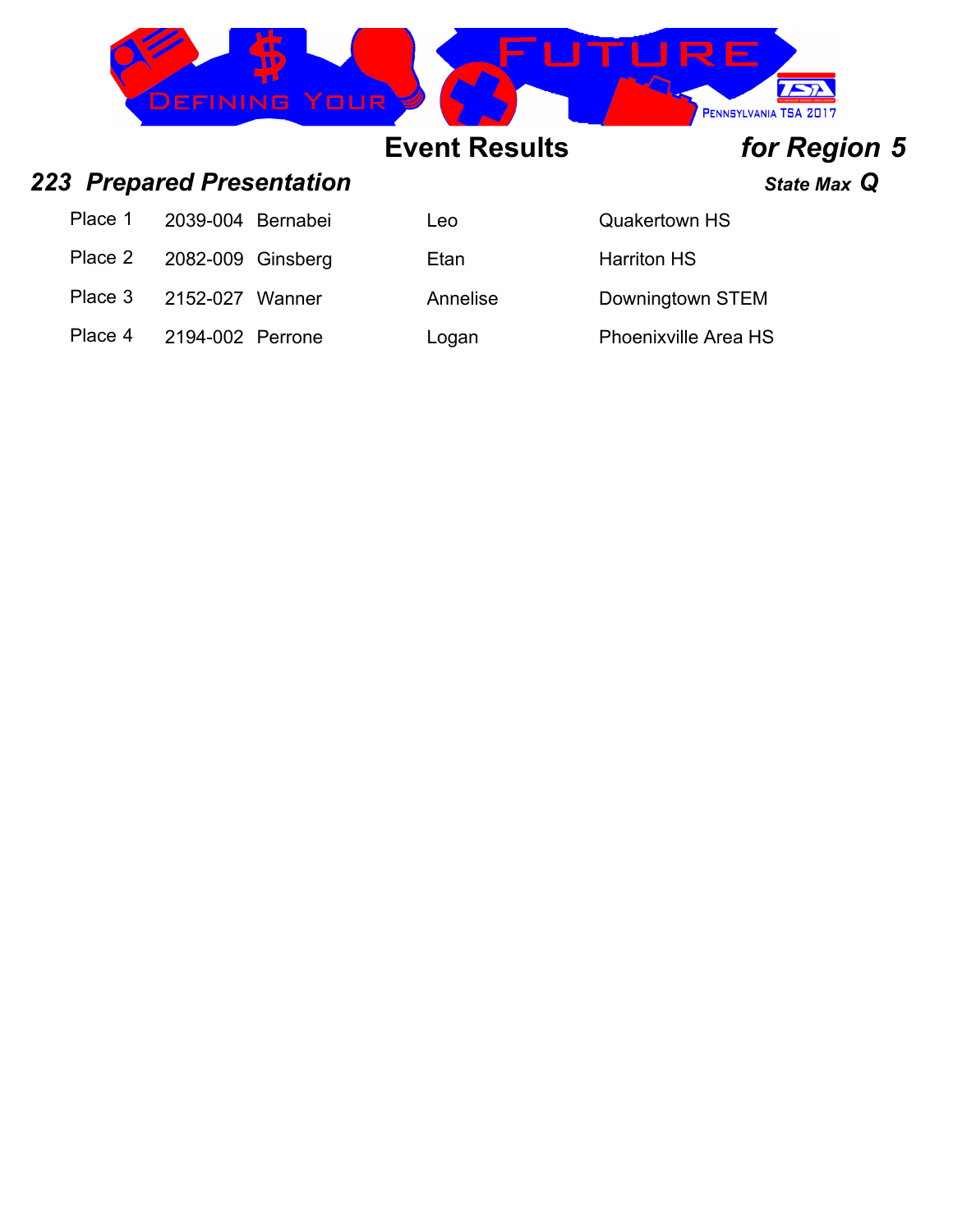

## *224 Promotional Design State Max 1*

| Place 1  | 2082-040 Xi       |                      | Sarah           | <b>Harriton HS</b>          |
|----------|-------------------|----------------------|-----------------|-----------------------------|
| Place 2  | 2152-021 Quraishi |                      | Maryam          | Downingtown STEM            |
| Place 3  | 2061-063 Roser    |                      | Vanessa         | <b>Lower Merion HS</b>      |
| Place 4  |                   | 2082-007 Chalissery  | Francis         | <b>Harriton HS</b>          |
| Place 5  | 2082-011 Gowda    |                      | Samarth         | <b>Harriton HS</b>          |
| Place 6  | 2039-037 Ocamb    |                      | <b>Benjamin</b> | <b>Quakertown HS</b>        |
| Place 7  | 2061-038 Yao      |                      | Kathy           | <b>Lower Merion HS</b>      |
| Place 8  | 2176-004 Santiago |                      | Armanni         | Swenson Arts and            |
| Place 9  |                   | 2061-070 Blumencweig | Josephine       | <b>Lower Merion HS</b>      |
| Place 10 | 2146-018 Plke     |                      | Edward          | <b>Upper Merion Area HS</b> |
| Place 11 |                   | 2146-004 Segireddy   | Ritika          | <b>Upper Merion Area HS</b> |
| Place 12 | 2165-011 Santiago |                      | Tamia           | Roxborough HS               |

|        | Sarah           | <b>Harriton HS</b>     |
|--------|-----------------|------------------------|
| shi    | Maryam          | Downingtown ST         |
|        | Vanessa         | <b>Lower Merion H</b>  |
| sery   | Francis         | <b>Harriton HS</b>     |
| a      | Samarth         | <b>Harriton HS</b>     |
| b      | <b>Benjamin</b> | <b>Quakertown HS</b>   |
|        | Kathy           | <b>Lower Merion H</b>  |
| ıgo    | Armanni         | Swenson Arts ar        |
| ncwejg | Josephine       | <b>Lower Merion H</b>  |
|        | Edward          | <b>Upper Merion Ar</b> |
| eddy   | Ritika          | <b>Upper Merion Ar</b> |
| ıgo    | Tamia           | Roxborough HS          |

| . <u>.</u>                  |
|-----------------------------|
| Downingtown STEM            |
| I ower Merion HS            |
| Harriton HS                 |
| Harriton HS                 |
| Quakertown HS               |
| Lower Merion HS             |
| Swenson Arts and            |
| <b>Lower Merion HS</b>      |
| <b>Upper Merion Area HS</b> |
| <b>Upper Merion Area HS</b> |
|                             |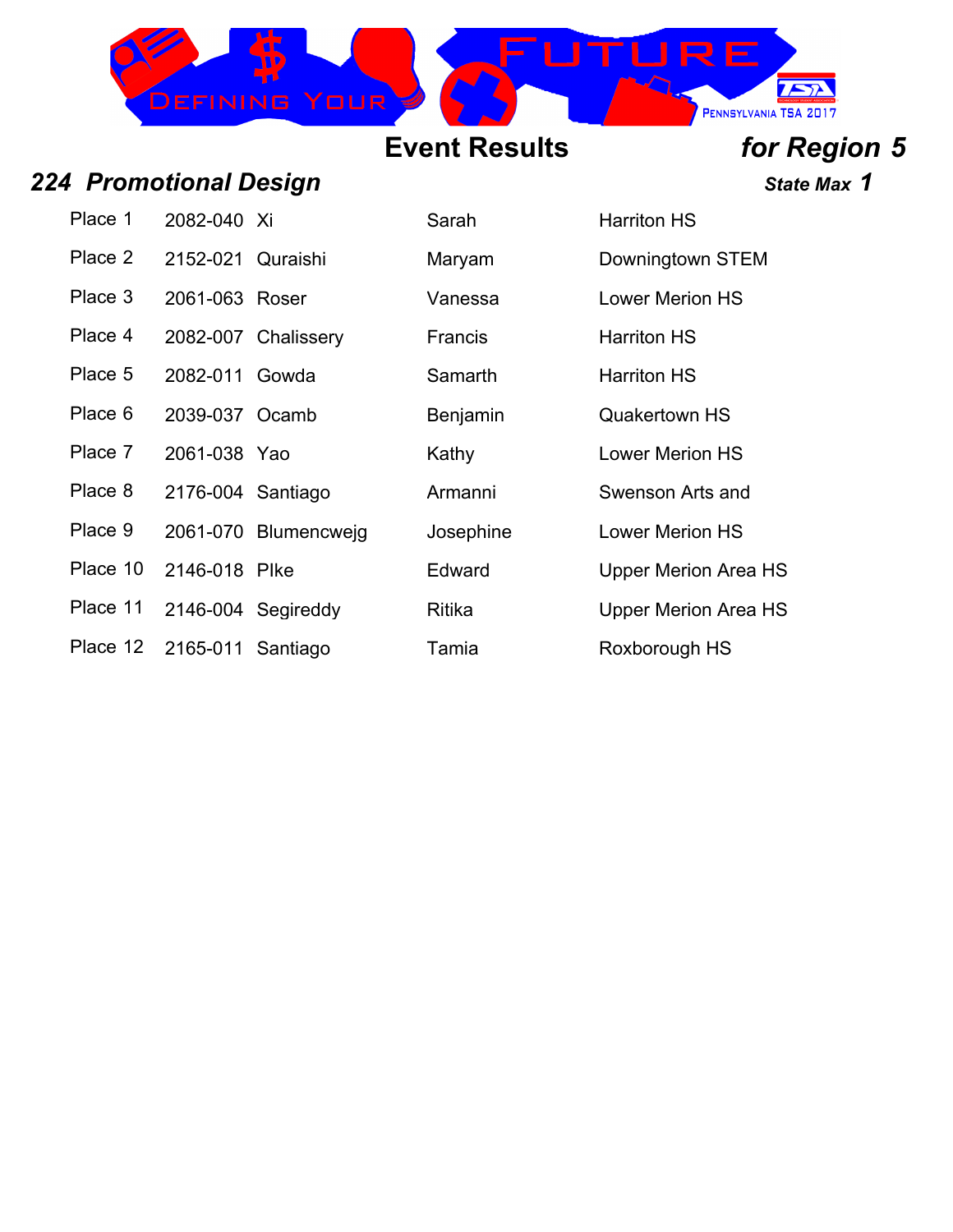

Place 3 2061-901 Team A Lower Merion HS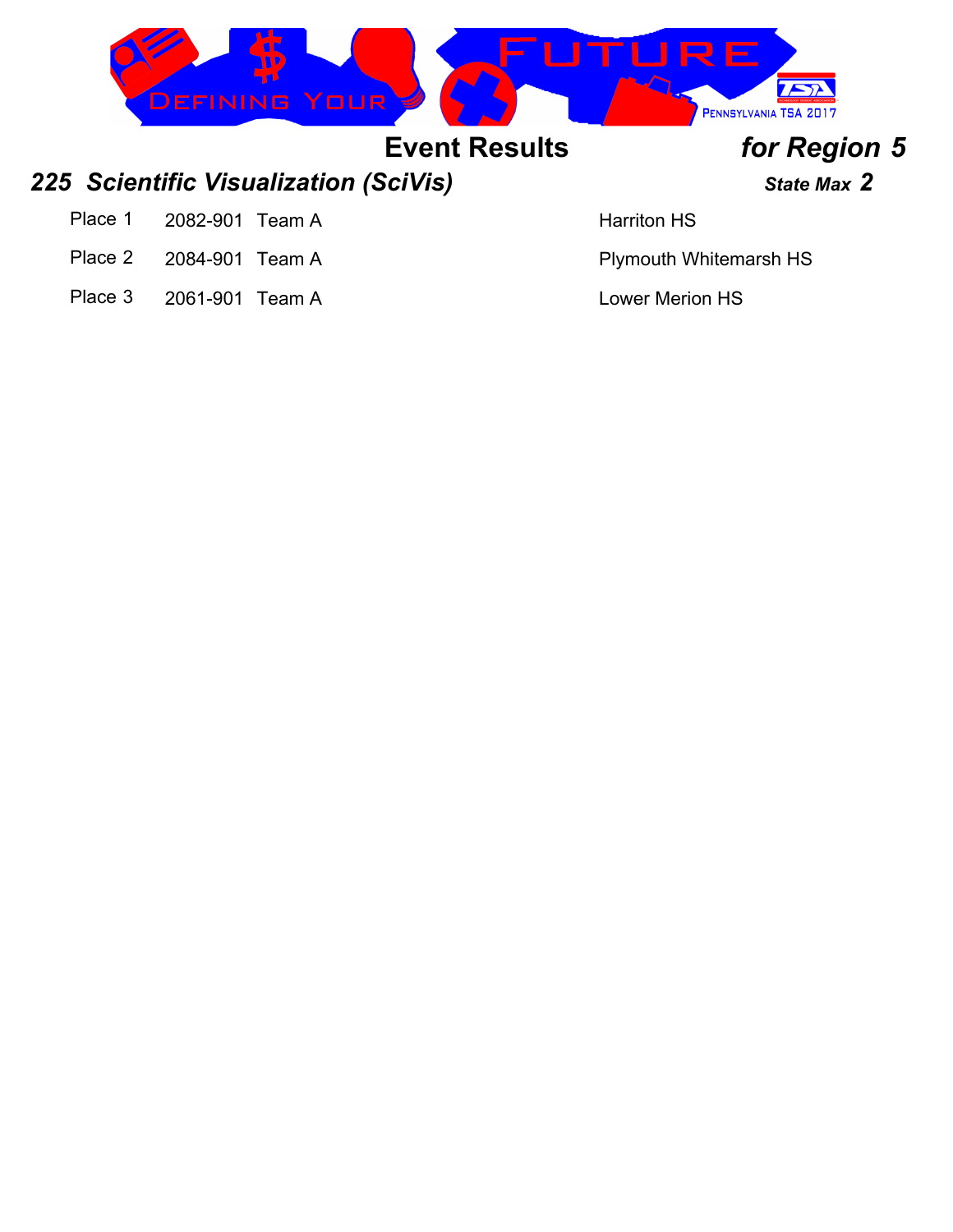

### 226 Software Development *226* State Max 1

- Place 1 2082-901 Team A Harriton HS
- Place 2 2099-904 Team D Hatboro Horsham HS
- Place 3 2146-901 Team A Upper Merion Area HS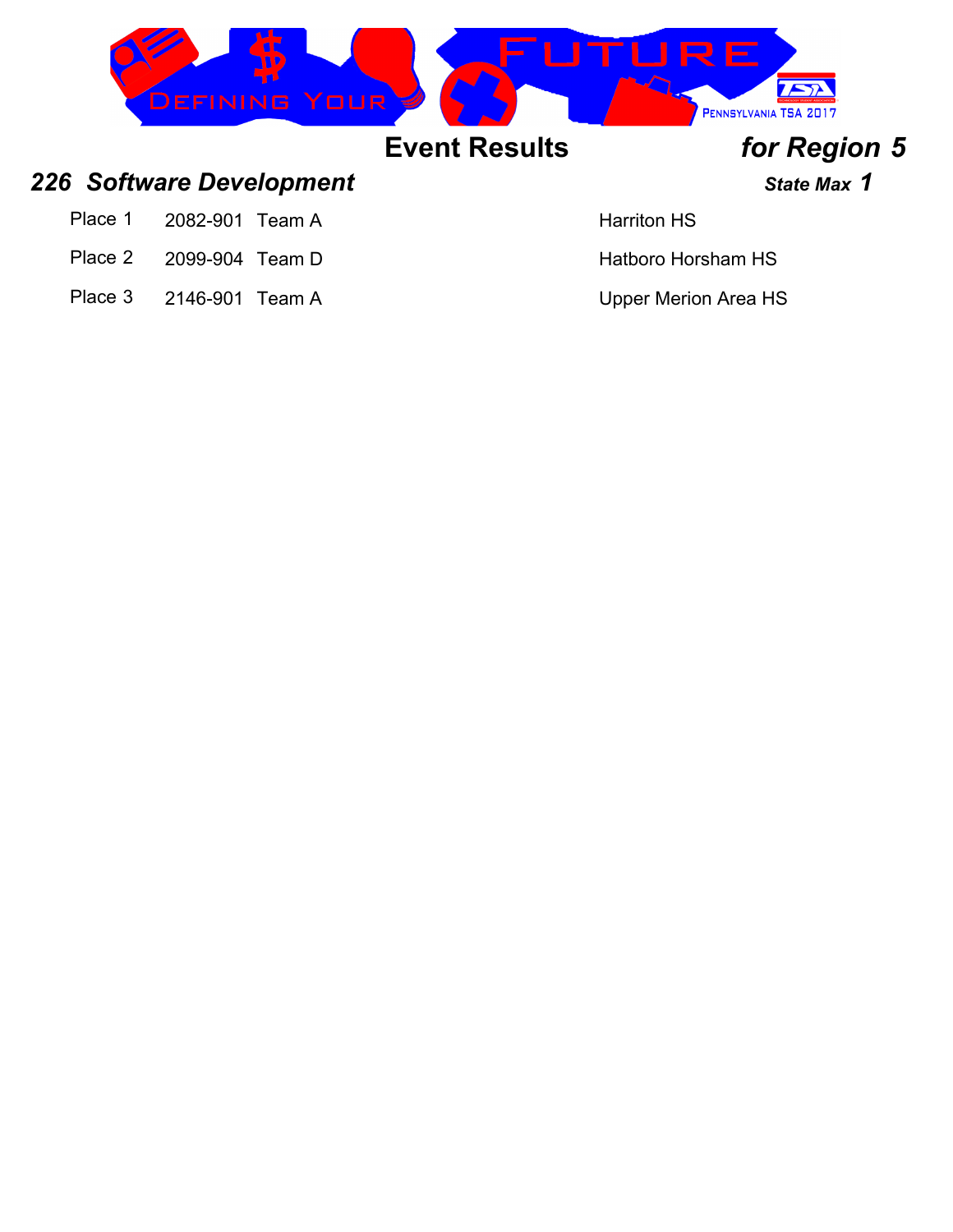

**227 STEM Career STEM Career State Max 1** 

Place 1 2061-046 Hua Michael Lower Merion HS

Place 2 2061-022 Bruckman Fiona Fiona Lower Merion HS

Place 3 2084-006 Bhutani Shreya Plymouth Whitemarsh HS

Place 4 2082-014 Hasan Charisma Harriton HS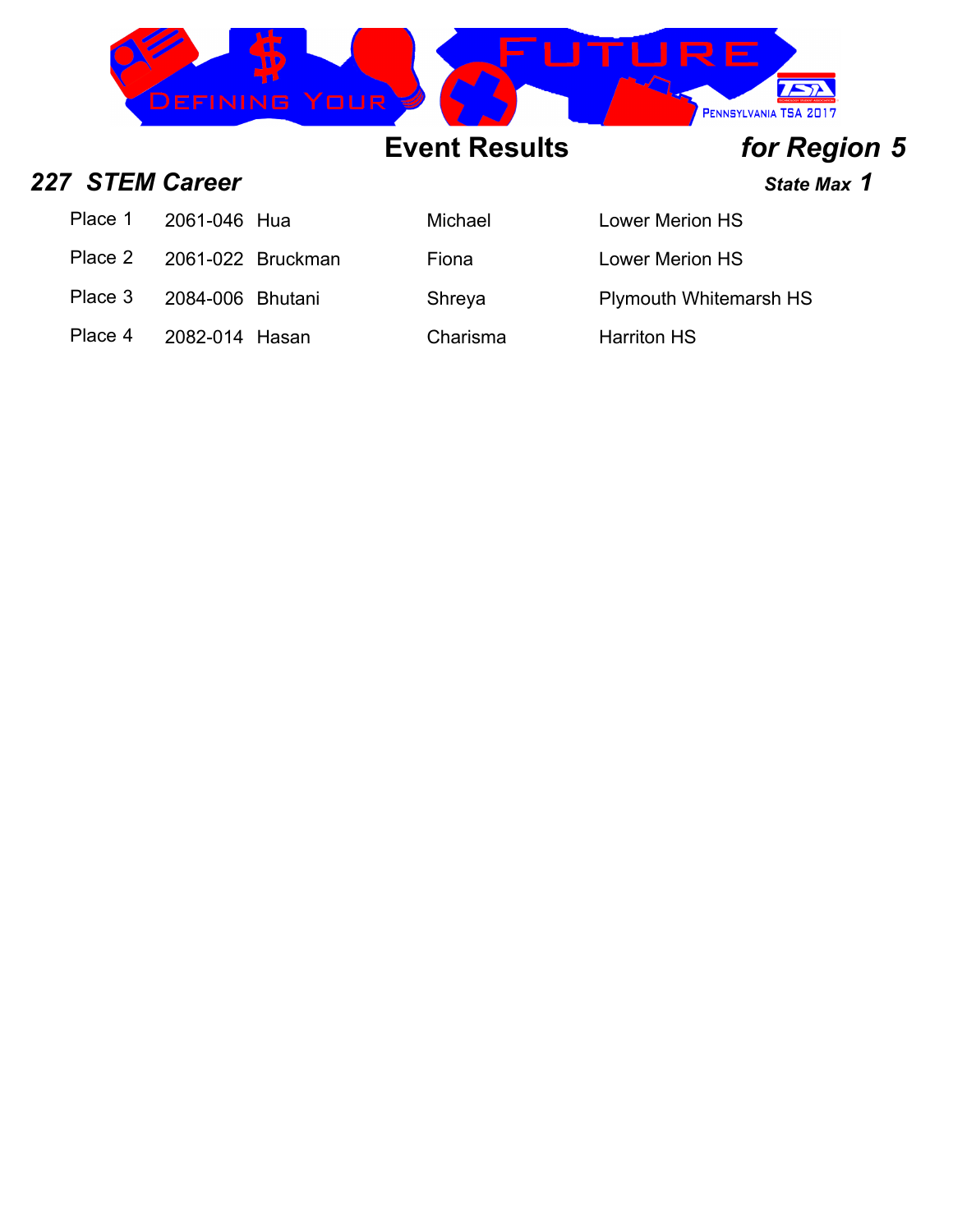

### *228 Structural Design & Engineering State Max Q*

Place 1 2036-905 Team E Place 1 2036-905 Team E

Place 2 2036-901 Team A Place 2 2036-901 Team A

Place 3 2036-902 Team B Place 3 Pennridge HS

Place 4 2039-902 Team B Quakertown HS

Place 5 2084-901 Team A Plymouth Whitemarsh HS

Place 6 2082-902 Team B Harriton HS

Place 7 2036-903 Team C Place 7 Pennridge HS

- Place 8 2082-901 Team A Harriton HS
- Place 9 2061-901 Team A Lower Merion HS
- Place 10 2036-904 Team D Place 10 Pennridge HS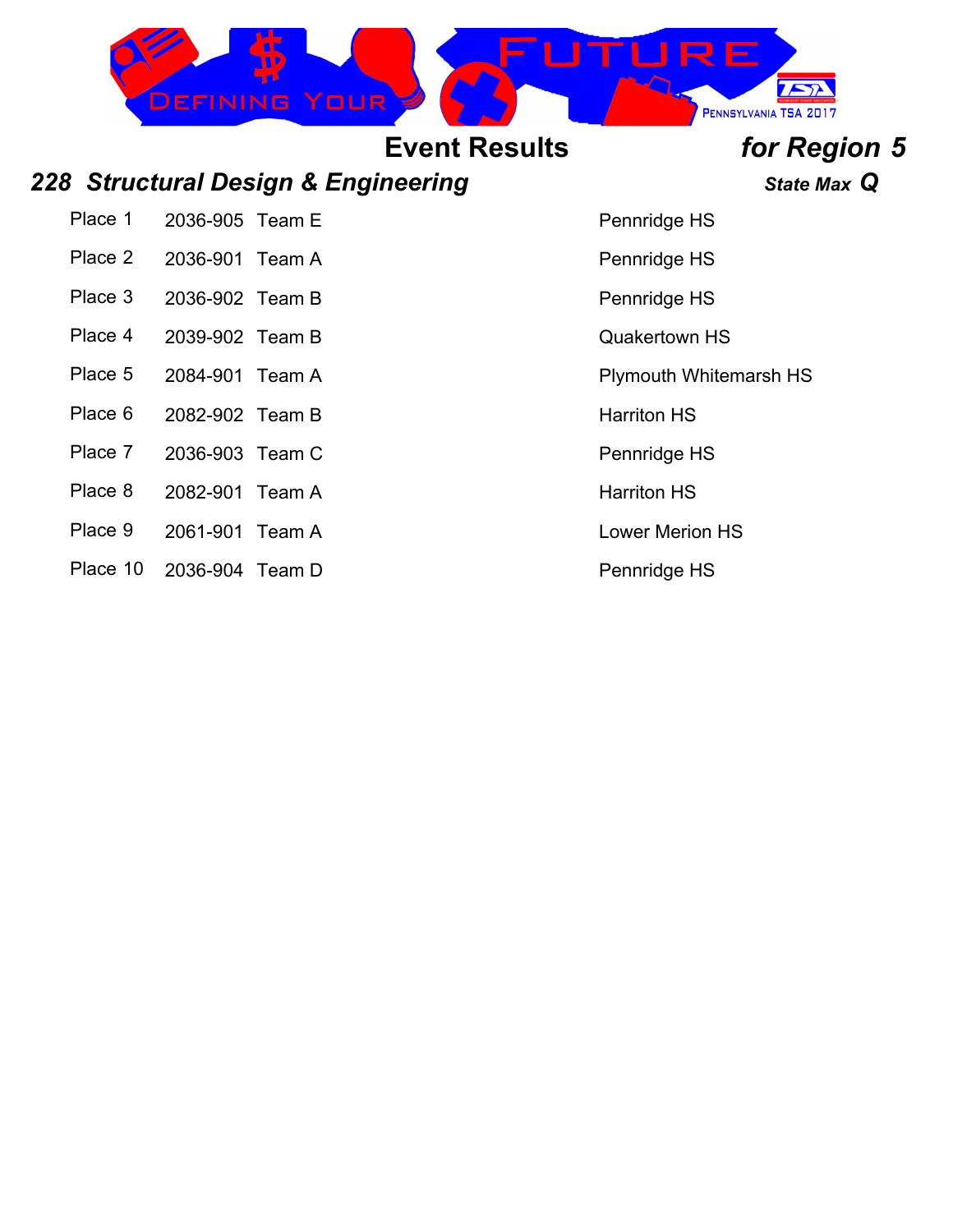

### *231 Technology Problem Solving State Max Q*

Place 1 2039-901 Team A Cuakertown HS

- 
- Place 3 2061-901 Team A Lower Merion HS
- Place 4 2152-901 Team A Downingtown STEM
- Place 5 2146-902 Team B Upper Merion Area HS
- Place 6 2096-902 Team B Class Cuakertown Freshman
- Place 7 2082-901 Team A Harriton HS
- Place 8 2146-901 Team A Upper Merion Area HS
- 
- Place 10 2082-902 Team B Harriton HS
- Place 11 2096-901 Team A Cuakertown Freshman

Place 2 2158-906 Team F Place 2 2158-906 Team F

Place 9 2158-907 Team G Place 9 2158-907 Team G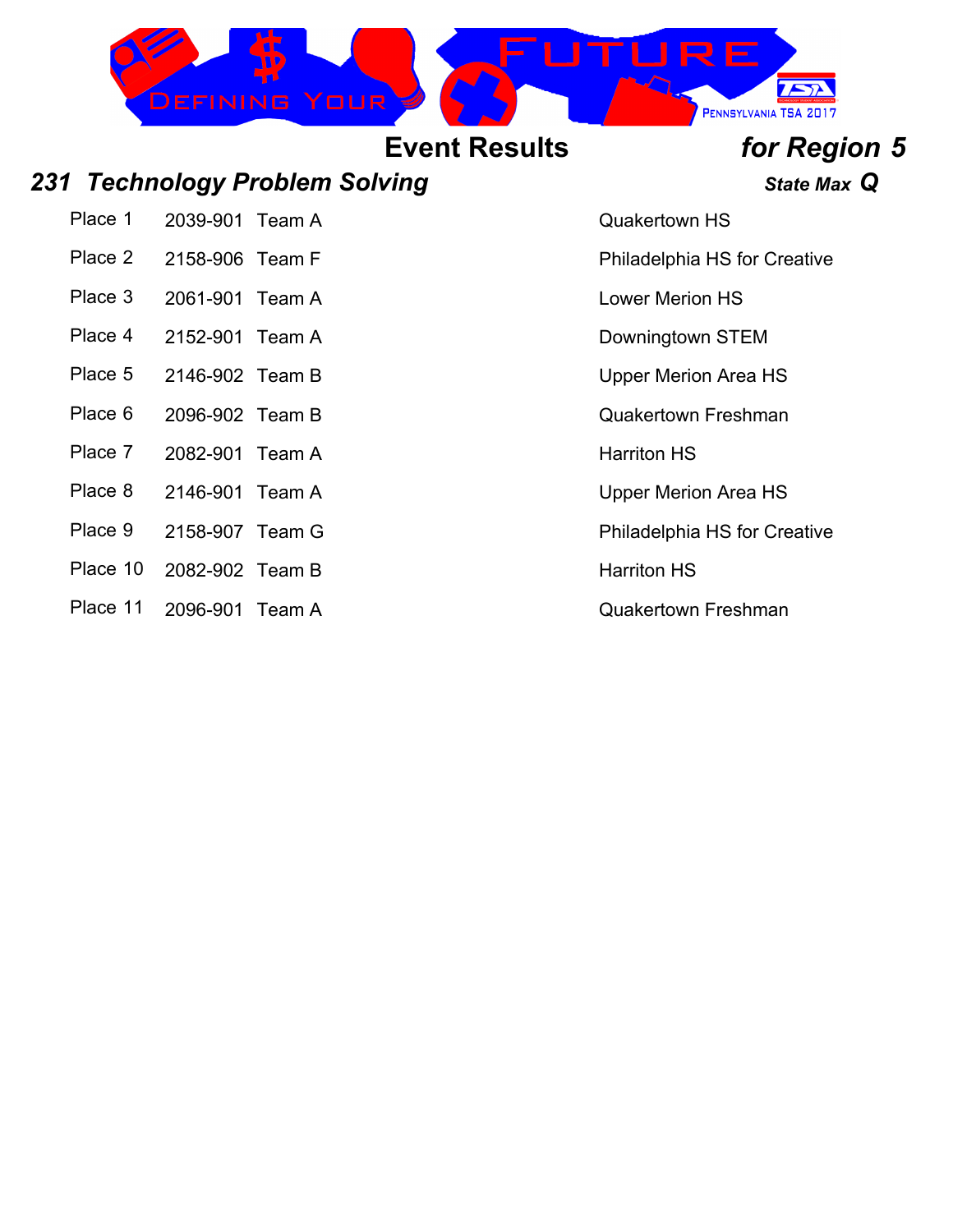

| Place 1 2039-902 Team B |  |
|-------------------------|--|
| Place 2 2082-901 Team A |  |
| Place 3 2061-902 Team B |  |

- Place 4 2061-903 Team C Lower Merion HS
- Place 5 2061-901 Team A Lower Merion HS
- Place 6 2152-901 Team A Downingtown STEM
- Place 7 2162-906 Team F Northeast HS

Place 2 2082-901 Team A Harriton HS

Place 3 2061-902 Services 2061-902 Services 2061-902 Services 3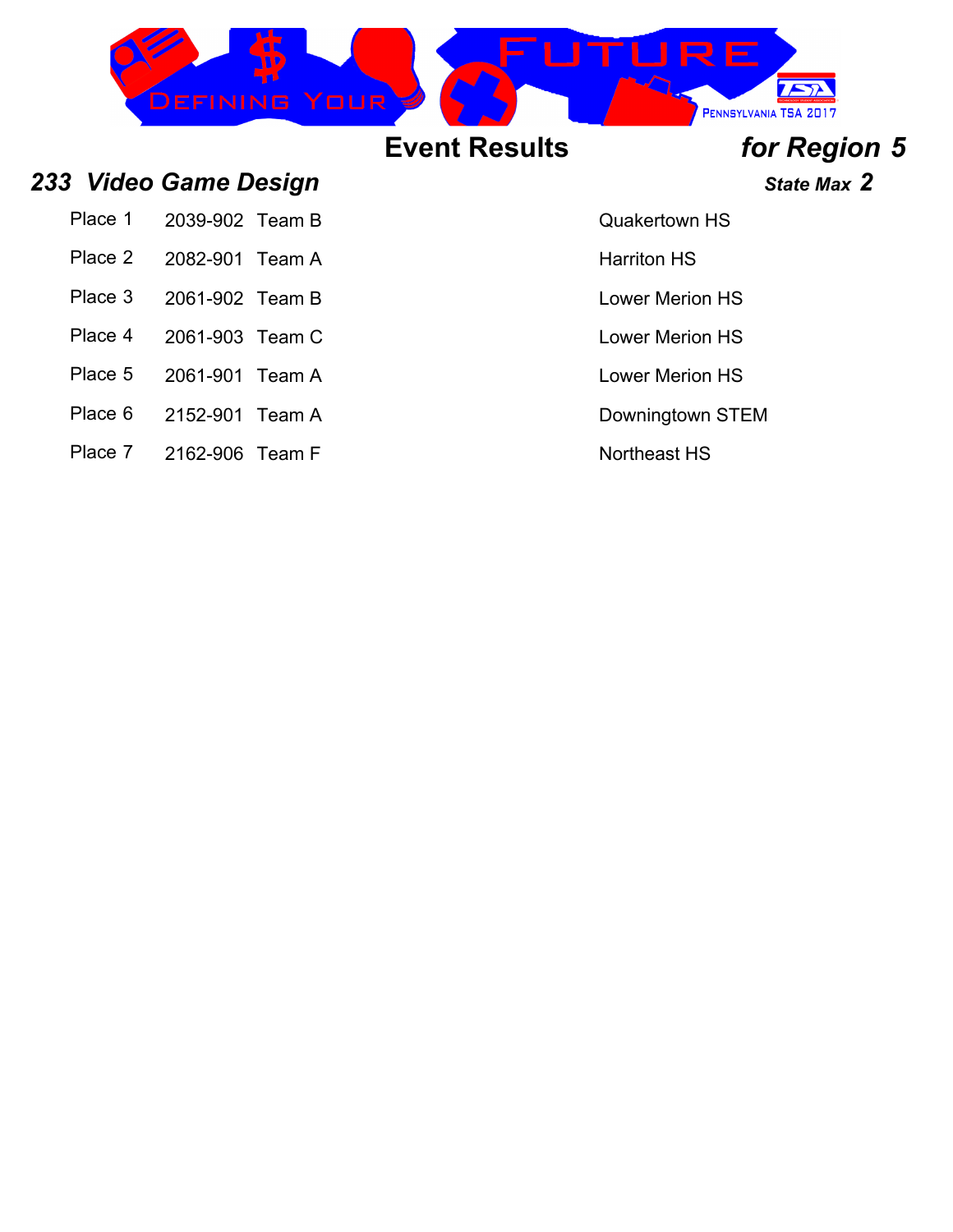

### **234 Webmaster State Max 1**

- Place 1 2061-901 Team A Lower Merion HS
- Place 2 2082-901 Team A Harriton HS
- Place 3 2082-903 Team C Harriton HS
- Place 4 2084-901 Team A Plymouth Whitemarsh HS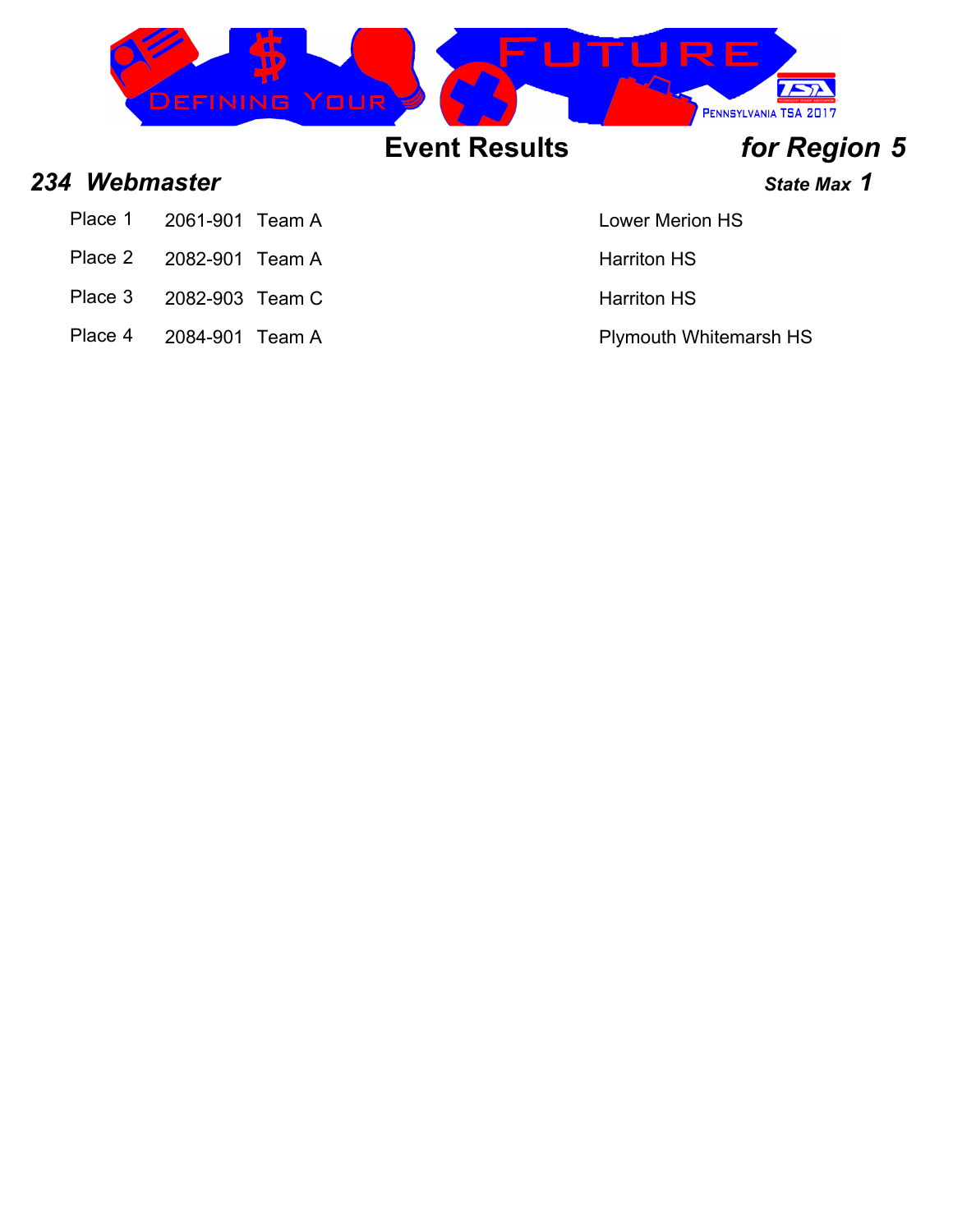

### **256 PA - Robotics State Max** 3

- Place 1 2127-901 Team A G.W. Carver HS
- Place 2 2036-901 Team A Place 2 2036-901 Team A
- Place 3 2036-902 Team B Place 3 2036-902 Team B
- Place 4 2061-901 Team A Lower Merion HS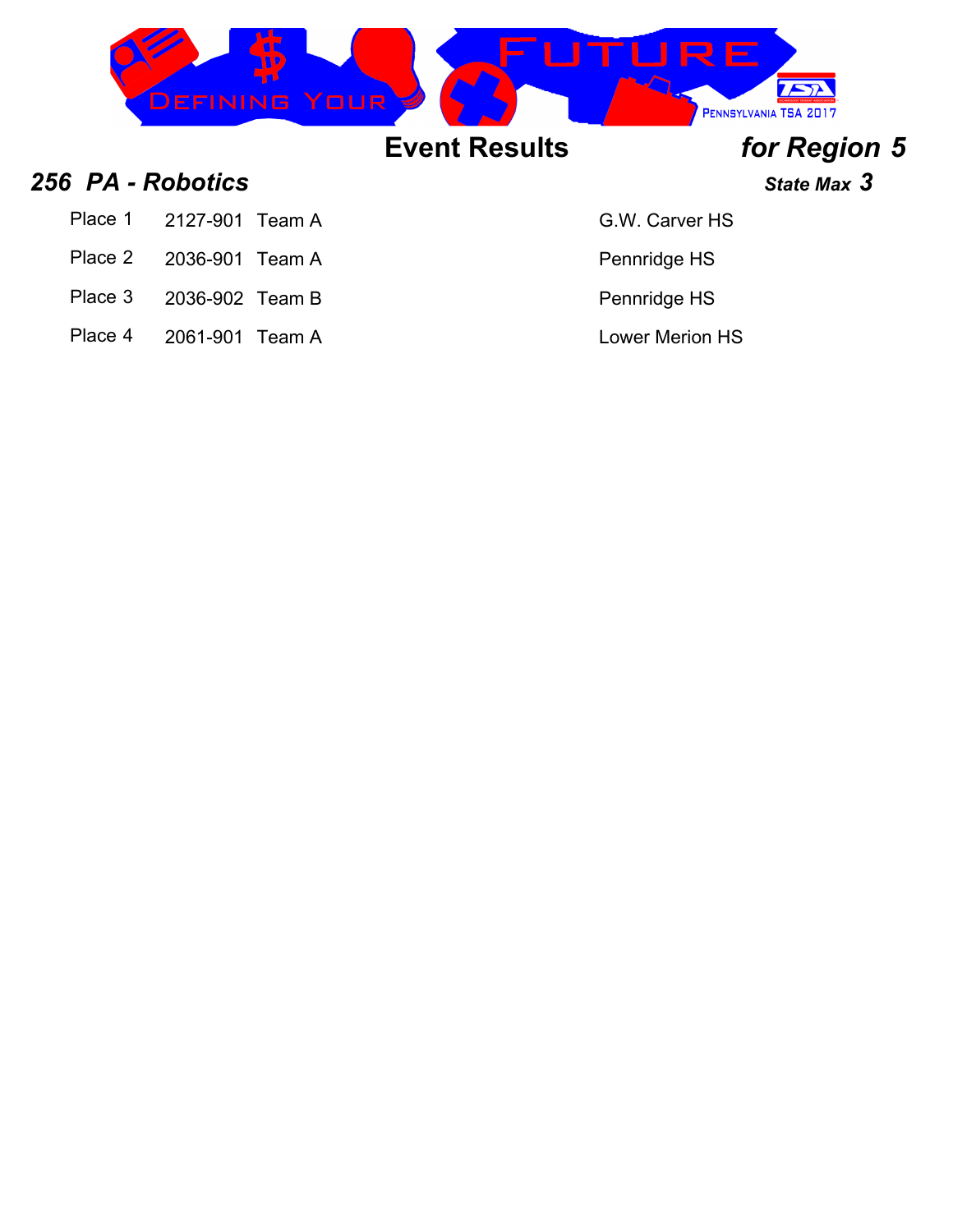

## 257 PA - Safety Illustration - Computer **1988** State Max 1

**Event Results** *for Region 5*

| Place 1  | 2061-034 Ginzburg |                       | Julian       | <b>Lower Merion HS</b>        |
|----------|-------------------|-----------------------|--------------|-------------------------------|
| Place 2  | 2167-005 Reeves   |                       | Jalisa       | John Bartram HS               |
| Place 3  | 2162-014 Quiles   |                       | Jazzlin      | Northeast HS                  |
| Place 4  |                   | 2146-015 Muddasani    | Sindhu       | <b>Upper Merion Area HS</b>   |
| Place 5  | 2106-004 Ramos    |                       | Zachary      | Edison/Fareria HS             |
| Place 6  | 2146-013 Patel    |                       | Rahi         | Upper Merion Area HS          |
| Place 7  | 2106-003 Duran    |                       | <b>Byron</b> | Edison/Fareria HS             |
| Place 8  | 2084-006 Bhutani  |                       | Shreya       | <b>Plymouth Whitemarsh HS</b> |
| Place 9  |                   | 2082-023 Marg-Bracken | Ariadne      | <b>Harriton HS</b>            |
| Place 10 | 2176-005 Santiago |                       | Nathan       | Swenson Arts and              |
| Place 11 | 2176-003 Rosado   |                       | Jose         | Swenson Arts and              |
| Place 12 | 2039-005 Besch    |                       | Nathaniel    | <b>Quakertown HS</b>          |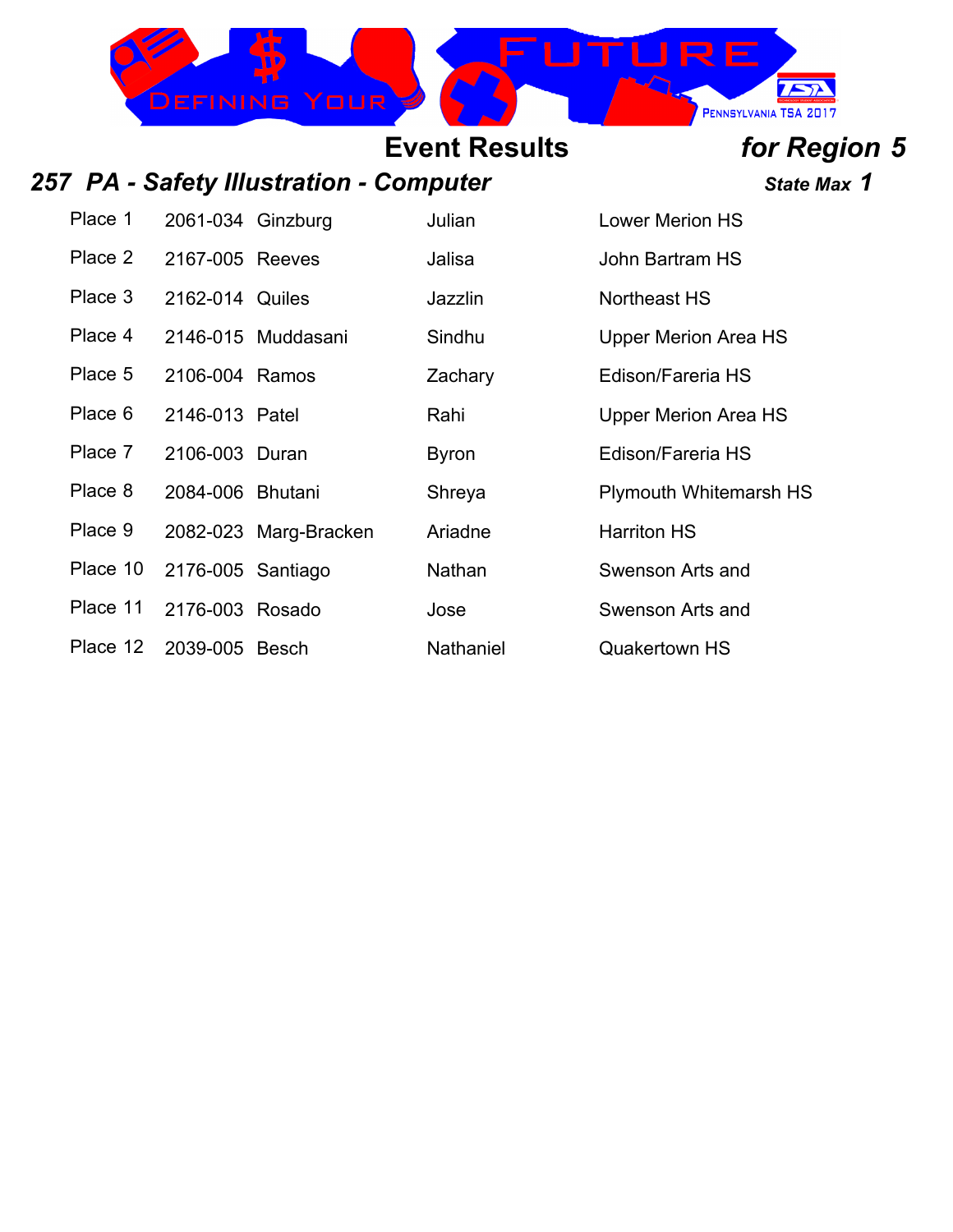

271 Chapter Team - Written *Particular Chapter Team - Written State Max 0* 

| Place 1  | 2082-009 Ginsberg |                     | Etan           | Harriton HS        |
|----------|-------------------|---------------------|----------------|--------------------|
| Place 2  | 2082-010 Ginsberg |                     | Shaina         | <b>Harriton HS</b> |
| Place 3  | 2061-006 Hail     |                     | Andri          | <b>Lower Merio</b> |
| Place 4  | 2082-040 Xi       |                     | Sarah          | <b>Harriton HS</b> |
| Place 5  | 2082-039 Wright   |                     | Emily          | <b>Harriton HS</b> |
| Place 6  | 2061-023 Farah    |                     | Freddy         | <b>Lower Merio</b> |
| Place 7  |                   | 2082-007 Chalissery | <b>Francis</b> | <b>Harriton HS</b> |
| Place 8  | 2061-034 Ginzburg |                     | Julian         | <b>Lower Merio</b> |
| Place 9  | 2061-040 Stanton  |                     | Kelsey         | <b>Lower Merio</b> |
| Place 10 | 2061-063 Roser    |                     | Vanessa        | <b>Lower Merio</b> |
| Place 11 | 2082-016 Kreiser  |                     | Ryan           | <b>Harriton HS</b> |

**Place 2 2082-010 Shaina Harriton HS** Andri **2061-2061** Lower Merion HS **Place 3 2082-040 Xi Sarah Harriton HS Emily Harriton HS** Freddy Lower Merion HS **Francis Harriton HS Place 8 2061-034 Sulian Lower Merion HS Kelsey 2061-2061-2061-2061** Lower Merion HS Vanessa Lower Merion HS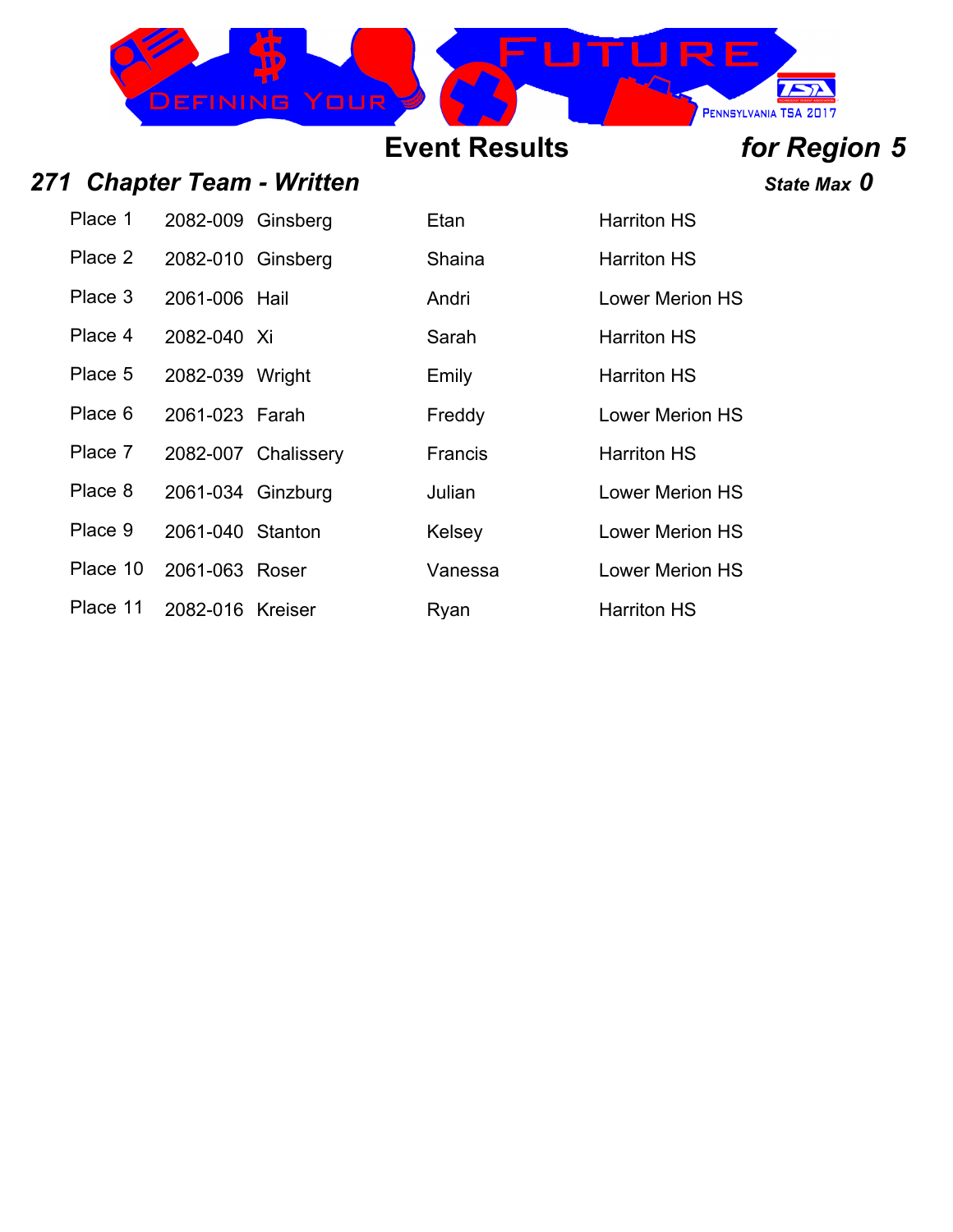

## *272 Technology Bowl - Written State Max 0*

| Place 1  | 2039-018 Fowler   |                         | Trevor     | <b>Quakertown HS</b>          |
|----------|-------------------|-------------------------|------------|-------------------------------|
| Place 2  | 2082-009 Ginsberg |                         | Etan       | <b>Harriton HS</b>            |
| Place 3  | 2061-049 Lewis    |                         | Paul       | <b>Lower Merion HS</b>        |
| Place 4  | 2082-033 Siderowf |                         | <b>Ben</b> | <b>Harriton HS</b>            |
| Place 5  | 2082-016 Kreiser  |                         | Ryan       | <b>Harriton HS</b>            |
| Place 6  | 2082-021 Majid    |                         | Kareem     | <b>Harriton HS</b>            |
| Place 7  | 2061-052 Zorc     |                         | Robbie     | <b>Lower Merion HS</b>        |
| Place 8  | 2039-020 Graham   |                         | Jacob      | <b>Quakertown HS</b>          |
| Place 9  | 2061-045 Serota   |                         | Max        | <b>Lower Merion HS</b>        |
| Place 10 | 2061-005 Levinson |                         | Alexander  | <b>Lower Merion HS</b>        |
| Place 11 |                   | 2146-008 Shanehsazzadeh | Amir       | Upper Merion Area HS          |
| Place 12 | 2191-003 Bellam   |                         | Tej        | Conestoga HS                  |
| Place 13 | 2084-026 Prusky   |                         | Alex       | <b>Plymouth Whitemarsh HS</b> |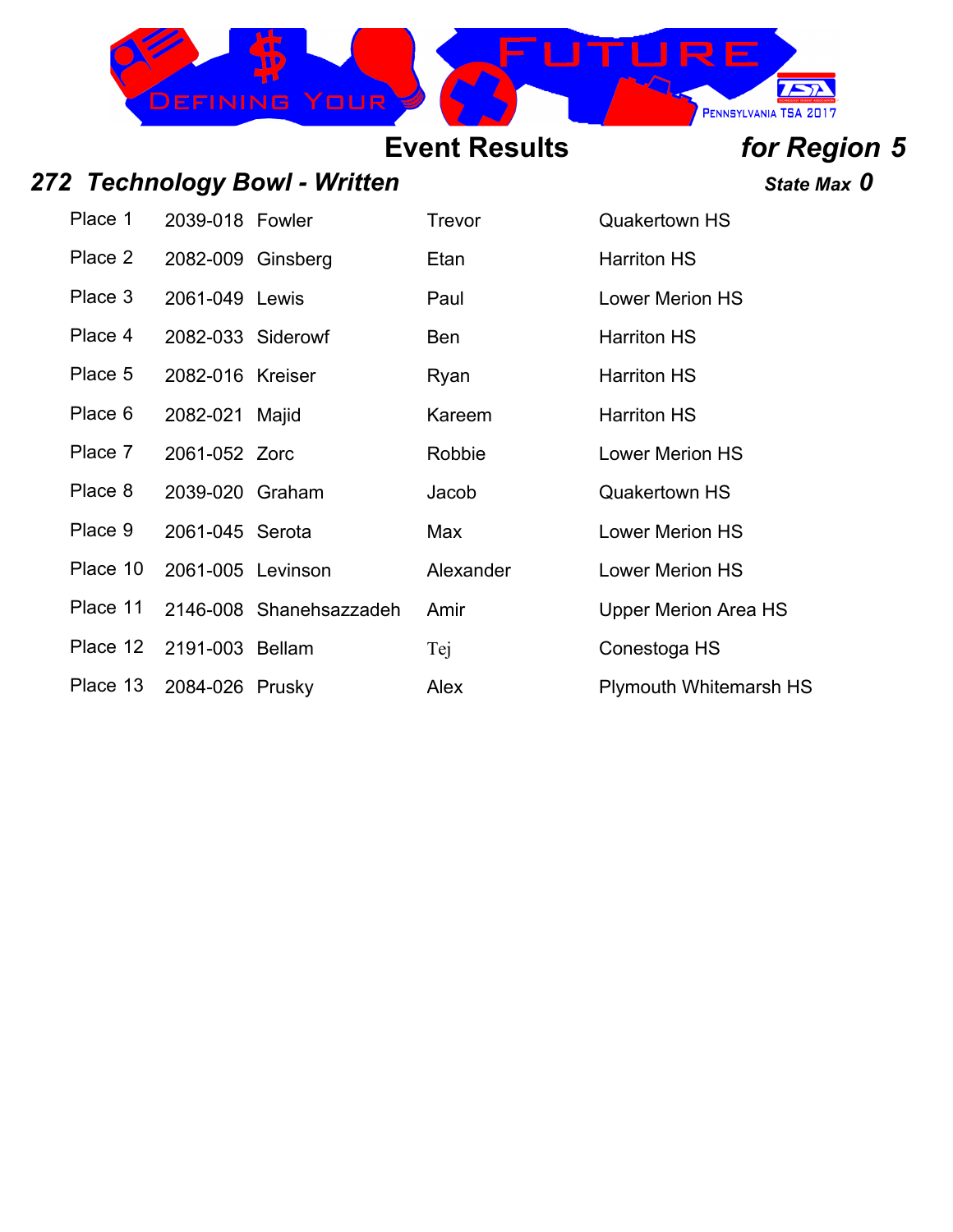

## **281 R5 - Engineering Math State Max 0** State Max 0

| Place 1  | 2082-040 Xi      |                         | Sarah          | <b>Harriton HS</b>          |
|----------|------------------|-------------------------|----------------|-----------------------------|
| Place 2  | 2039-018 Fowler  |                         | <b>Trevor</b>  | <b>Quakertown HS</b>        |
| Place 3  |                  | 2146-008 Shanehsazzadeh | Amir           | <b>Upper Merion Area HS</b> |
| Place 4  | 2039-044 Stainer |                         | Ryan           | <b>Quakertown HS</b>        |
| Place 5  | 2061-052 Zorc    |                         | Robbie         | <b>Lower Merion HS</b>      |
| Place 6  |                  | 2082-007 Chalissery     | <b>Francis</b> | <b>Harriton HS</b>          |
| Place 7  | 2159-018 Tosh    |                         | Jake           | Pennsbury HS                |
| Place 8  |                  |                         |                |                             |
|          | 2061-016 Lu      |                         | David          | <b>Lower Merion HS</b>      |
| Place 9  | 2036-005 Engler  |                         | Nathan         | Pennridge HS                |
| Place 10 | 2061-024 Koo     |                         | George         | <b>Lower Merion HS</b>      |
| Place 11 | 2039-020 Graham  |                         | Jacob          | <b>Quakertown HS</b>        |